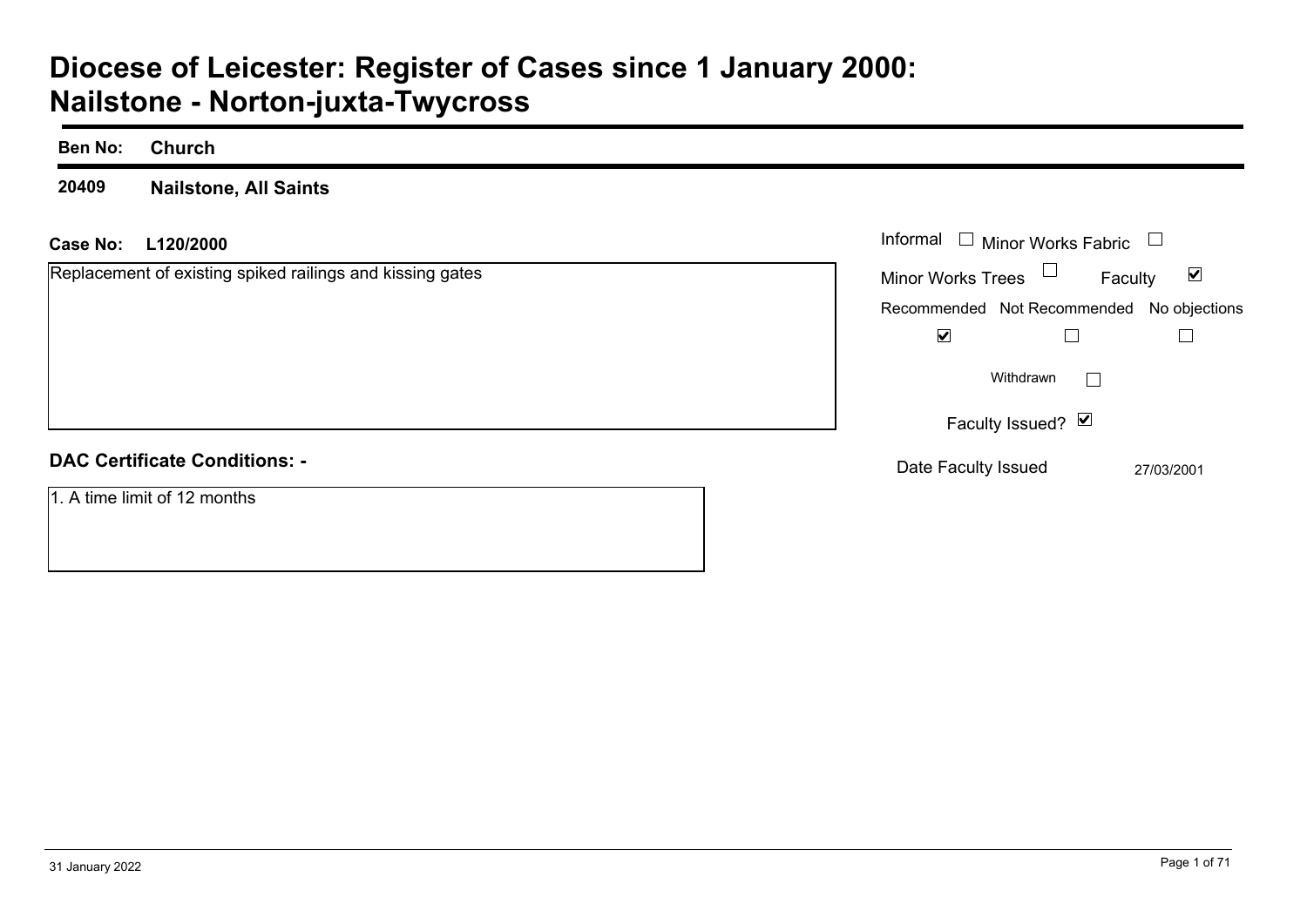| <b>Case No:</b><br>L071/2005                                                                                                                                                                                                        | Informal<br>$\Box$ Minor Works Fabric<br>$\Box$             |
|-------------------------------------------------------------------------------------------------------------------------------------------------------------------------------------------------------------------------------------|-------------------------------------------------------------|
| Masonry repairs to Tower and Spire                                                                                                                                                                                                  | $\blacktriangledown$<br><b>Minor Works Trees</b><br>Faculty |
|                                                                                                                                                                                                                                     | Recommended Not Recommended No objections                   |
|                                                                                                                                                                                                                                     | $\blacktriangledown$                                        |
|                                                                                                                                                                                                                                     | Withdrawn<br>$\mathbf{I}$                                   |
|                                                                                                                                                                                                                                     | Faculty Issued? Ø                                           |
| <b>DAC Certificate Conditions: -</b>                                                                                                                                                                                                | Date Faculty Issued<br>03/11/2005                           |
| 1. A time limit of 12 months<br>2. That a report must be submitted to the DAC if, once the scaffolding is in place,<br>investigation shows that the Schedule of Works needes to be altered                                          |                                                             |
| <b>Case No:</b><br>L042/2011                                                                                                                                                                                                        | Informal<br>$\blacksquare$ Minor Works Fabric<br>$\Box$     |
| Installation of: -                                                                                                                                                                                                                  | $\blacktriangledown$<br><b>Minor Works Trees</b><br>Faculty |
| 1. WC<br>2. Servery                                                                                                                                                                                                                 | Recommended Not Recommended No objections                   |
| within the Vestry located in the base of the Tower                                                                                                                                                                                  | $\blacktriangledown$                                        |
|                                                                                                                                                                                                                                     | Withdrawn                                                   |
|                                                                                                                                                                                                                                     | Faculty Issued? Ø                                           |
| <b>DAC Certificate Conditions: -</b>                                                                                                                                                                                                | Date Faculty Issued<br>11/10/2011                           |
| 1. A time limit of 12 months<br>2. That details of the works are entered in the Log Book so that a record is kept of<br>what has been done<br>3. That no works shall take place until the PCC, after consultation with the Diocesan |                                                             |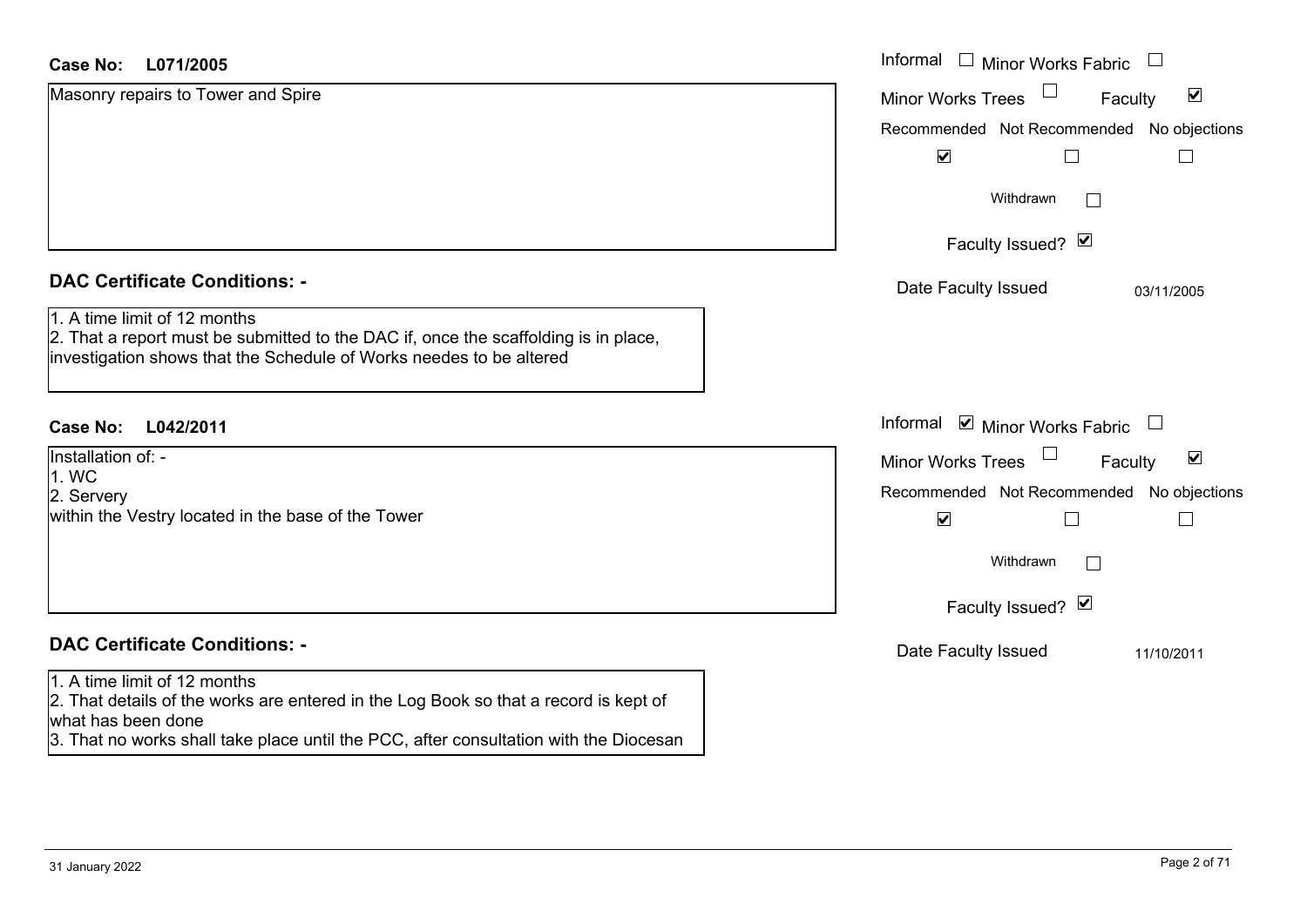| <b>Case No:</b> |  |  | L215/2014 |
|-----------------|--|--|-----------|
|-----------------|--|--|-----------|

Re-building of the: - 1. Gable wall 2. Copings as required by the architect

#### **DAC Certificate Conditions: -**

1. A time limit of 12 months2. That details of the works are entered in the Log Book so that a record is kept of what has been done

## **Case No:**

Restoration of Thomas Corbett's alabster memorial

# **DAC Certificate Conditions: -**

1. That details of the works are entered in the Log Book so that a record is kept of what has been done

| L215/2014                                                                                                      | Informal $\Box$ Minor Works Fabric $\Box$            |
|----------------------------------------------------------------------------------------------------------------|------------------------------------------------------|
| ng of the: -                                                                                                   | Minor Works Trees<br>$\blacktriangledown$<br>Faculty |
| wall<br>JS.<br>ed by the architect                                                                             | Recommended Not Recommended No objections<br>$\Box$  |
|                                                                                                                | Withdrawn<br>$\blacktriangledown$                    |
|                                                                                                                | Faculty Issued? $\Box$                               |
| rtificate Conditions: -                                                                                        | Date Faculty Issued                                  |
| limit of 12 months<br>etails of the works are entered in the Log Book so that a record is kept of<br>been done |                                                      |
|                                                                                                                | Informal $\Box$ Minor Works Fabric $\Box$            |
| on of Thomas Corbett's alabster memorial                                                                       | $\blacktriangledown$<br>Minor Works Trees<br>Faculty |
|                                                                                                                | Recommended Not Recommended No objections<br>$\Box$  |
|                                                                                                                | Withdrawn<br>$\blacktriangledown$                    |
|                                                                                                                | Faculty Issued? $\Box$                               |
| rtificate Conditions: -                                                                                        | Date Faculty Issued                                  |
| etails of the works are entered in the Log Book so that a record is kept of                                    |                                                      |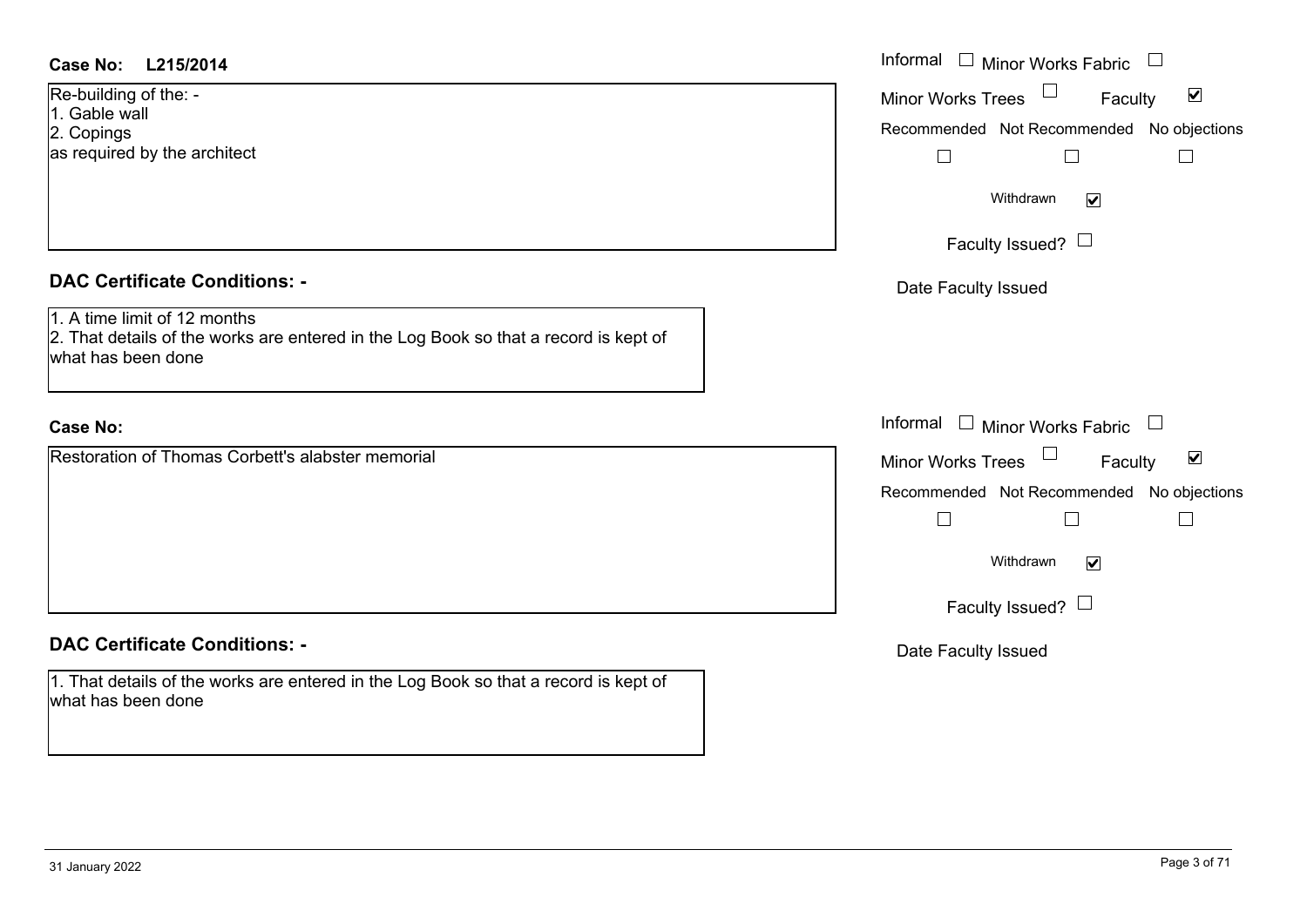| <b>Case No:</b>                                                                                                                                                          | Informal □ Minor Works Fabric                                                                                                                      |
|--------------------------------------------------------------------------------------------------------------------------------------------------------------------------|----------------------------------------------------------------------------------------------------------------------------------------------------|
| 1. Removal of: -<br>a) 2 x short Pews at the rear of the Nave<br>b) 2 x Pews in the North Aisle<br>c) Associated Pew platform<br>2. Installation of 2 additional heaters | $\blacktriangledown$<br><b>Minor Works Trees</b><br>Faculty<br>Recommended Not Recommended No objections<br>$\blacktriangledown$<br>Е<br>Withdrawn |
|                                                                                                                                                                          | Faculty Issued? Ø                                                                                                                                  |
| <b>DAC Certificate Conditions: -</b>                                                                                                                                     | Date Faculty Issued<br>16/06/2017                                                                                                                  |
| 1. That details of the works are entered in the Log Book so that a record is kept of<br>what has been done                                                               |                                                                                                                                                    |
| <b>Case No:</b>                                                                                                                                                          | Informal $\Box$ Minor Works Fabric $\Box$                                                                                                          |
| Replace existing Noticeboard with new Noticeboard                                                                                                                        | <b>Minor Works Trees</b><br>Faculty<br>Recommended Not Recommended No objections<br>$\blacktriangledown$<br>Withdrawn<br>Faculty Issued? $\Box$    |
| <b>DAC Certificate Conditions: -</b>                                                                                                                                     | Date Faculty Issued                                                                                                                                |
| 1. That details of the works are entered in the Log Book so that a record is kept of<br>what has been done<br>2. That all post-holes should be hand dug                  |                                                                                                                                                    |

3. That Human Remains should be expected when excavating within a churchyard.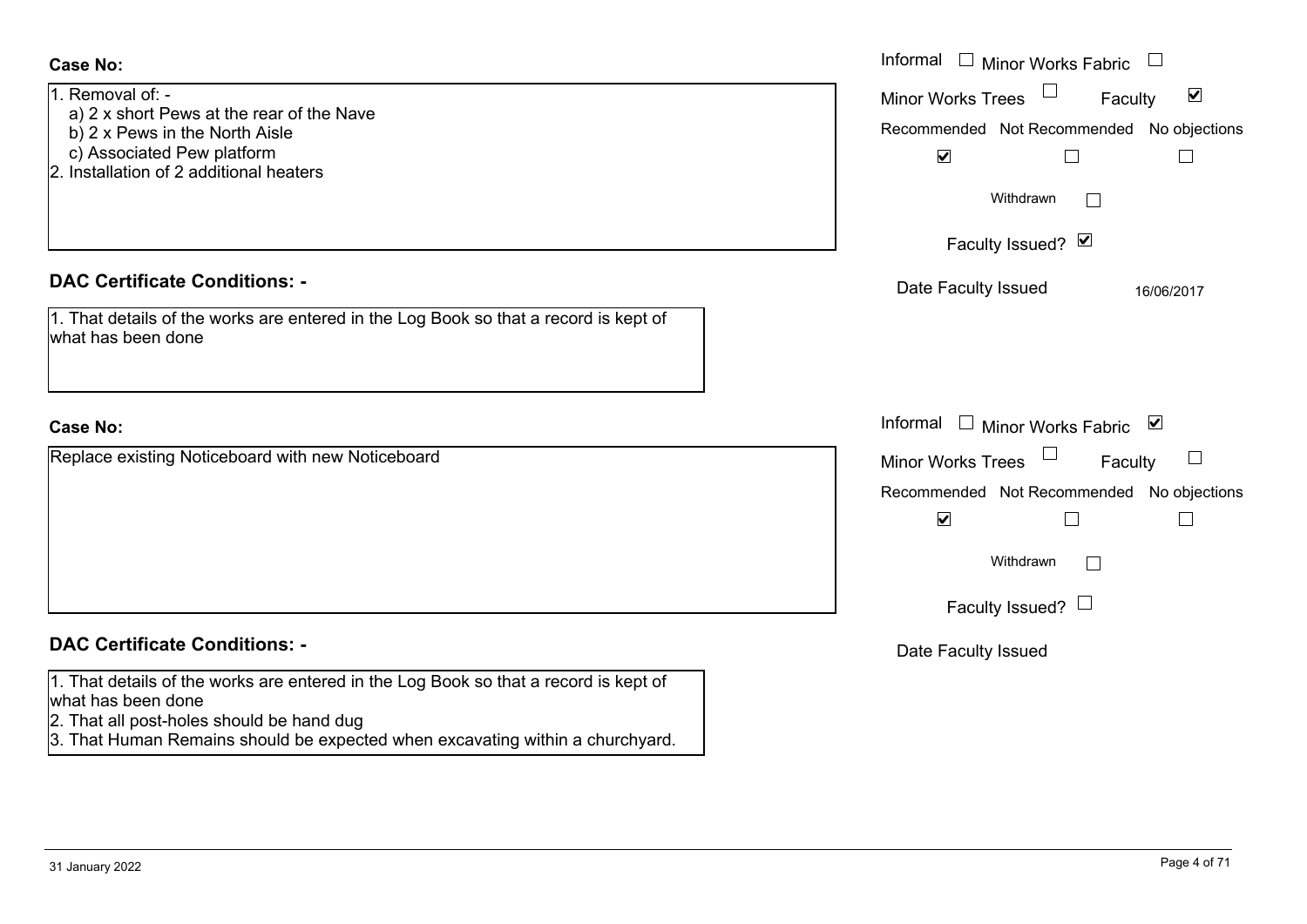Replacement of: -

- 1. 2 x heaters (done as emergency)
- 2. 11 further heaters

## **DAC Certificate Conditions: -**

1. That details of the works are entered in the Log Book so that a record is kept of what has been done 2. That an updated Electrical Condition Report is commissioned, and submitted to the DAC Secretary, after the installation

## **Case No:**

Installation of two hardwood benches in closed churchyard

## **DAC Certificate Conditions: -**

1. That details of the works are entered in the Log Book so that a record is kept of what has been done

|                                                                                                                                                                                                           | Informal $\square$<br>⊻<br><b>Minor Works Fabric</b>                                              |
|-----------------------------------------------------------------------------------------------------------------------------------------------------------------------------------------------------------|---------------------------------------------------------------------------------------------------|
| nent of: -<br>aters (done as emergency)<br>ther heaters                                                                                                                                                   | <b>Minor Works Trees</b><br>Faculty<br>Recommended Not Recommended No objections                  |
|                                                                                                                                                                                                           | $\blacktriangledown$<br>$\sqcup$<br>$\Box$<br>Withdrawn<br>$\mathbf{L}$<br>Faculty Issued? $\Box$ |
| rtificate Conditions: -                                                                                                                                                                                   | Date Faculty Issued                                                                               |
| etails of the works are entered in the Log Book so that a record is kept of<br>been done<br>n updated Electrical Condition Report is commissioned, and submitted to the<br>retary, after the installation |                                                                                                   |
|                                                                                                                                                                                                           | Informal<br>□ Minor Works Fabric $\blacksquare$                                                   |
| on of two hardwood benches in closed churchyard                                                                                                                                                           | Minor Works Trees<br>Faculty<br>Recommended Not Recommended No objections<br>$\blacktriangledown$ |
|                                                                                                                                                                                                           | Withdrawn<br>$\Box$                                                                               |
|                                                                                                                                                                                                           | Faculty Issued? $\Box$                                                                            |
| rtificate Conditions: -                                                                                                                                                                                   | Date Faculty Issued                                                                               |
| etails of the works are entered in the Log Book so that a record is kent of                                                                                                                               |                                                                                                   |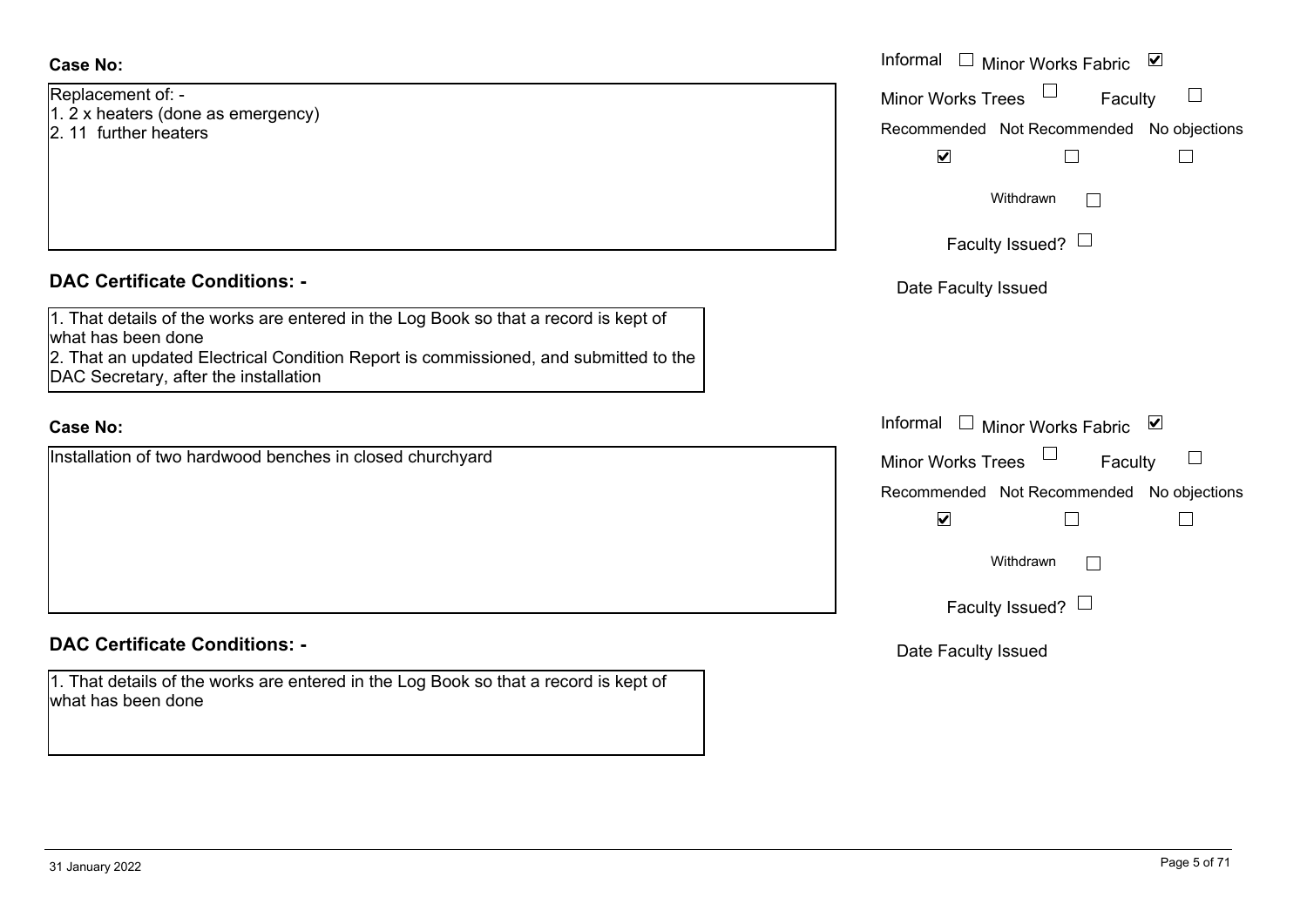| <b>Case No:</b> | Informal |
|-----------------|----------|
| Works to Trees  | Minor W  |
|                 | Recomm   |
|                 |          |
|                 |          |
|                 |          |
|                 |          |

# **DAC Certificate Conditions: -**

1. That details of the works are entered in the Log Book so that a record is kept of what has been done

 2. That the trees should be crown lifted as set out in the Planning Permission consent and no tree is to be felled without separate and specific authority

| Informal                 | □ Minor Works Fabric                      |  |
|--------------------------|-------------------------------------------|--|
| <b>Minor Works Trees</b> | ⊻<br>Faculty                              |  |
|                          | Recommended Not Recommended No objections |  |
|                          |                                           |  |
|                          | Withdrawn                                 |  |
|                          | Faculty Issued?                           |  |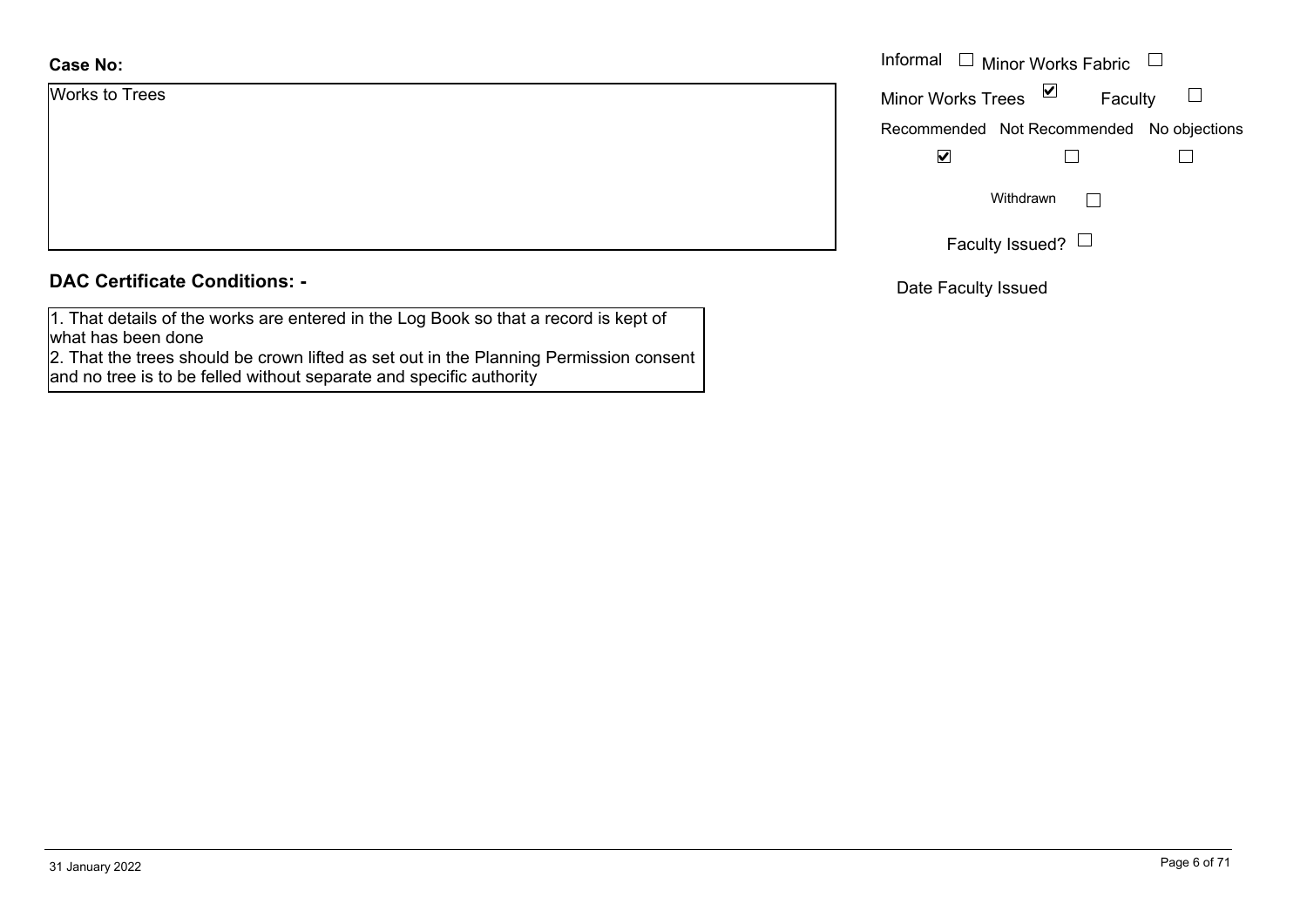#### **Ben No: Church**

#### **20310Narborough, All Saints**

#### **L023/2009 Case No:** Informal

| Installation of detached compost WC in churchyard |  |  |  |
|---------------------------------------------------|--|--|--|
|---------------------------------------------------|--|--|--|

# **DAC Certificate Conditions: -**

1. A time limit of 12 months

 2. That details of the works are entered in the Log Book so that a record is kept of what has been done

|                          | Informal ■ Minor Works Fabric             |  |
|--------------------------|-------------------------------------------|--|
| <b>Minor Works Trees</b> | Faculty                                   |  |
|                          | Recommended Not Recommended No objections |  |
|                          |                                           |  |
|                          | Withdrawn                                 |  |
|                          | Faculty Issued? $\Box$                    |  |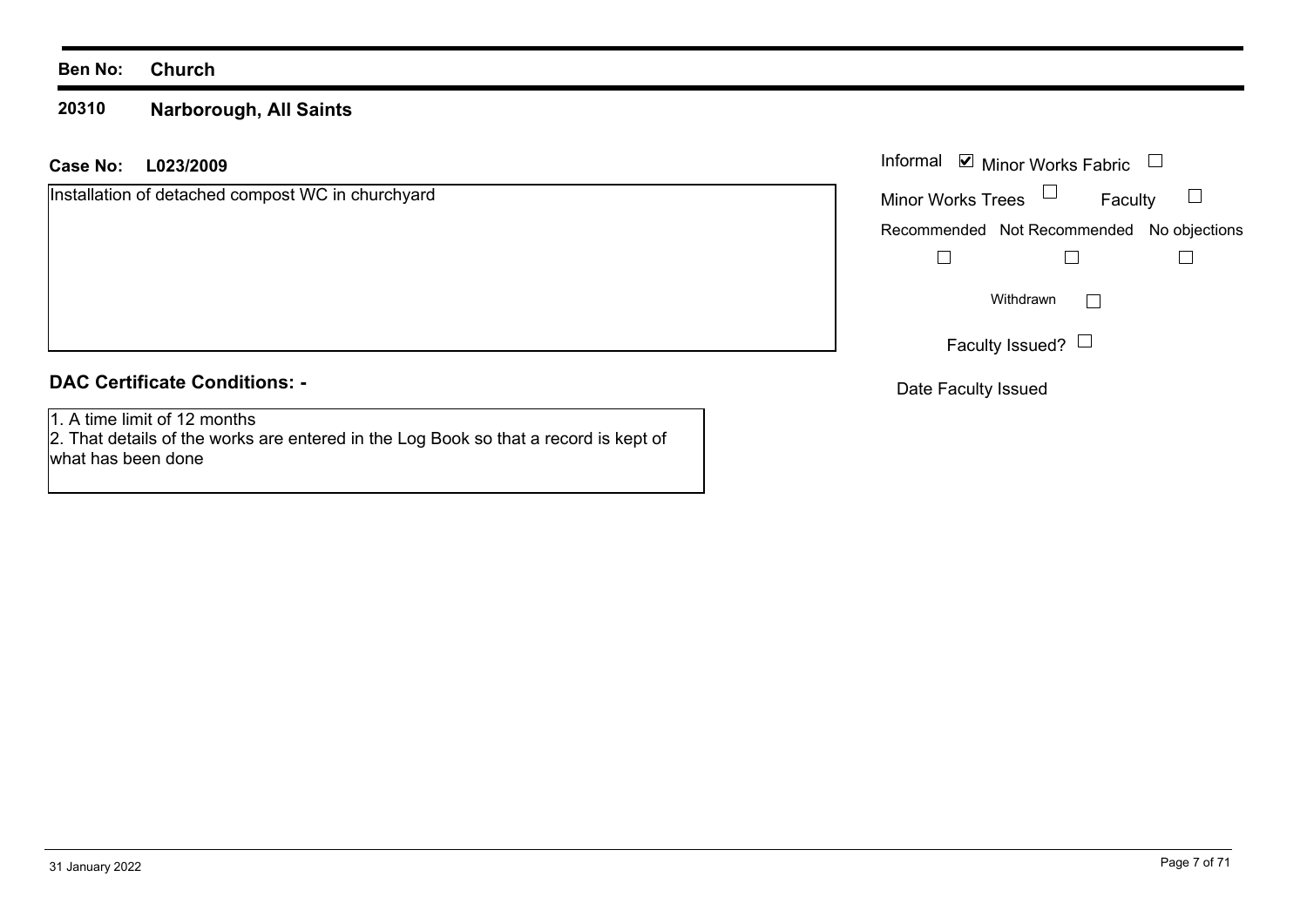| Minor Works Trees<br>Faculty<br>Recommended Not Recommended No objections<br>$\blacktriangledown$<br>Withdrawn<br>Faculty Issued? Ø<br>Date Faculty Issued | $\blacktriangledown$<br>26/03/2010                                                                                             |
|------------------------------------------------------------------------------------------------------------------------------------------------------------|--------------------------------------------------------------------------------------------------------------------------------|
|                                                                                                                                                            |                                                                                                                                |
|                                                                                                                                                            |                                                                                                                                |
|                                                                                                                                                            |                                                                                                                                |
|                                                                                                                                                            |                                                                                                                                |
|                                                                                                                                                            |                                                                                                                                |
|                                                                                                                                                            |                                                                                                                                |
|                                                                                                                                                            |                                                                                                                                |
|                                                                                                                                                            |                                                                                                                                |
| Informal <b>v</b> Minor Works Fabric                                                                                                                       |                                                                                                                                |
|                                                                                                                                                            |                                                                                                                                |
|                                                                                                                                                            |                                                                                                                                |
| $\Box$                                                                                                                                                     |                                                                                                                                |
|                                                                                                                                                            |                                                                                                                                |
|                                                                                                                                                            |                                                                                                                                |
| Faculty Issued? $\Box$                                                                                                                                     |                                                                                                                                |
|                                                                                                                                                            | Faculty<br><b>Minor Works Trees</b><br>Recommended Not Recommended No objections<br>Withdrawn<br>$\Box$<br>Date Faculty Issued |

1. That details of the works are entered in the Log Book so that a record is kept of what has been done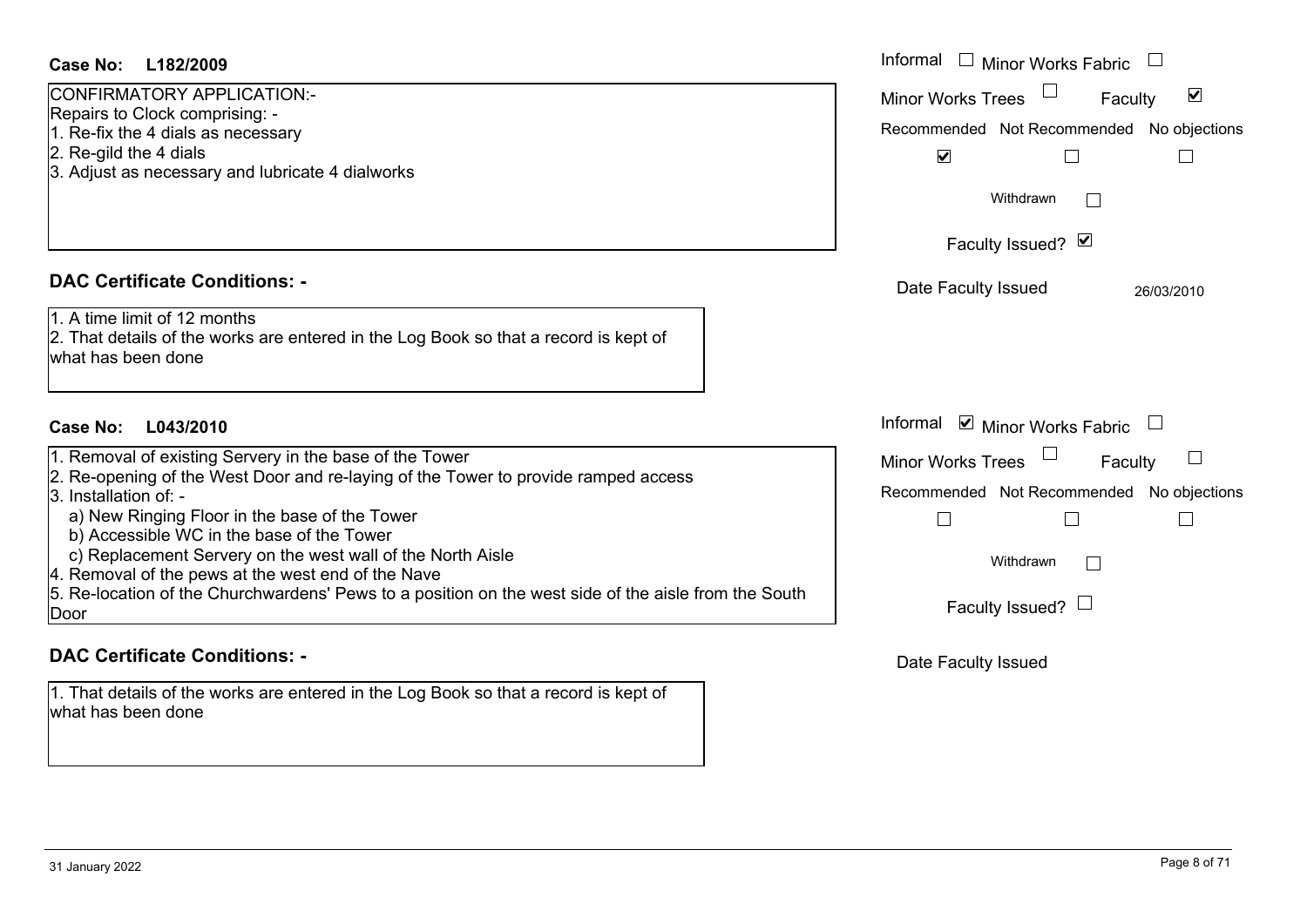|  | Case No: L191/2012 |  | Informal |
|--|--------------------|--|----------|
|--|--------------------|--|----------|

| Installation of protective grill to the Ascension window                                                                                   | $\blacktriangledown$<br><b>Minor Works Trees</b><br>Faculty |
|--------------------------------------------------------------------------------------------------------------------------------------------|-------------------------------------------------------------|
|                                                                                                                                            | Recommended Not Recommended No objections                   |
|                                                                                                                                            | $\blacksquare$                                              |
|                                                                                                                                            | Withdrawn                                                   |
|                                                                                                                                            | Faculty Issued? Ø                                           |
| <b>DAC Certificate Conditions: -</b>                                                                                                       | Date Faculty Issued<br>24/09/2012                           |
| 1. A time limit of 12 months<br>2. That details of the works are entered in the Log Book so that a record is kept of<br>what has been done |                                                             |
| <b>Case No:</b><br>L236/2012                                                                                                               | Informal □ Minor Works Fabric ⊠                             |
| Urgent repairs to the electrical system as set out in the Electrical Report and Recommendations of 2011                                    | <b>Minor Works Trees</b><br>$\sqcup$<br>Faculty             |
|                                                                                                                                            | Recommended Not Recommended No objections                   |
|                                                                                                                                            | $\blacktriangledown$                                        |
|                                                                                                                                            | Withdrawn<br>$\Box$                                         |
|                                                                                                                                            | Faculty Issued? $\Box$                                      |
| <b>DAC Certificate Conditions: -</b>                                                                                                       | Date Faculty Issued                                         |
| 1. A time limit of 12 months<br>2. That details of the works are entered in the Log Book so that a record is kept of<br>what has been done |                                                             |

3. That, where possible, all fixings should be made into joints, not stonework, using

Minor Works Fabric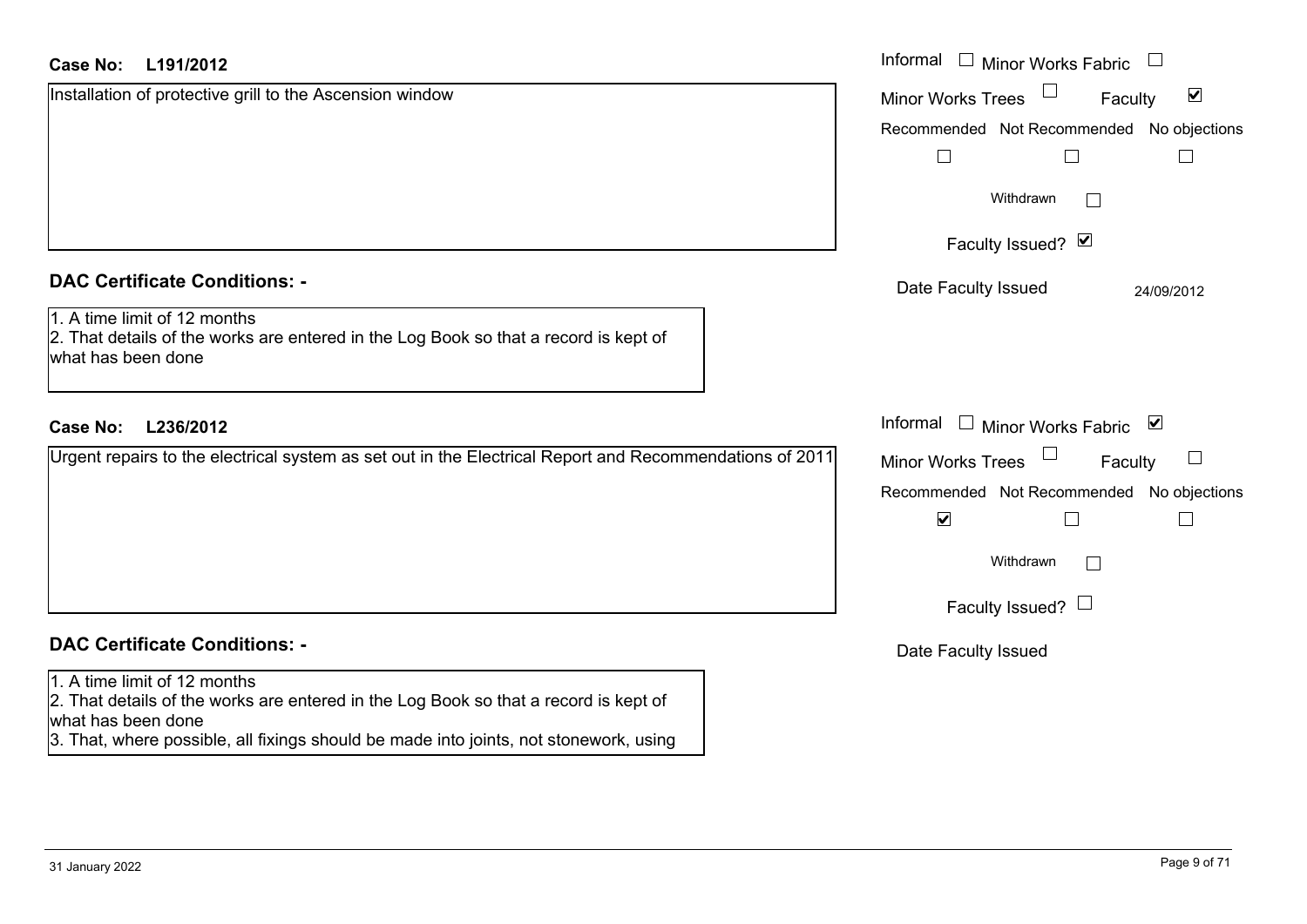what has been done

| To replace: -                                                                         |          |
|---------------------------------------------------------------------------------------|----------|
| 1. Light fittings in the Nave with low-energy units                                   | Minor W  |
| 2. Wiring to Light fittings in the Nave                                               | Recomm   |
| 3. Fuse box to the lights                                                             |          |
| 4. Chancel lights with more powerful units                                            |          |
|                                                                                       |          |
|                                                                                       |          |
|                                                                                       |          |
| <b>DAC Certificate Conditions: -</b>                                                  | Date I   |
| 1. A time limit of 12 months                                                          |          |
| 2. That details of the works are entered in the Log Book so that a record is kept of  |          |
| what has been done                                                                    |          |
| 3. That, where possible, all fixings should be made into joints, not stonework, using |          |
| <b>Case No:</b><br>L188/2012                                                          | Informal |
|                                                                                       |          |
|                                                                                       |          |
|                                                                                       | Minor W  |
|                                                                                       | Recomm   |
|                                                                                       |          |
| Installation of protective security system                                            |          |
|                                                                                       |          |

3. That, where possible, all fixings should be made into joints, not stonework, using

Date Faculty Issued

Minor Works Trees

 $\blacktriangledown$ 

Date Faculty Issued

Faculty Issued?  $\Box$ 

Withdrawn

Recommended Not Recommended No objections

 $\Box$ 

 $\Box$ 

Minor Works Fabric

Faculty

 $\Box$ 

 $\Box$ 

Minor Works Trees

 $\blacktriangledown$ 

Faculty Issued?  $\Box$ 

Withdrawn

Informal  $\Box$  Minor Works Fabric  $\Box$ 

Recommended Not Recommended No objections

 $\Box$ 

 $\Box$ 

Faculty

 $\Box$ 

 $\Box$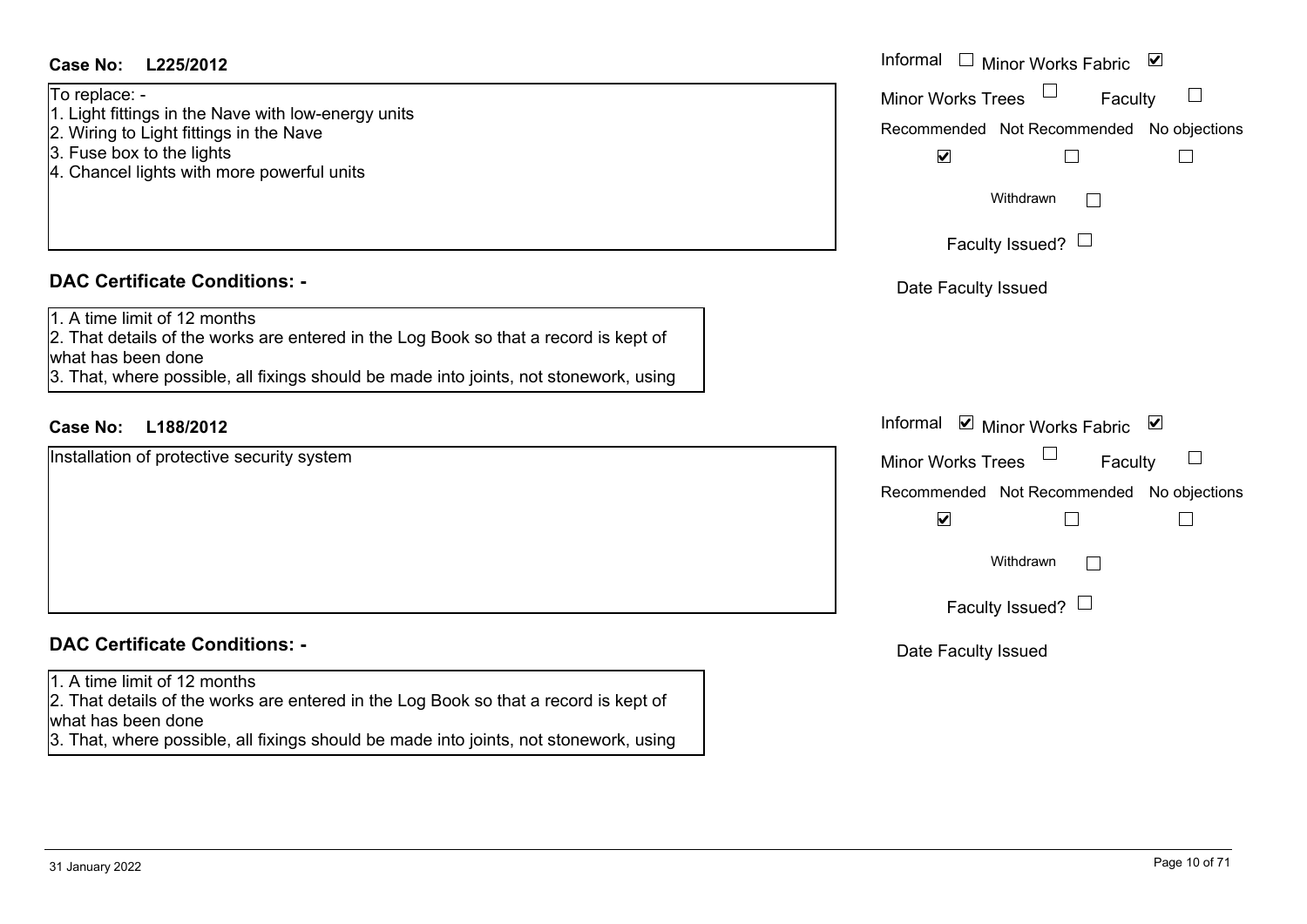| <b>Case No:</b><br>L227/2012                                                                                                               | Informal $\square$<br>$\begin{array}{c} \hline \end{array}$<br>Minor Works Fabric |
|--------------------------------------------------------------------------------------------------------------------------------------------|-----------------------------------------------------------------------------------|
| Lopping of three Yew Trees                                                                                                                 | $\blacktriangledown$<br>$\Box$<br>Minor Works Trees<br>Faculty                    |
|                                                                                                                                            | Recommended Not Recommended No objections                                         |
|                                                                                                                                            | $\mathbf{L}$                                                                      |
|                                                                                                                                            | Withdrawn<br>$\Box$                                                               |
|                                                                                                                                            | Faculty Issued? $\Box$                                                            |
| <b>DAC Certificate Conditions: -</b>                                                                                                       | Date Faculty Issued                                                               |
| 1. A time limit of 12 months<br>2. That details of the works are entered in the Log Book so that a record is kept of<br>what has been done |                                                                                   |
| <b>Case No:</b><br>L019/2013                                                                                                               | Informal<br>$\mathbf{L}$<br>Minor Works Fabric<br>$\Box$                          |
| CONFIRMATORY APPLICATION for works undertaken: -                                                                                           | $\blacktriangledown$<br><b>Minor Works Trees</b><br>Faculty                       |
| Replacement of covering to North Aisle roof                                                                                                | Recommended Not Recommended No objections<br>$\blacktriangledown$<br>$\Box$       |
|                                                                                                                                            | Withdrawn<br>$\mathbf{L}$                                                         |
|                                                                                                                                            | Faculty Issued? $\Box$                                                            |
| <b>DAC Certificate Conditions: -</b>                                                                                                       | Date Faculty Issued                                                               |
| 1. A time limit of 12 months<br>2. That details of the works are entered in the Log Book so that a record is kept of<br>what has been done |                                                                                   |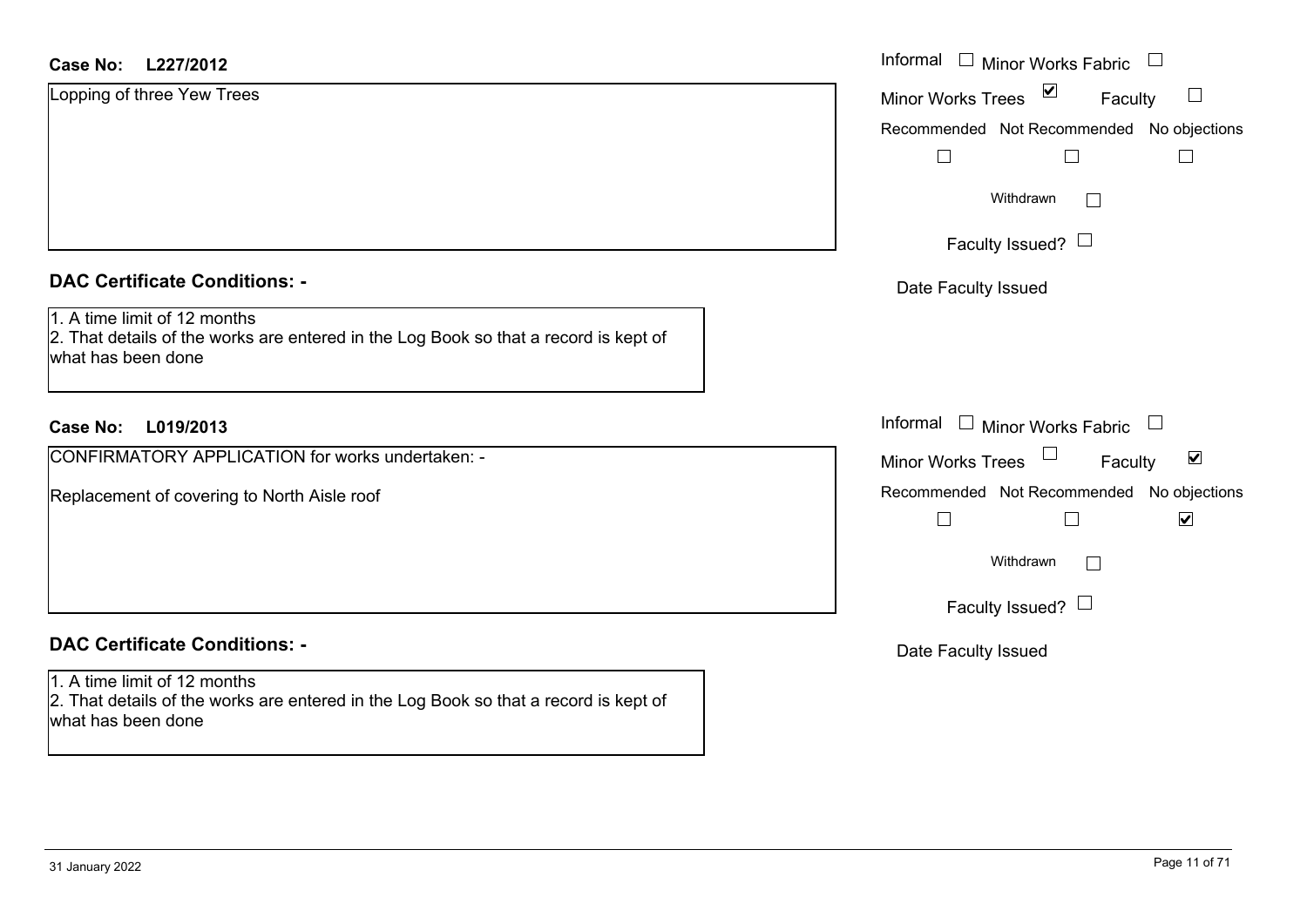#### **L182/2014Case No:** Informal

Works to the Tower comprising: - 1. Stonework repairs 2. Re-pointing

#### **DAC Certificate Conditions: -**

1. A time limit of 12 months

2. That details of the works are entered in the Log Book so that a record is kept of what has been done

3. That the work should be carried out at the direction of the church architect

# **L159/2014Case No:** Informal

In the churchyard: -1. Felling of 2. Grinding out the stumps of 3 Lime Trees nos. 1, 14 & 20

# **DAC Certificate Conditions: -**

#### 1. A time limit of 12 months

2. That details of the works are entered in the Log Book so that a record is kept of what has been done

3. That the works be carried out in accordance with best practice guidance found in

| Informal<br>$\overline{\mathbf{v}}$<br>Minor Works Fabric |
|-----------------------------------------------------------|
| <b>Minor Works Trees</b><br>Faculty                       |
| Recommended Not Recommended No objections                 |
| $\blacktriangledown$                                      |
| Withdrawn                                                 |
| Faculty Issued? L                                         |
| Date Faculty Issued                                       |
|                                                           |
|                                                           |
|                                                           |
| Informal<br><b>Minor Works Fabric</b>                     |
| ⊻<br><b>Minor Works Trees</b><br>Faculty                  |
| Recommended Not Recommended No objections                 |
| V                                                         |
| Withdrawn                                                 |
| Faculty Issued?                                           |
|                                                           |
| Date Faculty Issued                                       |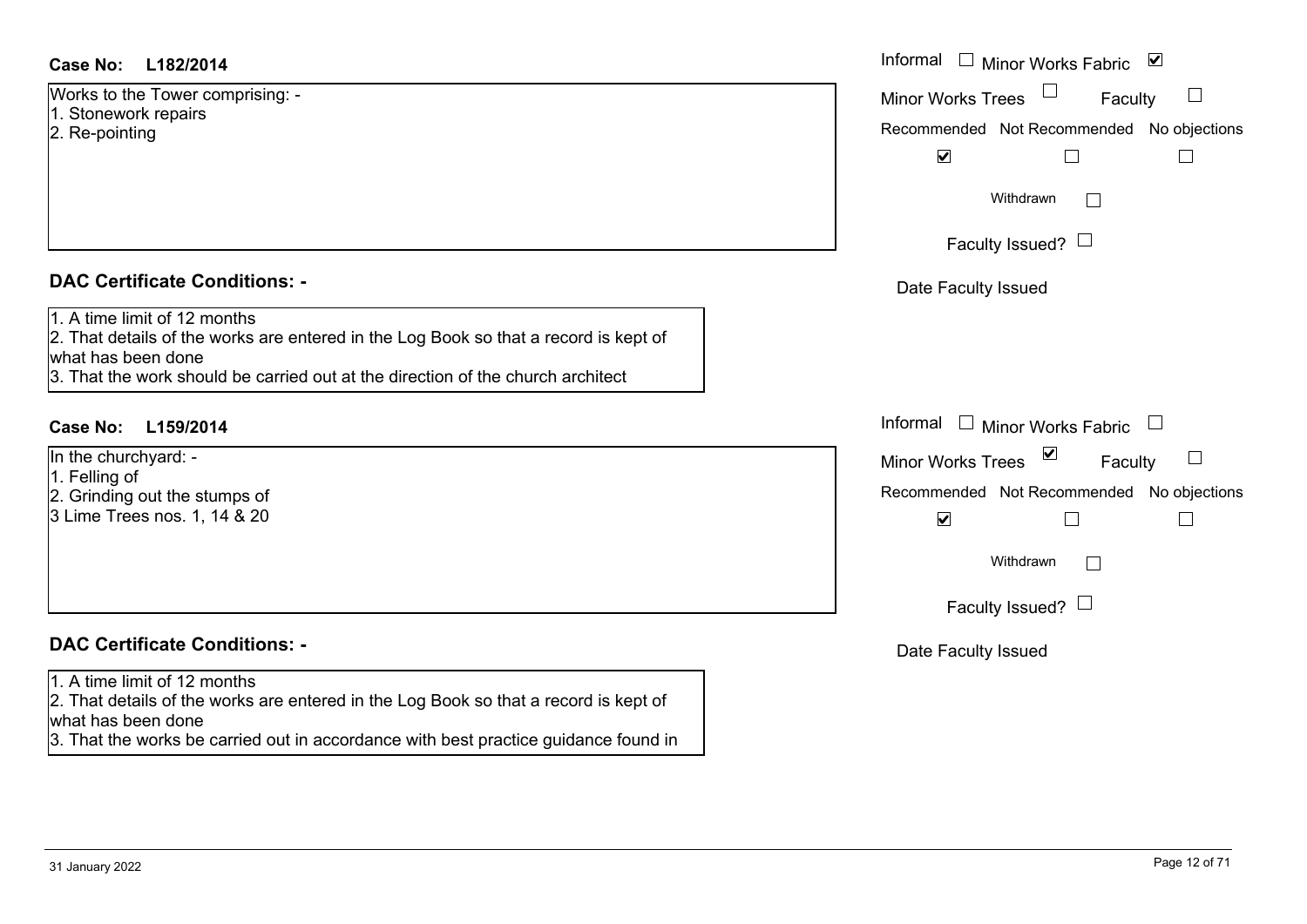1. Replacement of downpipe and other repairs to the Rainwater Goods 2. Re-pointing of south Clerestory wall

#### **DAC Certificate Conditions: -**

1. A time limit of 12 months

2. That details of the works are entered in the Log Book so that a record is kept of what has been done

3. That the Church Architect approves a sample of the mortar mix and re-pointing

# **L121/2015Case No:** Informal

Dressing down and re-pointing of stonework on: -

1. West face of Tower

2. West Belfry window

# **DAC Certificate Conditions: -**

#### 1. A time limit of 12 months

2. That details of the works are entered in the Log Book so that a record is kept of what has been done

3. That the dressing down of the stone needs to be agreed with the Church Architect

| L181/2014                                                                                                                                                                                | Informal $\Box$ Minor Works Fabric $\Box$                                                                          |
|------------------------------------------------------------------------------------------------------------------------------------------------------------------------------------------|--------------------------------------------------------------------------------------------------------------------|
| cement of downpipe and other repairs to the Rainwater Goods<br>inting of south Clerestory wall                                                                                           | <b>Minor Works Trees</b><br>$\Box$<br>Faculty<br>Recommended Not Recommended No objections                         |
|                                                                                                                                                                                          | $\blacktriangledown$                                                                                               |
|                                                                                                                                                                                          | Withdrawn                                                                                                          |
|                                                                                                                                                                                          | Faculty Issued? $\Box$                                                                                             |
| rtificate Conditions: -                                                                                                                                                                  | Date Faculty Issued                                                                                                |
| limit of 12 months<br>etails of the works are entered in the Log Book so that a record is kept of<br>been done<br>e Church Architect approves a sample of the mortar mix and re-pointing |                                                                                                                    |
| L121/2015                                                                                                                                                                                | Informal<br>□ Minor Works Fabric $\vert \blacktriangleright$                                                       |
| down and re-pointing of stonework on: -<br>ace of Tower<br>Belfry window                                                                                                                 | <b>Minor Works Trees</b><br>$\Box$<br>Faculty<br>Recommended Not Recommended No objections<br>$\blacktriangledown$ |
|                                                                                                                                                                                          | Withdrawn                                                                                                          |
|                                                                                                                                                                                          | Faculty Issued? $\Box$                                                                                             |
| rtificate Conditions: -                                                                                                                                                                  | Date Faculty Issued                                                                                                |
| limit of 12 monthe                                                                                                                                                                       |                                                                                                                    |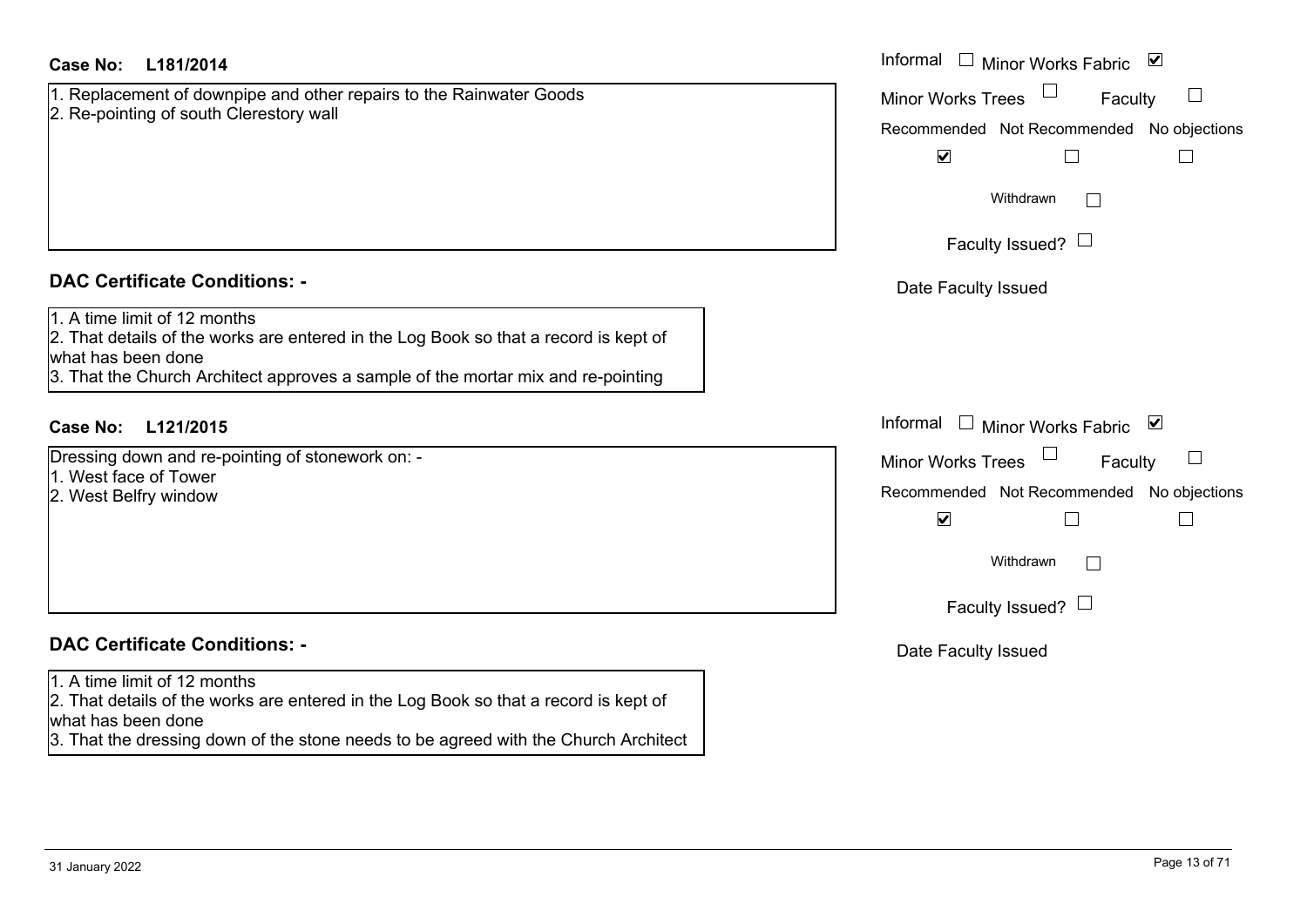## **L116/2015Case No:** Informal

|  | <b>DAC Certificate Conditions: -</b> |  |
|--|--------------------------------------|--|
|  |                                      |  |

Re-building section of collasped churchyard wall

1. A time limit of 12 months

2. That details of the works are entered in the Log Book so that a record is kept of what has been done

3. That the Conservation Officer agrees a sample of the re-pointing and the mortar mix

## **L058/2015Case No:** Informal

Re-building of stone pier on the left hand side of the entrance to the churchyard

# **DAC Certificate Conditions: -**

#### 1. A time limit of 12 months

2. That details of the works are entered in the Log Book so that a record is kept of what has been done

3. That the Conservation Officer for Blaby District Council approves a sample of the

| Informal<br>⊻<br><b>Minor Works Fabric</b>                        |
|-------------------------------------------------------------------|
| <b>Minor Works Trees</b><br>Faculty                               |
| Recommended Not Recommended No objections<br>$\blacktriangledown$ |
| Withdrawn                                                         |
| Faculty Issued? $\Box$                                            |
| Date Faculty Issued                                               |
|                                                                   |
|                                                                   |
| Informal<br>⊻<br><b>Minor Works Fabric</b>                        |
| <b>Minor Works Trees</b><br>Faculty                               |
| Recommended Not Recommended No objections<br>$\blacktriangledown$ |
| Withdrawn                                                         |
| Faculty Issued? I                                                 |
| Date Faculty Issued                                               |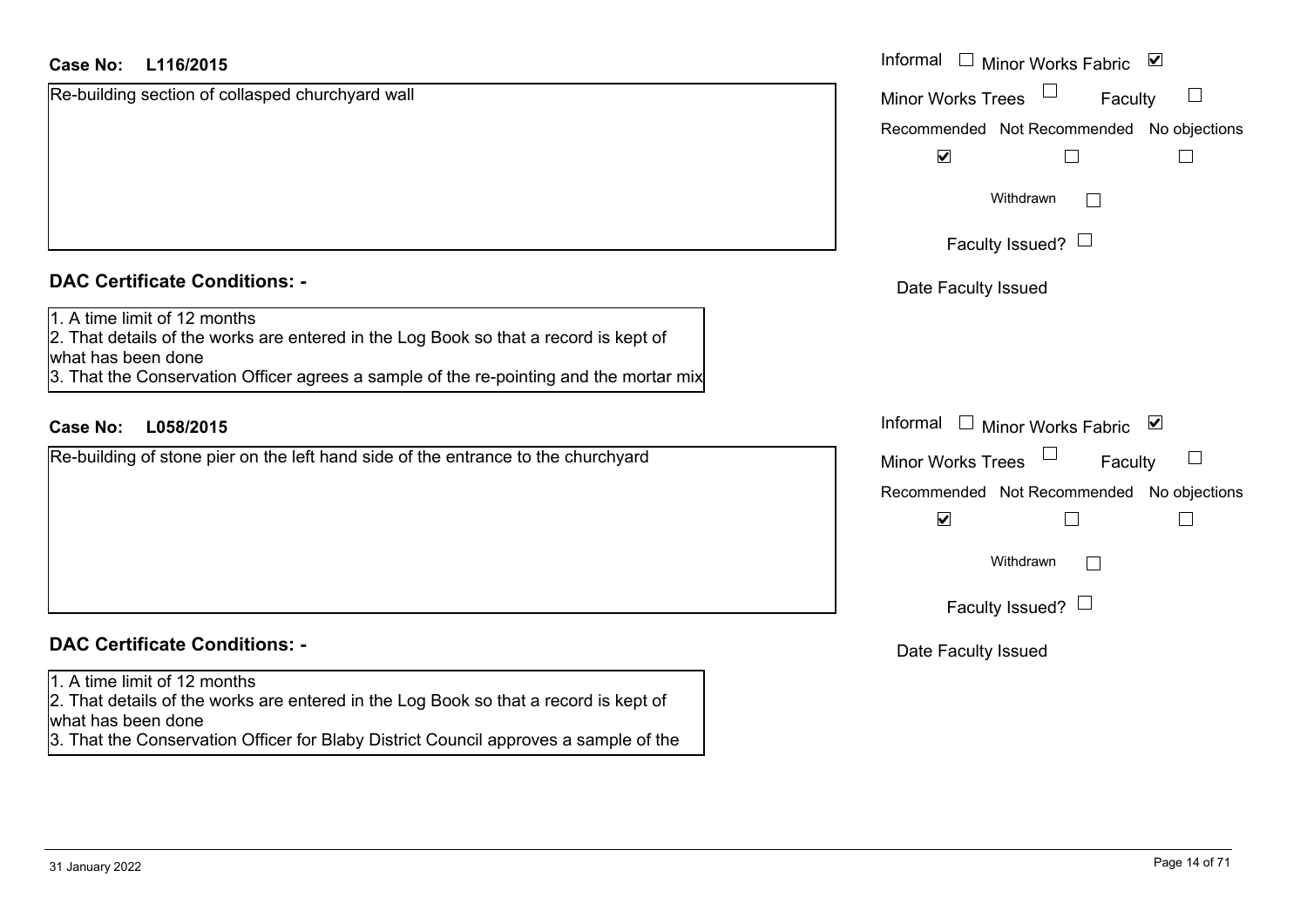## **L117/2015Case No:** Informal

|  | <b>DAC Certificate Conditions: -</b> |  |
|--|--------------------------------------|--|
|  |                                      |  |

Re-building an 8m section of churchyard wall

1. A time limit of 12 months

2. That details of the works are entered in the Log Book so that a record is kept of what has been done

3. That the Conservation Officer agrees a sample of the re-pointing and the mortar mix

#### **Case No:**

1. Replacement of: -

- a) Two eroded stone courses approx 4ft long
- b) Two eroded Ashlar wall stones
- left of the west window of the South Aisle
- 2. Re-pointing all stonework in this area

# **DAC Certificate Conditions: -**

1. That details of the works are entered in the Log Book so that a record is kept of what has been done

2. The PCC addresses the mess of stonework below the string course at the same time as the other work

| L117/2015                                                                                                                                                                                      | Informal $\Box$ Minor Works Fabric<br>$\blacktriangledown$ |  |  |
|------------------------------------------------------------------------------------------------------------------------------------------------------------------------------------------------|------------------------------------------------------------|--|--|
| ng an 8m section of churchyard wall                                                                                                                                                            | $\Box$<br>Minor Works Trees<br>$\Box$<br>Faculty           |  |  |
|                                                                                                                                                                                                | Recommended Not Recommended No objections                  |  |  |
|                                                                                                                                                                                                | $\blacktriangledown$                                       |  |  |
|                                                                                                                                                                                                | Withdrawn                                                  |  |  |
|                                                                                                                                                                                                | Faculty Issued? $\Box$                                     |  |  |
| rtificate Conditions: -                                                                                                                                                                        | Date Faculty Issued                                        |  |  |
| limit of 12 months<br>etails of the works are entered in the Log Book so that a record is kept of<br>been done<br>e Conservation Officer agrees a sample of the re-pointing and the mortar mix |                                                            |  |  |
|                                                                                                                                                                                                | Informal □ Minor Works Fabric<br>⊻                         |  |  |
| ement of: -                                                                                                                                                                                    | $\Box$<br>$\Box$<br>Minor Works Trees<br>Faculty           |  |  |
| eroded stone courses approx 4ft long<br>eroded Ashlar wall stones                                                                                                                              | Recommended Not Recommended No objections                  |  |  |
| the west window of the South Aisle<br>inting all stonework in this area                                                                                                                        | $\blacktriangledown$                                       |  |  |
|                                                                                                                                                                                                | Withdrawn                                                  |  |  |
|                                                                                                                                                                                                | Faculty Issued? $\Box$                                     |  |  |
| rtificate Conditions: -                                                                                                                                                                        | Date Faculty Issued                                        |  |  |
| etails of the works are entered in the Log Book so that a record is kept of<br>heen done                                                                                                       |                                                            |  |  |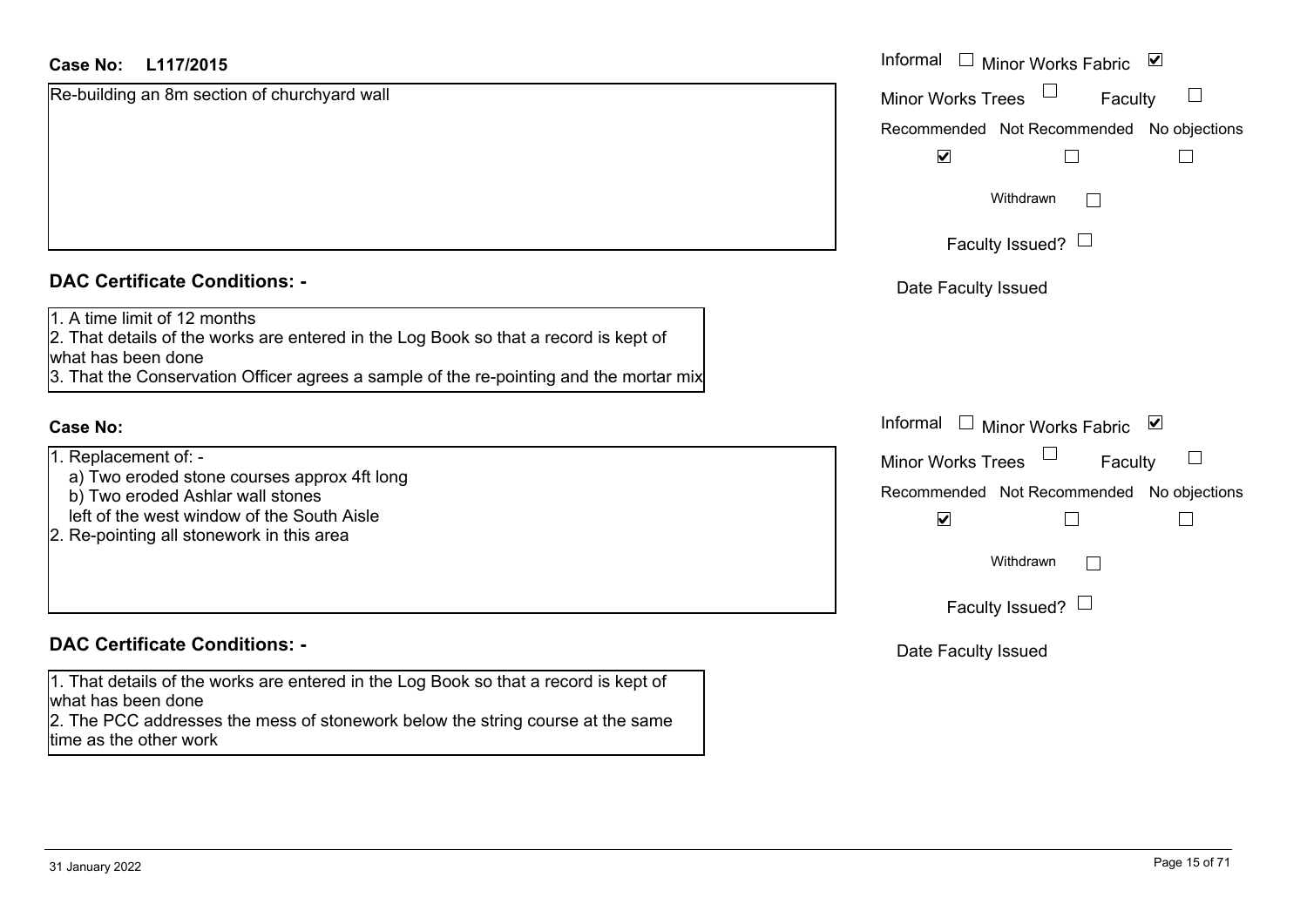| Re-covering of the North Aisle |  |  |
|--------------------------------|--|--|
|                                |  |  |
|                                |  |  |
|                                |  |  |
|                                |  |  |
|                                |  |  |

| Re-covering of the North Aisle                                                                                                                                                                                                                                                           | <b>Minor Works Trees</b>                  | $\blacktriangledown$<br>Faculty |  |
|------------------------------------------------------------------------------------------------------------------------------------------------------------------------------------------------------------------------------------------------------------------------------------------|-------------------------------------------|---------------------------------|--|
|                                                                                                                                                                                                                                                                                          | Recommended Not Recommended No objections |                                 |  |
|                                                                                                                                                                                                                                                                                          | $\blacktriangledown$<br>$\Box$            |                                 |  |
|                                                                                                                                                                                                                                                                                          | Withdrawn<br>$\mathbb{R}$                 |                                 |  |
|                                                                                                                                                                                                                                                                                          | Faculty Issued? Ø                         |                                 |  |
| <b>DAC Certificate Conditions: -</b>                                                                                                                                                                                                                                                     | Date Faculty Issued                       | 23/10/2017                      |  |
| 1. That details of the works are entered in the Log Book so that a record is kept of<br>what has been done<br>2. That any plumbers marks found on existing lead should be photographed, identified<br>and cut-out, then retained or spot-welded back into the new lead work according to |                                           |                                 |  |
|                                                                                                                                                                                                                                                                                          |                                           |                                 |  |
|                                                                                                                                                                                                                                                                                          |                                           |                                 |  |
| 31 January 2022                                                                                                                                                                                                                                                                          |                                           | Page 16 of 71                   |  |
|                                                                                                                                                                                                                                                                                          |                                           |                                 |  |

# 1. Re-pointing and stonework repairs to east end gable and parapet of the Nave 2. Stonework repairs to eat Belfry window and re-pointing of east wall of the Tower 3. Re-pointing and plastering repairs to east end of the South Clerestory of the Nave **Case No:** Informal **DAC Certificate Conditions: -**1. That details of the works are entered in the Log Book so that a record is kept of what has been doneInformal

| Informal<br>⊻<br>Minor Works Fabric                               |
|-------------------------------------------------------------------|
| ⊻<br><b>Minor Works Trees</b><br>Faculty                          |
| Recommended Not Recommended No objections<br>⊻                    |
| Withdrawn                                                         |
| Faculty Issued? $\Box$                                            |
| Date Faculty Issued                                               |
|                                                                   |
|                                                                   |
| Informal<br><b>Minor Works Fabric</b>                             |
| $\blacktriangledown$<br><b>Minor Works Trees</b><br>Faculty       |
| Recommended Not Recommended No objections<br>$\blacktriangledown$ |
| Withdrawn                                                         |
| Faculty Issued? Ø                                                 |
| Date Faculty Issued<br>23/10/2017                                 |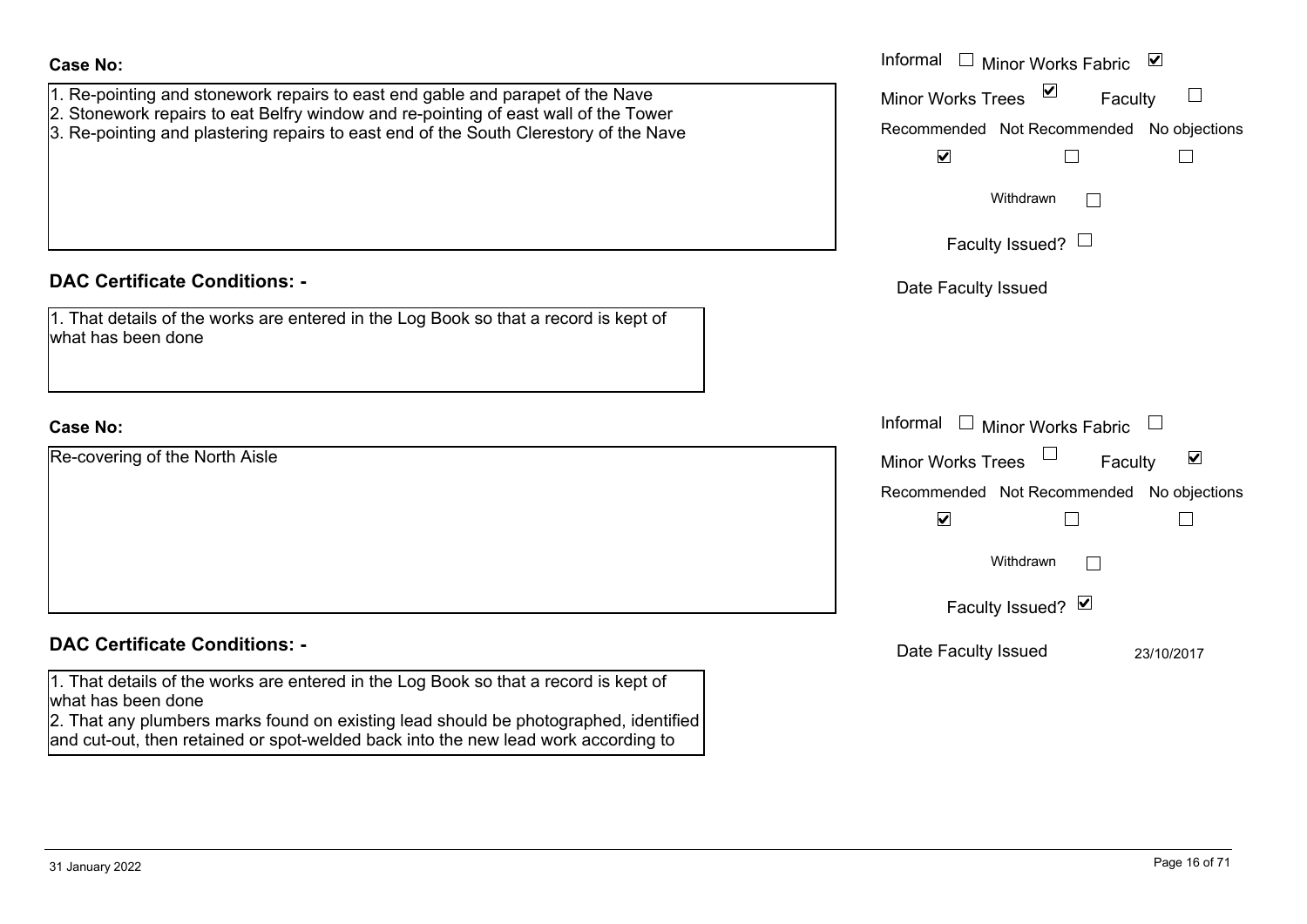| <b>Case No:</b>                                                                                                                                                                                                                                                        | Informal $\square$<br><b>Minor Works Fabric</b><br>$\boldsymbol{\vee}$ |
|------------------------------------------------------------------------------------------------------------------------------------------------------------------------------------------------------------------------------------------------------------------------|------------------------------------------------------------------------|
| Planting of Rowan Tree                                                                                                                                                                                                                                                 | Minor Works Trees<br>$\Box$<br>Faculty                                 |
|                                                                                                                                                                                                                                                                        | Recommended Not Recommended No objections                              |
|                                                                                                                                                                                                                                                                        | $\blacktriangledown$<br>$\Box$                                         |
|                                                                                                                                                                                                                                                                        | Withdrawn<br>$\Box$                                                    |
|                                                                                                                                                                                                                                                                        | Faculty Issued? $\Box$                                                 |
| <b>DAC Certificate Conditions: -</b>                                                                                                                                                                                                                                   | Date Faculty Issued                                                    |
| 1. That details of the works are entered in the Log Book so that a record is kept of<br>what has been done<br>2. That the PCC ensures that the tree is not near to any services or drainage<br>3. That the PCC opts for a native Rowan rather than an imported variety |                                                                        |
| <b>Case No:</b>                                                                                                                                                                                                                                                        | Informal □ Minor Works Fabric ⊠                                        |
| Works to the: -                                                                                                                                                                                                                                                        | Minor Works Trees<br>$\Box$<br>Faculty                                 |
| 1. North and south walls of the Tower<br>2. West Doorway                                                                                                                                                                                                               | Recommended Not Recommended No objections                              |
|                                                                                                                                                                                                                                                                        | $\blacktriangledown$<br>$\Box$<br>$\Box$                               |
|                                                                                                                                                                                                                                                                        | Withdrawn<br>$\Box$                                                    |
|                                                                                                                                                                                                                                                                        | Faculty Issued? $\Box$                                                 |
| <b>DAC Certificate Conditions: -</b>                                                                                                                                                                                                                                   | Date Faculty Issued                                                    |
| 1. That details of the works are entered in the Log Book so that a record is kept of<br>what has been done                                                                                                                                                             |                                                                        |
|                                                                                                                                                                                                                                                                        |                                                                        |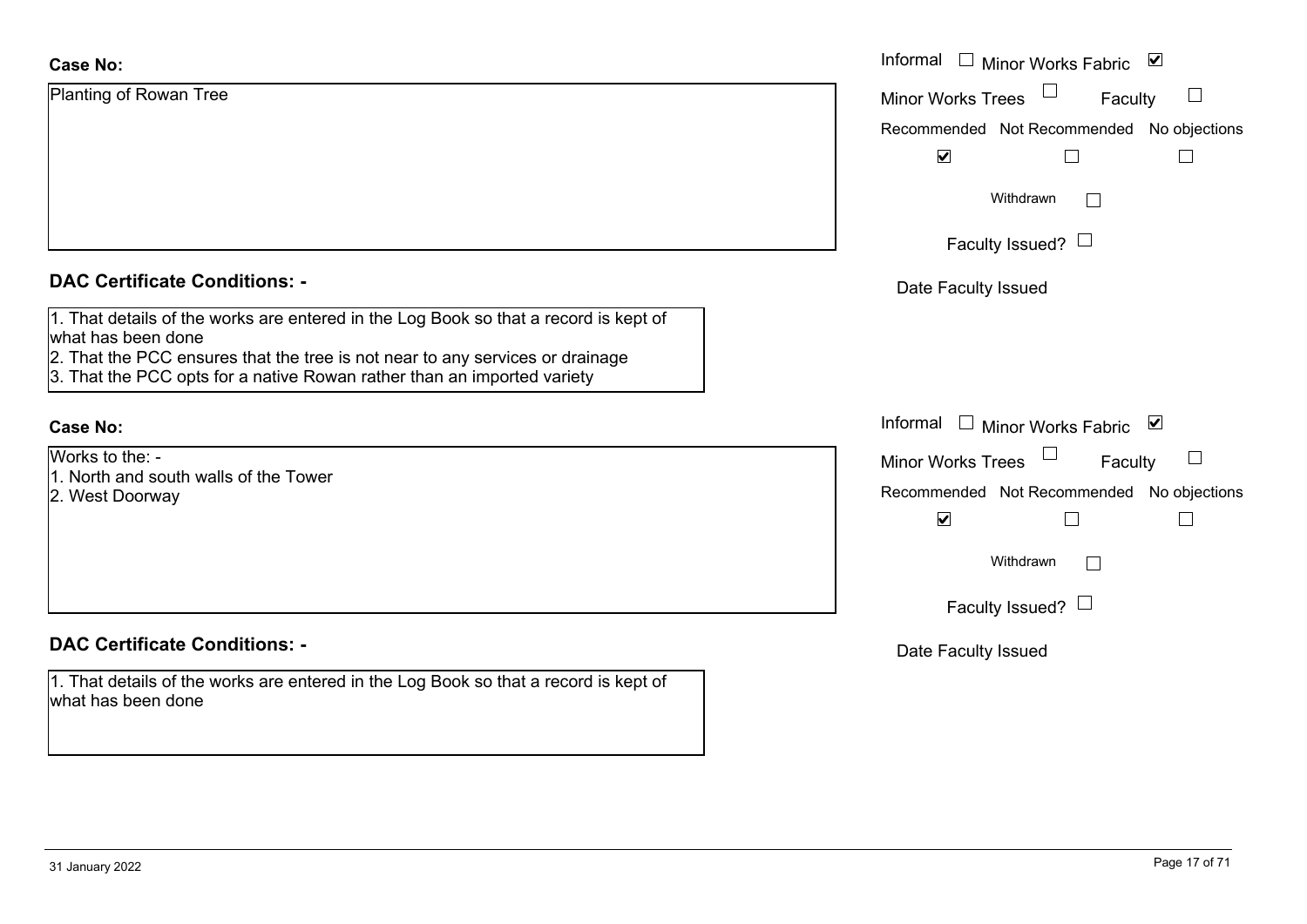1. Phase 1: -

 a) Re-location of existing Servery from the Tower base to the west end of the North Aisle b) Construct an accessible WC within the Tower, leaving the existing timber screen in its present position

2. Phase 2: -

a) Construction of a new ringing floor and stair case

# **DAC Certificate Conditions: -**

1. That details of the works are entered in the Log Book so that a record is kept of what has been done

2. That no works shall take place until the PCC, after consultation with the Diocesan Archaeological Adviser, has secured the implementation of a programme of

|                                                                                               | Informal<br>Minor Works Fabric            |
|-----------------------------------------------------------------------------------------------|-------------------------------------------|
| $1: -$<br>location of existing Servery from the Tower base to the west end of the North Aisle | ⊻<br><b>Minor Works Trees</b><br>Faculty  |
| istruct an accessible WC within the Tower, leaving the existing timber screen in its present  | Recommended Not Recommended No objections |
|                                                                                               | ⊻                                         |
| $2: -$<br>istruction of a new ringing floor and stair case                                    | Withdrawn                                 |
|                                                                                               | Faculty Issued? $\Box$                    |
| rtificate Conditions: -                                                                       | Date Faculty Issued<br>07/05/2021         |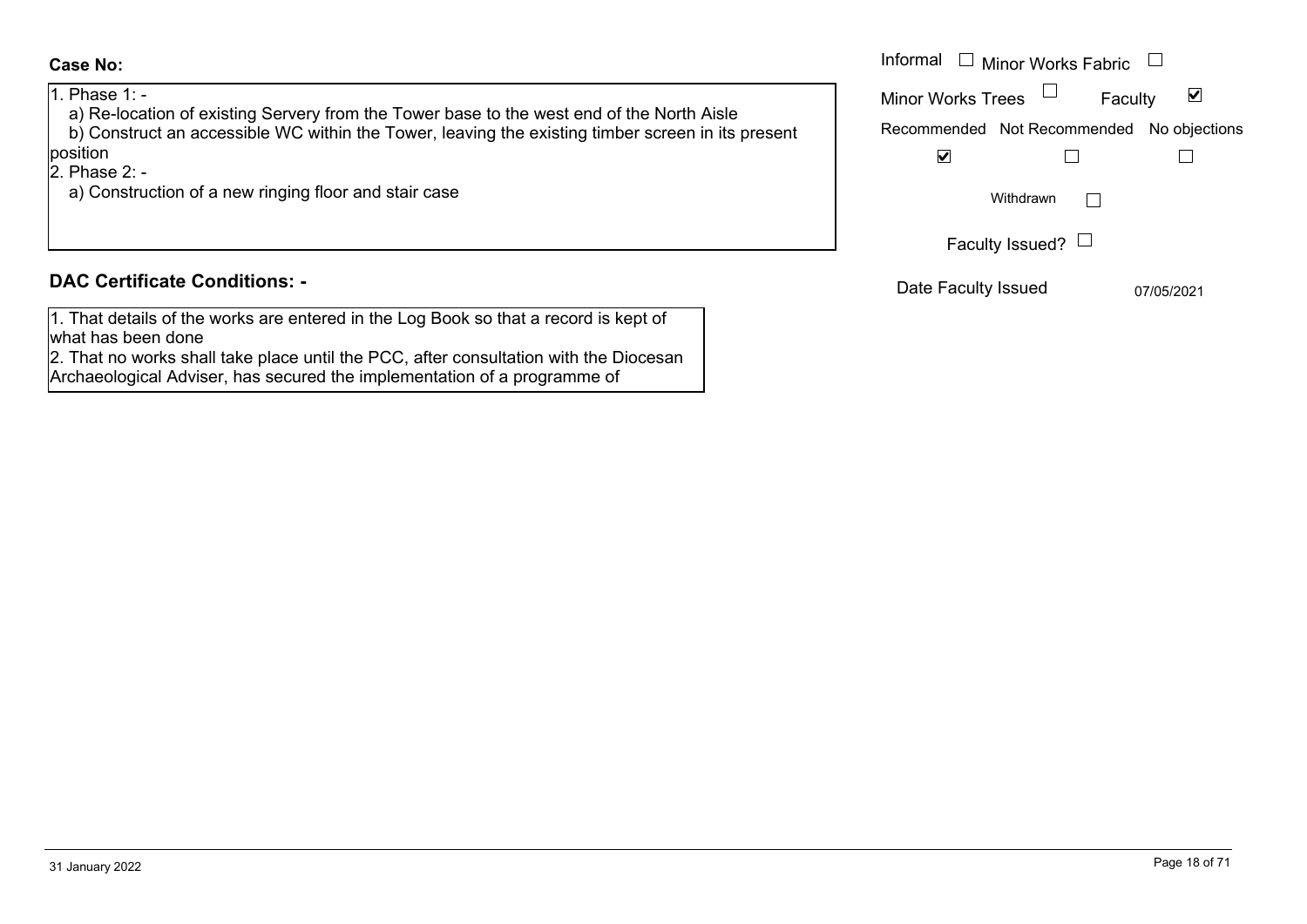#### **Ben No: Church**

#### **10212Nether Broughton, St Mary the Virgin**

**L112/2002 Case No:** Informal

Installation of toilet facilities in the west end of the south arcade

# **DAC Certificate Conditions: -**

1. A time limit of 12 months

|                          | Informal ■ Minor Works Fabric             |  |
|--------------------------|-------------------------------------------|--|
| <b>Minor Works Trees</b> | Faculty                                   |  |
|                          | Recommended Not Recommended No objections |  |
|                          |                                           |  |
|                          | Withdrawn                                 |  |
|                          | Faculty Issued?                           |  |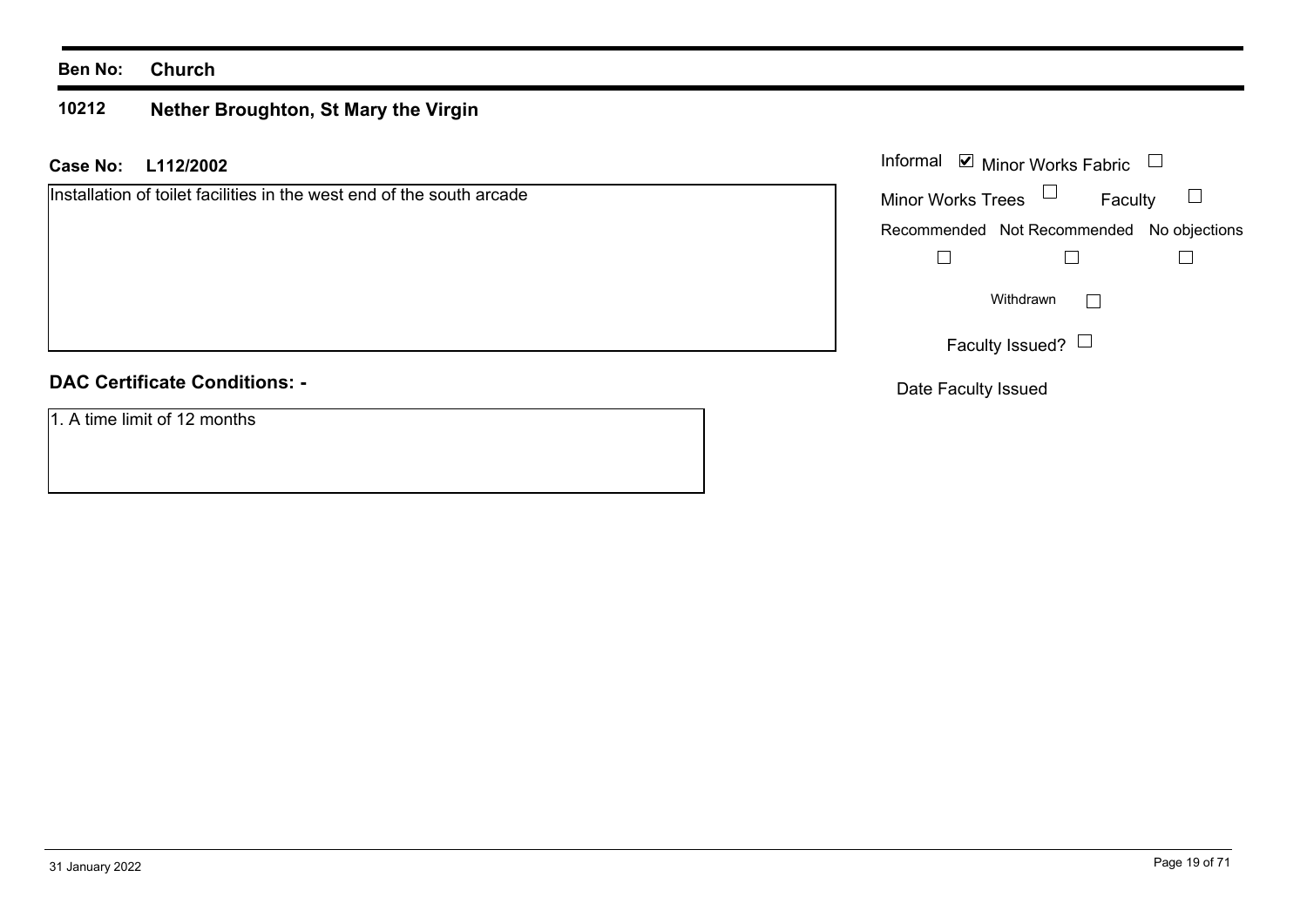| <b>Case No:</b><br>L113/2003<br>1. Replace Chancel south wall plate devoured by Death Watch Beetle<br>2. Replace Nave roof beam, arch brace & post & spindle damaged by dry rot<br>3. Repair north aisle roof beam damaged by furniture beetle<br>4. Remedial chemical treatment | Informal $\Box$ Minor Works Fabric $\Box$<br>Minor Works Trees<br>$\blacktriangledown$<br>Faculty<br>Recommended Not Recommended No objections<br>$\blacktriangledown$<br>$\Box$<br>$\Box$<br>Withdrawn<br>$\vert$ $\vert$ |
|----------------------------------------------------------------------------------------------------------------------------------------------------------------------------------------------------------------------------------------------------------------------------------|----------------------------------------------------------------------------------------------------------------------------------------------------------------------------------------------------------------------------|
|                                                                                                                                                                                                                                                                                  | Faculty Issued? Ø                                                                                                                                                                                                          |
| <b>DAC Certificate Conditions: -</b>                                                                                                                                                                                                                                             | Date Faculty Issued<br>25/06/2004                                                                                                                                                                                          |
| 1. A time limit of 12 months<br>2. That the works will be carried out under the direction of an architect.                                                                                                                                                                       |                                                                                                                                                                                                                            |
| Case No: L113/2004                                                                                                                                                                                                                                                               | Informal $\Box$ Minor Works Fabric $\Box$                                                                                                                                                                                  |
| Repairs to roof timbers and remedial chemical treatment                                                                                                                                                                                                                          | $\blacktriangledown$<br>Minor Works Trees<br>Faculty                                                                                                                                                                       |
|                                                                                                                                                                                                                                                                                  | Recommended Not Recommended No objections                                                                                                                                                                                  |
|                                                                                                                                                                                                                                                                                  | $\Box$<br>$\Box$<br>$\Box$                                                                                                                                                                                                 |
|                                                                                                                                                                                                                                                                                  | Withdrawn                                                                                                                                                                                                                  |
|                                                                                                                                                                                                                                                                                  | Faculty Issued? $\Box$                                                                                                                                                                                                     |
| <b>DAC Certificate Conditions: -</b>                                                                                                                                                                                                                                             | Date Faculty Issued                                                                                                                                                                                                        |
| 1. A time limit of 12 months                                                                                                                                                                                                                                                     |                                                                                                                                                                                                                            |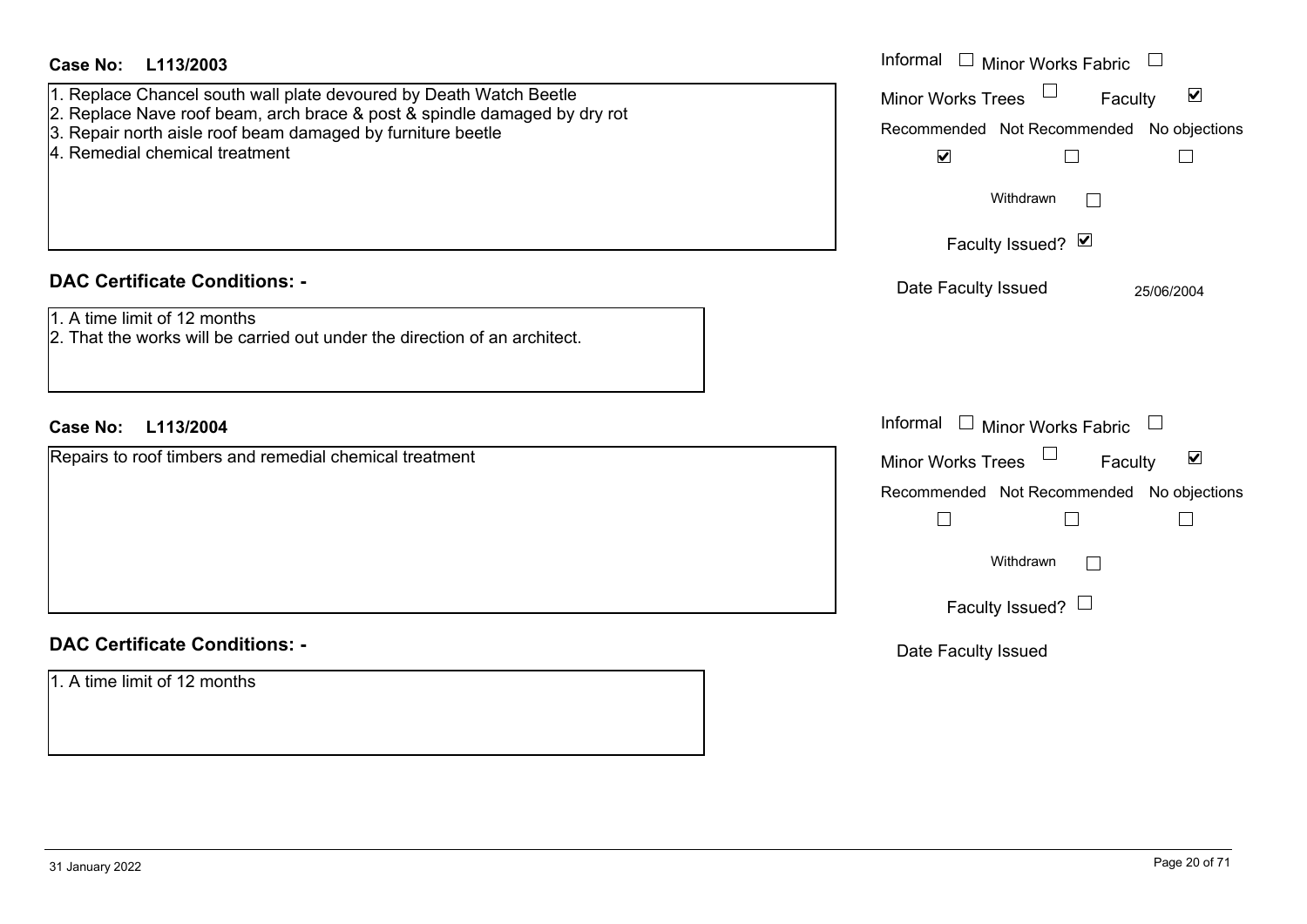| 1. Replacement of external church noticeboard |  |
|-----------------------------------------------|--|
| 2. Erection of "village trail" board          |  |
|                                               |  |
|                                               |  |
|                                               |  |
|                                               |  |

## **DAC Certificate Conditions: -**

|  |  |  | 1. A time limit of 12 months |
|--|--|--|------------------------------|
|  |  |  |                              |

 2. That the designer follows the requirements contained in the Diocesan Advisory Committee's Guidance Note on Noticeboards (copy attached)

# **L094/2009Case No:** Informal

CONFIRMATORY FACULTY for works undertaken with Chancellor's Consent: -

Repairs to roof following lead theft

# **DAC Certificate Conditions: -**

1. A time limit of 12 months 2. That details of the works are entered in the Log Book so that a record is kept of what has been done

| L043/2007                                                                                                                                          | Informal $\Box$ Minor Works Fabric                                                                                                         |
|----------------------------------------------------------------------------------------------------------------------------------------------------|--------------------------------------------------------------------------------------------------------------------------------------------|
| cement of external church noticeboard<br>on of "village trail" board                                                                               | $\blacktriangledown$<br><b>Minor Works Trees</b><br>Faculty<br>Recommended Not Recommended No objections<br>$\blacktriangledown$<br>$\Box$ |
|                                                                                                                                                    | Withdrawn<br>$\mathbf{L}$                                                                                                                  |
|                                                                                                                                                    | Faculty Issued? Ø                                                                                                                          |
| rtificate Conditions: -                                                                                                                            | Date Faculty Issued<br>09/05/2007                                                                                                          |
| limit of 12 months<br>e designer follows the requirements contained in the Diocesan Advisory<br>ee's Guidance Note on Noticeboards (copy attached) |                                                                                                                                            |
| L094/2009                                                                                                                                          | Informal ☑ Minor Works Fabric                                                                                                              |
| MATORY FACULTY for works undertaken with Chancellor's Consent: -                                                                                   | Minor Works Trees<br>$\Box$<br>Faculty                                                                                                     |
| o roof following lead theft                                                                                                                        | Recommended Not Recommended No objections<br>$\blacktriangledown$<br>$\overline{\phantom{a}}$<br>$\perp$                                   |
|                                                                                                                                                    | Withdrawn<br>$\Box$                                                                                                                        |
|                                                                                                                                                    | Faculty Issued? Ø                                                                                                                          |
| rtificate Conditions: -                                                                                                                            | Date Faculty Issued<br>09/06/2009                                                                                                          |
| limit of 12 months<br>etails of the works are entered in the Log Book so that a record is kept of                                                  |                                                                                                                                            |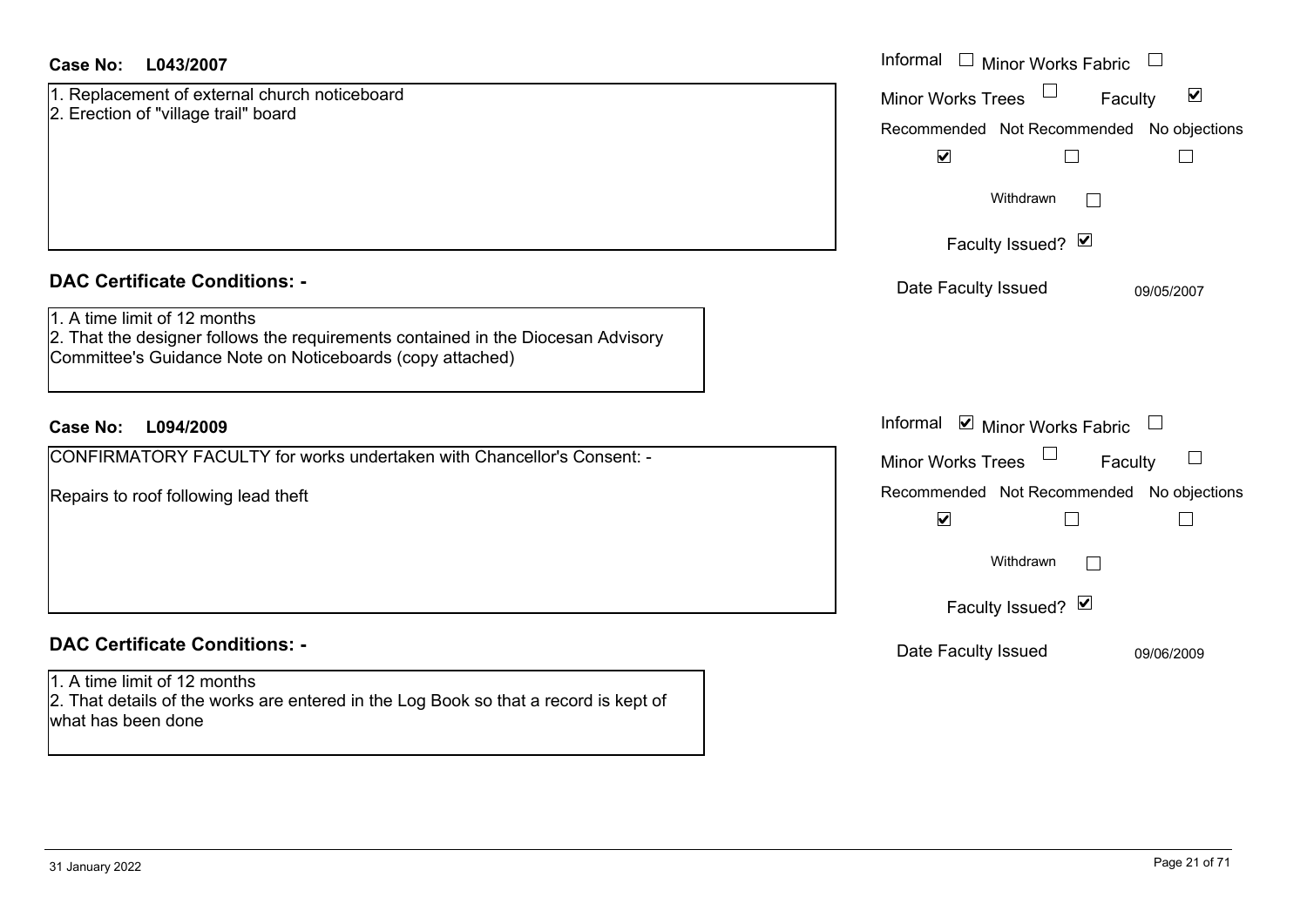| <b>Case No:</b><br>L092/2015                                                                                                                                                                                                                                                             | Informal $\Box$<br><b>Minor Works Fabric</b>                            |
|------------------------------------------------------------------------------------------------------------------------------------------------------------------------------------------------------------------------------------------------------------------------------------------|-------------------------------------------------------------------------|
| Re-covering of the North Aisle roof                                                                                                                                                                                                                                                      | $\blacktriangledown$<br>Minor Works Trees<br>Faculty                    |
|                                                                                                                                                                                                                                                                                          | Recommended Not Recommended No objections                               |
|                                                                                                                                                                                                                                                                                          | $\blacktriangledown$                                                    |
|                                                                                                                                                                                                                                                                                          | Withdrawn<br>$\sim$                                                     |
|                                                                                                                                                                                                                                                                                          | Faculty Issued? Ø                                                       |
| <b>DAC Certificate Conditions: -</b>                                                                                                                                                                                                                                                     | Date Faculty Issued<br>15/12/2015                                       |
| 1. That details of the works are entered in the Log Book so that a record is kept of<br>what has been done<br>2. That any plumbers marks found on existing lead should be photographed, identified<br>and cut-out, then retained or spot-welded back into the new lead work according to |                                                                         |
| <b>Case No:</b>                                                                                                                                                                                                                                                                          | Informal<br>Minor Works Fabric<br>$\begin{array}{c} \hline \end{array}$ |
| Re-gilding of the War Memorial                                                                                                                                                                                                                                                           | $\blacktriangledown$<br><b>Minor Works Trees</b><br>Faculty             |
|                                                                                                                                                                                                                                                                                          | Recommended Not Recommended No objections                               |
|                                                                                                                                                                                                                                                                                          |                                                                         |
|                                                                                                                                                                                                                                                                                          | Withdrawn<br>$\Box$                                                     |
|                                                                                                                                                                                                                                                                                          | Faculty Issued? $\Box$                                                  |
| <b>DAC Certificate Conditions: -</b>                                                                                                                                                                                                                                                     | Date Faculty Issued                                                     |
| 1. That details of the works are entered in the Log Book so that a record is kept of<br>what has been done                                                                                                                                                                               |                                                                         |
|                                                                                                                                                                                                                                                                                          |                                                                         |

L.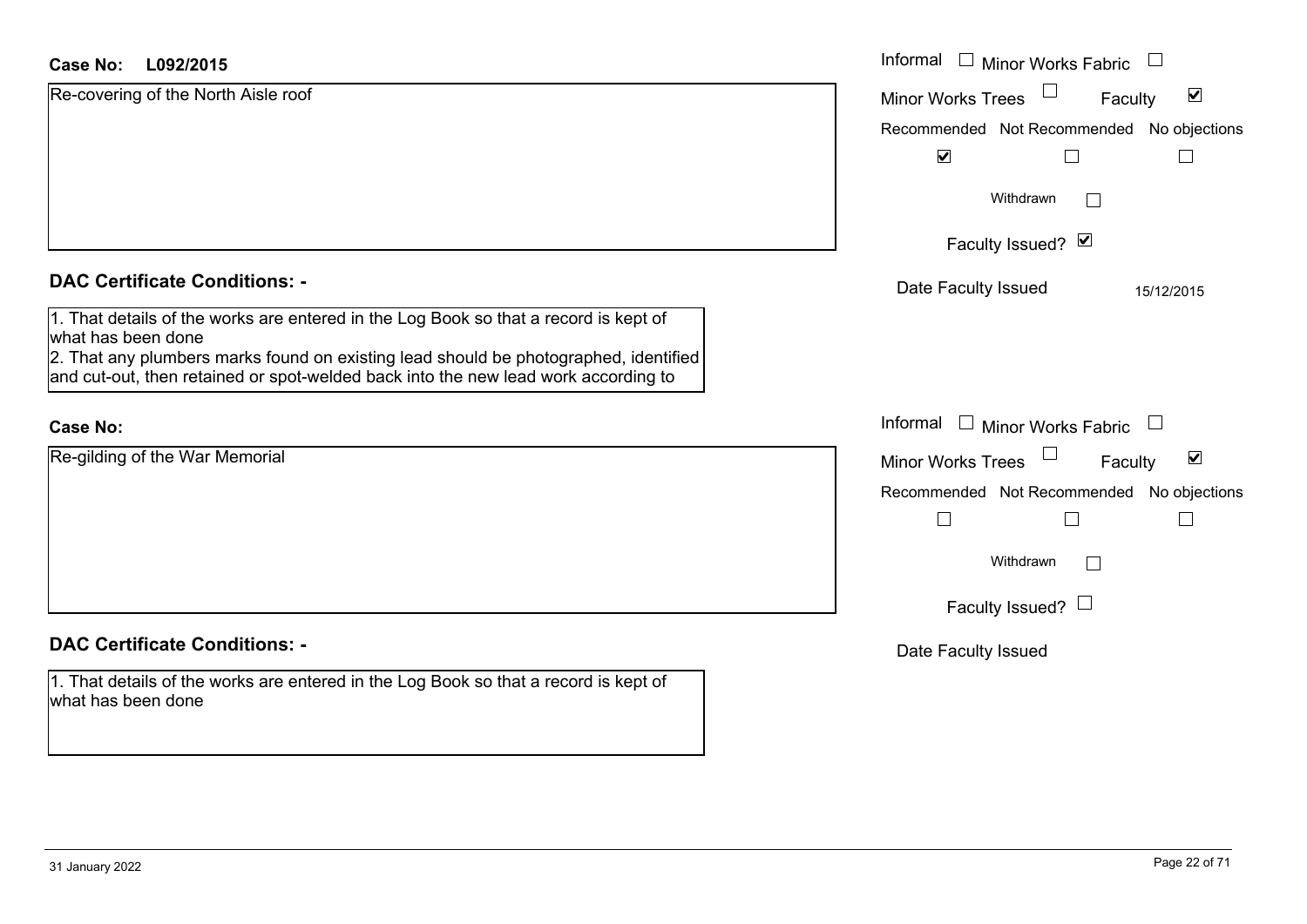| <b>Case No:</b>                                                                                                                                                                                                                                                             | Informal □ Minor Works Fabric                                  |
|-----------------------------------------------------------------------------------------------------------------------------------------------------------------------------------------------------------------------------------------------------------------------------|----------------------------------------------------------------|
| Re-lettering of the War Memorial                                                                                                                                                                                                                                            | $\blacktriangledown$<br><b>Minor Works Trees</b><br>Faculty    |
|                                                                                                                                                                                                                                                                             | Recommended Not Recommended No objections                      |
|                                                                                                                                                                                                                                                                             | $\blacktriangledown$                                           |
|                                                                                                                                                                                                                                                                             | Withdrawn                                                      |
|                                                                                                                                                                                                                                                                             | Faculty Issued? Ø                                              |
| <b>DAC Certificate Conditions: -</b>                                                                                                                                                                                                                                        | Date Faculty Issued<br>18/10/2016                              |
| 1. That details of the works are entered in the Log Book so that a record is kept of<br>what has been done<br>2. That chemicals should be used to remove either the existing paint or any overspill<br>from outside of the lettering arising during the re-painting process |                                                                |
| <b>Case No:</b>                                                                                                                                                                                                                                                             | Informal $\Box$ Minor Works Fabric<br>$\overline{\phantom{a}}$ |
| 1. Re-covering of: -                                                                                                                                                                                                                                                        | $\blacktriangledown$<br><b>Minor Works Trees</b><br>Faculty    |
| a) Nave<br>b) South Aisle                                                                                                                                                                                                                                                   | Recommended Not Recommended No objections                      |
| 2. Repairs to: -                                                                                                                                                                                                                                                            | $\blacktriangledown$<br>Г                                      |
| a) Roof timbers                                                                                                                                                                                                                                                             |                                                                |
| b) Drainage System                                                                                                                                                                                                                                                          | Withdrawn                                                      |
| c) Stonework                                                                                                                                                                                                                                                                |                                                                |
|                                                                                                                                                                                                                                                                             | Faculty Issued? Ø                                              |
| <b>DAC Certificate Conditions: -</b>                                                                                                                                                                                                                                        | Date Faculty Issued<br>22/08/2016                              |
| 1. That details of the works are entered in the Log Book so that a record is kept of<br>what has been done                                                                                                                                                                  |                                                                |
| 2. That no works shall take place until the PCC, after consultation with the Diocesan<br>Archaeological Adviser, has secured the implementation of a programme of                                                                                                           |                                                                |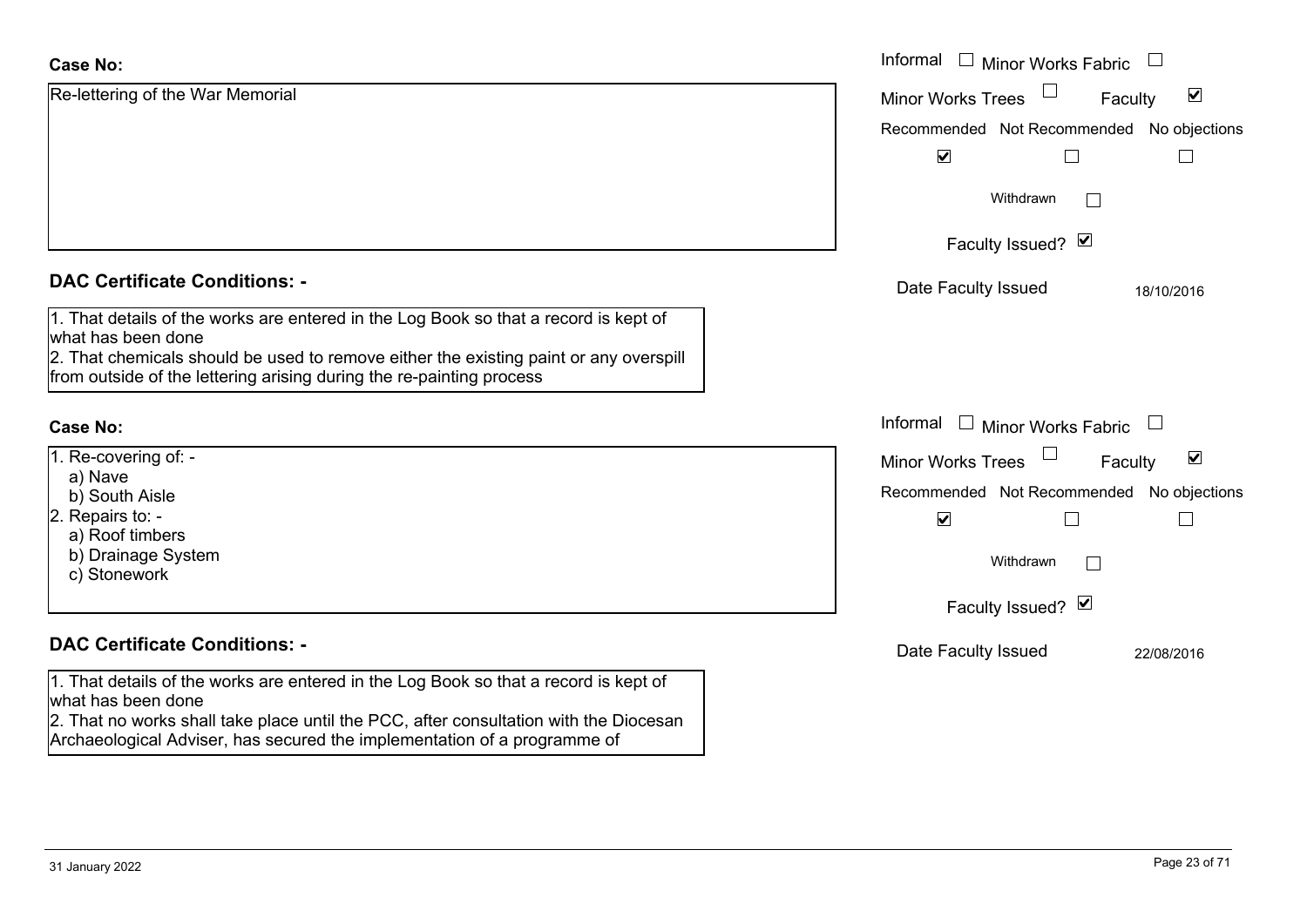| <b>Case No:</b>                                                                                                               | Informal □ Minor Works Fabric                               |
|-------------------------------------------------------------------------------------------------------------------------------|-------------------------------------------------------------|
| 1. Re-wiring of: -<br>a) Lighting                                                                                             | $\blacktriangledown$<br><b>Minor Works Trees</b><br>Faculty |
| b) 13 amp circuits                                                                                                            | Recommended Not Recommended No objections                   |
| 2. Replacement of existing light fittings                                                                                     | $\blacktriangledown$<br>$\Box$                              |
|                                                                                                                               | Withdrawn                                                   |
|                                                                                                                               | Faculty Issued? $\Box$                                      |
| <b>DAC Certificate Conditions: -</b>                                                                                          | Date Faculty Issued<br>04/11/2019                           |
| 1. That details of the works are entered in the Log Book so that a record is kept of                                          |                                                             |
| what has been done                                                                                                            |                                                             |
| 2. That an updated Electrical Condition Report is commissioned, and submitted to the<br>DAC Secretary, after the installation |                                                             |
|                                                                                                                               |                                                             |
| <b>Case No:</b>                                                                                                               | Informal $\Box$ Minor Works Fabric $\Box$                   |
| Repairs/restoration of window glazing                                                                                         | $\blacktriangledown$<br><b>Minor Works Trees</b><br>Faculty |
|                                                                                                                               | Recommended Not Recommended No objections                   |
|                                                                                                                               | $\blacktriangledown$                                        |
|                                                                                                                               | Withdrawn<br>$\mathbf{I}$                                   |
|                                                                                                                               | Faculty Issued? $\Box$                                      |
| <b>DAC Certificate Conditions: -</b>                                                                                          | Date Faculty Issued<br>10/05/2021                           |
| 1. That details of the works are entered in the Log Book so that a record is kept of<br>what has been done                    |                                                             |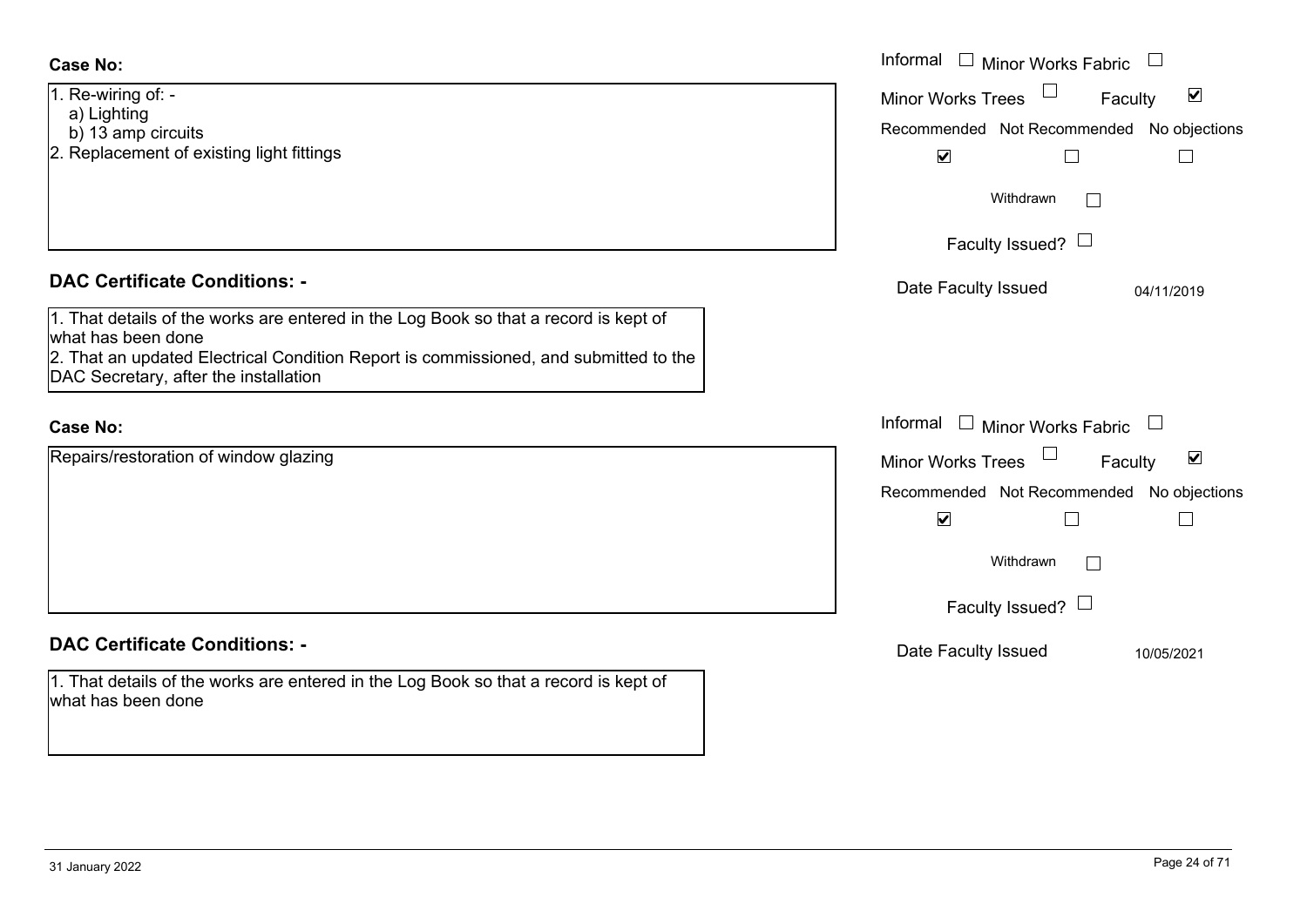Repairs and Re-pointing comprising: -

1. Replacement of loose stones and re-pointing of movement cracks in the outside and inside of the South Aisle to aid movement monitoring

2. Re-pointing of cracks in the Nave above the South Aisle arcade inside and against the Tower north

and south sides internally and externally to aid movement monitoring

- 3. Repairs to the main west external door
- 4. Carpentry and plaster repairs to the bellringing gallery floor/soffit
- 5. Replacement mesh to tower openings to prevent bird entry

# **DAC Certificate Conditions: -**

1. That details of the works are entered in the Log Book so that a record is kept of what has been done

2. That any stonework to be replaced is carefully checked for tool marks and, if found, the stones are set aside and Diocesan Archaeological Adviser is notified

#### **Case No:**

1. Installation of: -

- a) Accessible WC
- b) Servery
- c) Trench-arch Drainage System
- 2. Re-location of the Vestry
- 3. Removal of 6 Pews and associated Pew Platform at the west end of Nave and Aisles

# **DAC Certificate Conditions: -**

1. That details of the works are entered in the Log Book so that a record is kept of what has been done

|                                                                                                                                                                                                                                                                                                                                                                                                                                                                                              | Informal □ Minor Works Fabric<br>⊻                                                                                                       |
|----------------------------------------------------------------------------------------------------------------------------------------------------------------------------------------------------------------------------------------------------------------------------------------------------------------------------------------------------------------------------------------------------------------------------------------------------------------------------------------------|------------------------------------------------------------------------------------------------------------------------------------------|
| and Re-pointing comprising: -<br>cement of loose stones and re-pointing of movement cracks in the outside and inside of the<br>sle to aid movement monitoring<br>inting of cracks in the Nave above the South Aisle arcade inside and against the Tower north<br>h sides internally and externally to aid movement monitoring<br>s to the main west external door<br>ntry and plaster repairs to the bellringing gallery floor/soffit<br>cement mesh to tower openings to prevent bird entry | Minor Works Trees<br>Faculty<br>Recommended Not Recommended No objections<br>$\blacktriangledown$<br>Withdrawn<br>Faculty Issued? $\Box$ |
| rtificate Conditions: -                                                                                                                                                                                                                                                                                                                                                                                                                                                                      | Date Faculty Issued                                                                                                                      |
| etails of the works are entered in the Log Book so that a record is kept of<br>been done<br>ny stonework to be replaced is carefully checked for tool marks and, if found,<br>s are set aside and Diocesan Archaeological Adviser is notified                                                                                                                                                                                                                                                |                                                                                                                                          |
|                                                                                                                                                                                                                                                                                                                                                                                                                                                                                              | Informal □ Minor Works Fabric                                                                                                            |
| ation of: -<br>essible WC<br>very<br>nch-arch Drainage System<br>ation of the Vestry<br>val of 6 Pews and associated Pew Platform at the west end of Nave and Aisles                                                                                                                                                                                                                                                                                                                         | ☑<br><b>Minor Works Trees</b><br>Faculty<br>Recommended Not Recommended No objections<br>Withdrawn<br>Faculty Issued? $\Box$             |
| rtificato Conditione                                                                                                                                                                                                                                                                                                                                                                                                                                                                         |                                                                                                                                          |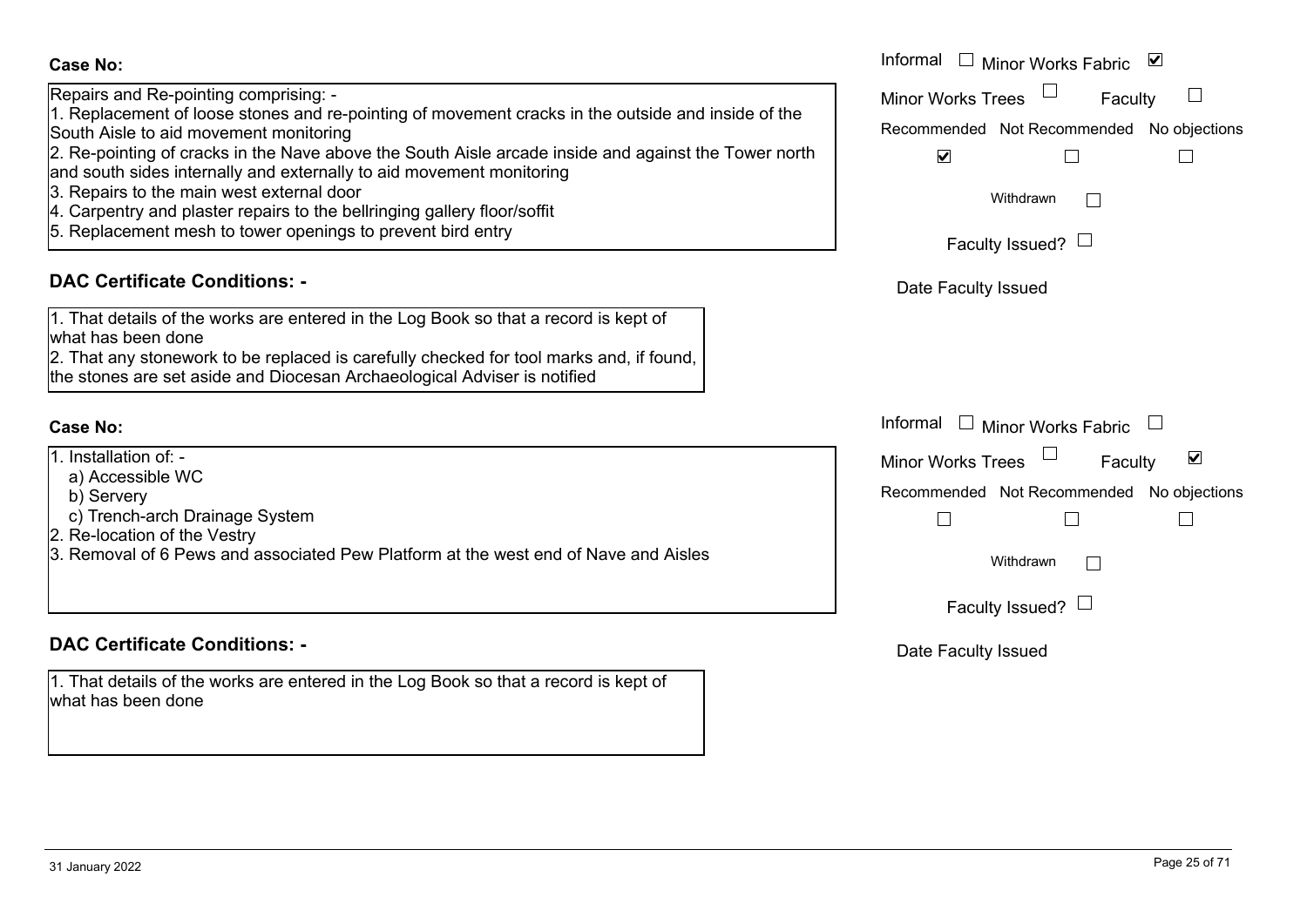#### **Ben No: Church**

#### **20410Newbold-de-Verdun, St James**

#### **L035/2002 Case No:** Informal

Installation of Sound and Induction Loop System

# **DAC Certificate Conditions: -**

1. A time limit of 12 months

| Informal<br>$\Box$ Minor Works Fabric |                                           |   |
|---------------------------------------|-------------------------------------------|---|
| <b>Minor Works Trees</b>              | Faculty                                   | M |
|                                       | Recommended Not Recommended No objections |   |
|                                       |                                           |   |
| Withdrawn                             |                                           |   |
| Faculty Issued?                       |                                           |   |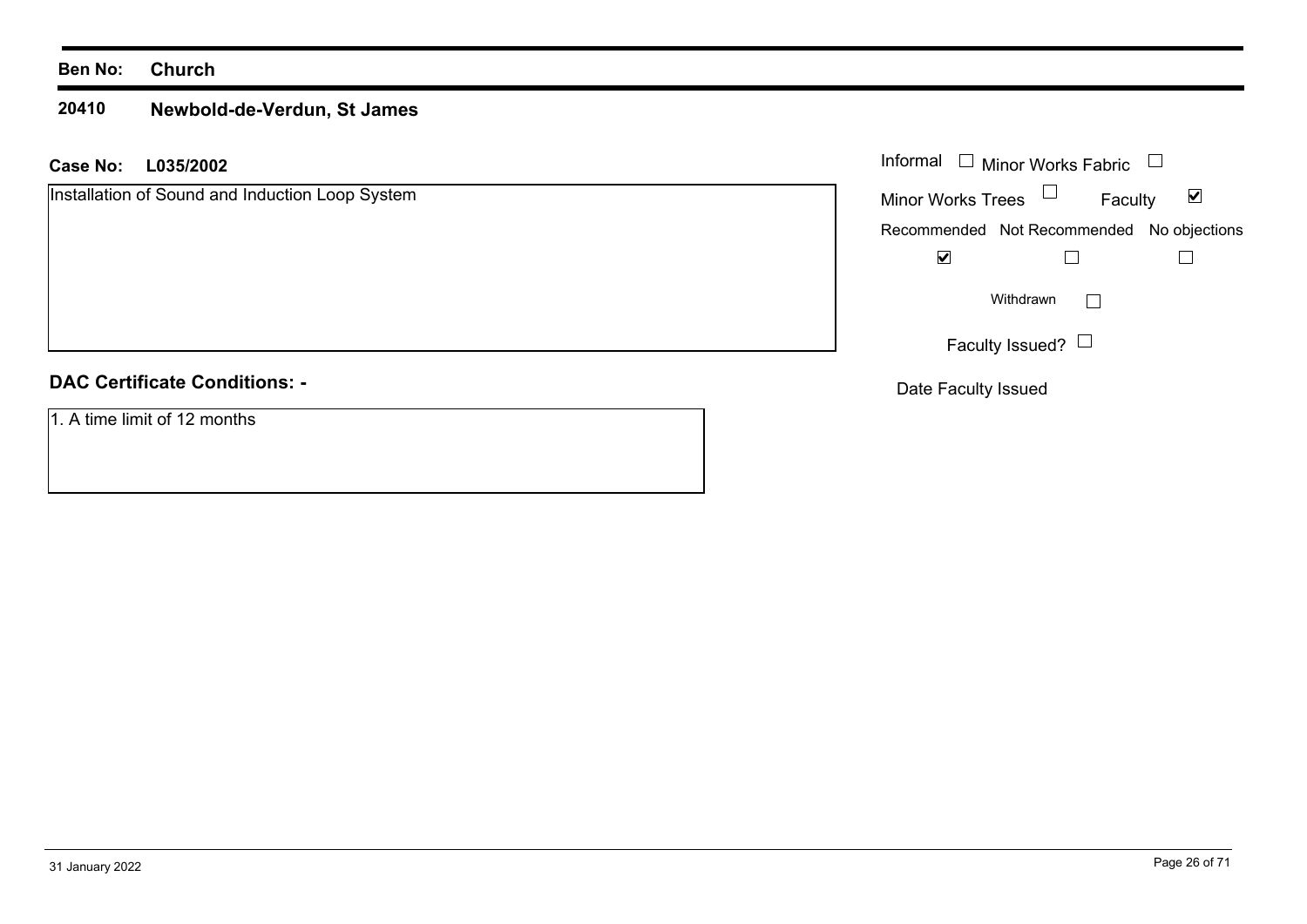| <b>Case No:</b><br>L048/2003                                     | Informal $\Box$ Minor Works Fabric $\Box$                   |
|------------------------------------------------------------------|-------------------------------------------------------------|
| Repairs to general fabric resulting from Quinquennial Inspection | Minor Works Trees $\Box$<br>$\blacktriangledown$<br>Faculty |
|                                                                  | Recommended Not Recommended No objections                   |
|                                                                  | $\blacktriangledown$<br>$\Box$<br>$\Box$                    |
|                                                                  | Withdrawn<br>$\Box$                                         |
|                                                                  | Faculty Issued?                                             |
| <b>DAC Certificate Conditions: -</b>                             | Date Faculty Issued                                         |
| 1. A time limit of 12 months                                     |                                                             |
| L025/2006<br><b>Case No:</b>                                     | Informal □ Minor Works Fabric ⊠                             |
| New lock on church door                                          | Minor Works Trees $\Box$<br>Faculty<br>$\Box$               |
|                                                                  | Recommended Not Recommended No objections                   |
|                                                                  | $\Box$<br>$\Box$<br>$\Box$                                  |
|                                                                  | Withdrawn<br>$\Box$                                         |
|                                                                  | Faculty Issued? $\Box$                                      |
| <b>DAC Certificate Conditions: -</b>                             | Date Faculty Issued                                         |
| 1. A time limit of 12 months                                     |                                                             |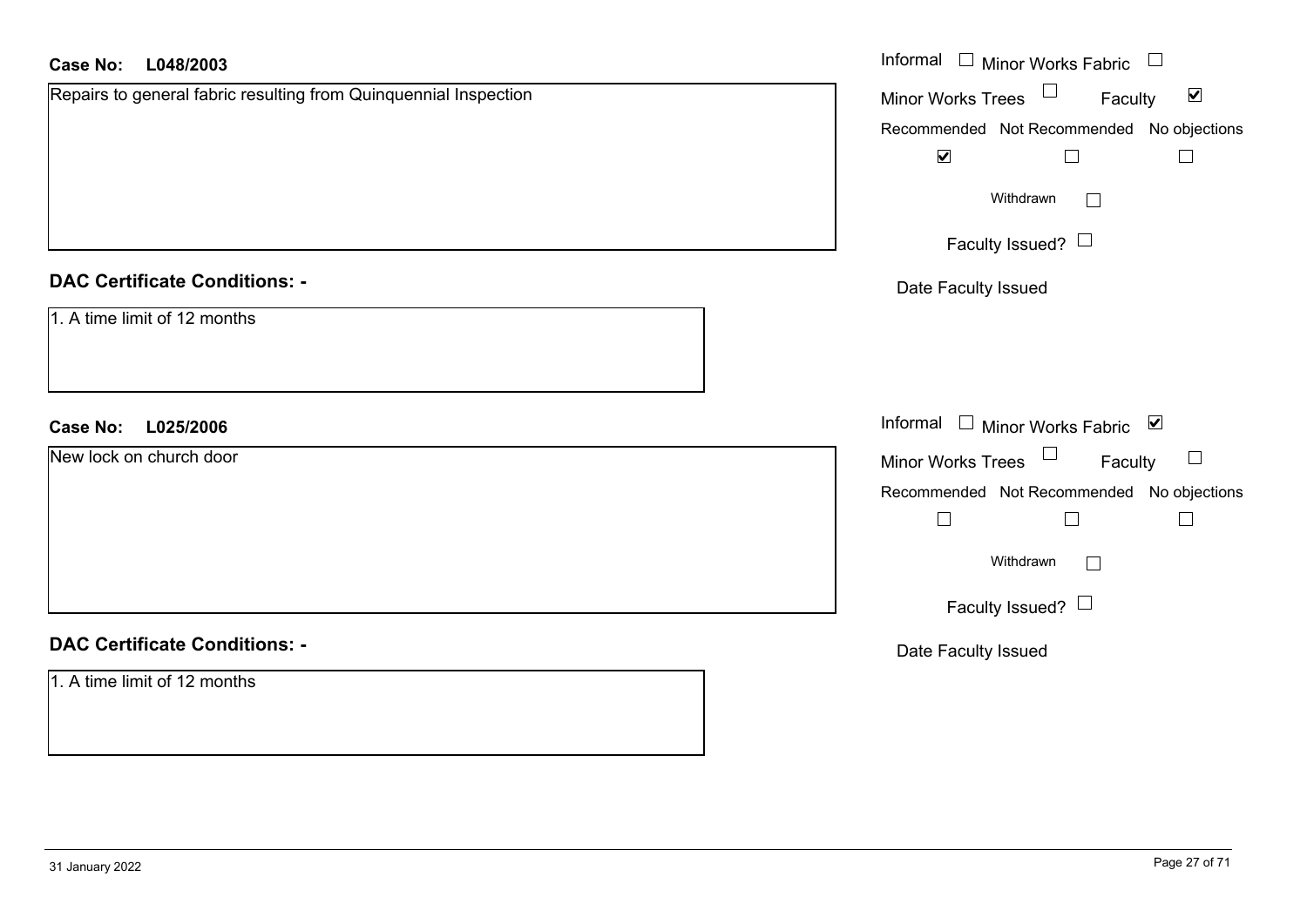| <b>Case No:</b><br>L073/2007<br>1. Installation of wheelchair-compliant WC and servery in Tower Room<br>2. Removal of plinth at w end of Nave to create socialising area<br>3. Removal of plinth at e end of Nave to remove trip hazard<br>4. Install cupboards against w wall to store hymn books etc<br>5. Re-structure 2 large redundant pews into movable 2-seater pews<br>6. Disposal of old painted wardrobe in Tower Room | Informal<br><b>Minor Works Fabric</b><br>$\blacktriangledown$<br><b>Minor Works Trees</b><br>Faculty<br>Recommended Not Recommended No objections<br>$\blacktriangledown$<br>$\Box$<br>$\Box$<br>Withdrawn<br>Faculty Issued? M |
|----------------------------------------------------------------------------------------------------------------------------------------------------------------------------------------------------------------------------------------------------------------------------------------------------------------------------------------------------------------------------------------------------------------------------------|---------------------------------------------------------------------------------------------------------------------------------------------------------------------------------------------------------------------------------|
| <b>DAC Certificate Conditions: -</b><br>1. A time limit of 12 months                                                                                                                                                                                                                                                                                                                                                             | Date Faculty Issued<br>21/08/2007                                                                                                                                                                                               |
| <b>Case No:</b><br>L017/2007<br>Introduction of ceramic tile depicting St James (33.5 x 45 cm) to be hung on the south-west facing<br>surface of the north side of the Chancel arch                                                                                                                                                                                                                                              | Informal ☑ Minor Works Fabric<br>$\blacktriangledown$<br>Minor Works Trees<br>Faculty<br>Recommended Not Recommended<br>No objections<br>$\blacktriangledown$<br>$\Box$<br>$\Box$<br>Withdrawn<br>Faculty Issued? M             |
| <b>DAC Certificate Conditions: -</b><br>1. A time limit of 12 months<br>2. That, where possible, all fixings should be made into joints, not stonework, using<br>stainless steel or non-ferrous screws in fibre plugs                                                                                                                                                                                                            | Date Faculty Issued<br>10/01/2008                                                                                                                                                                                               |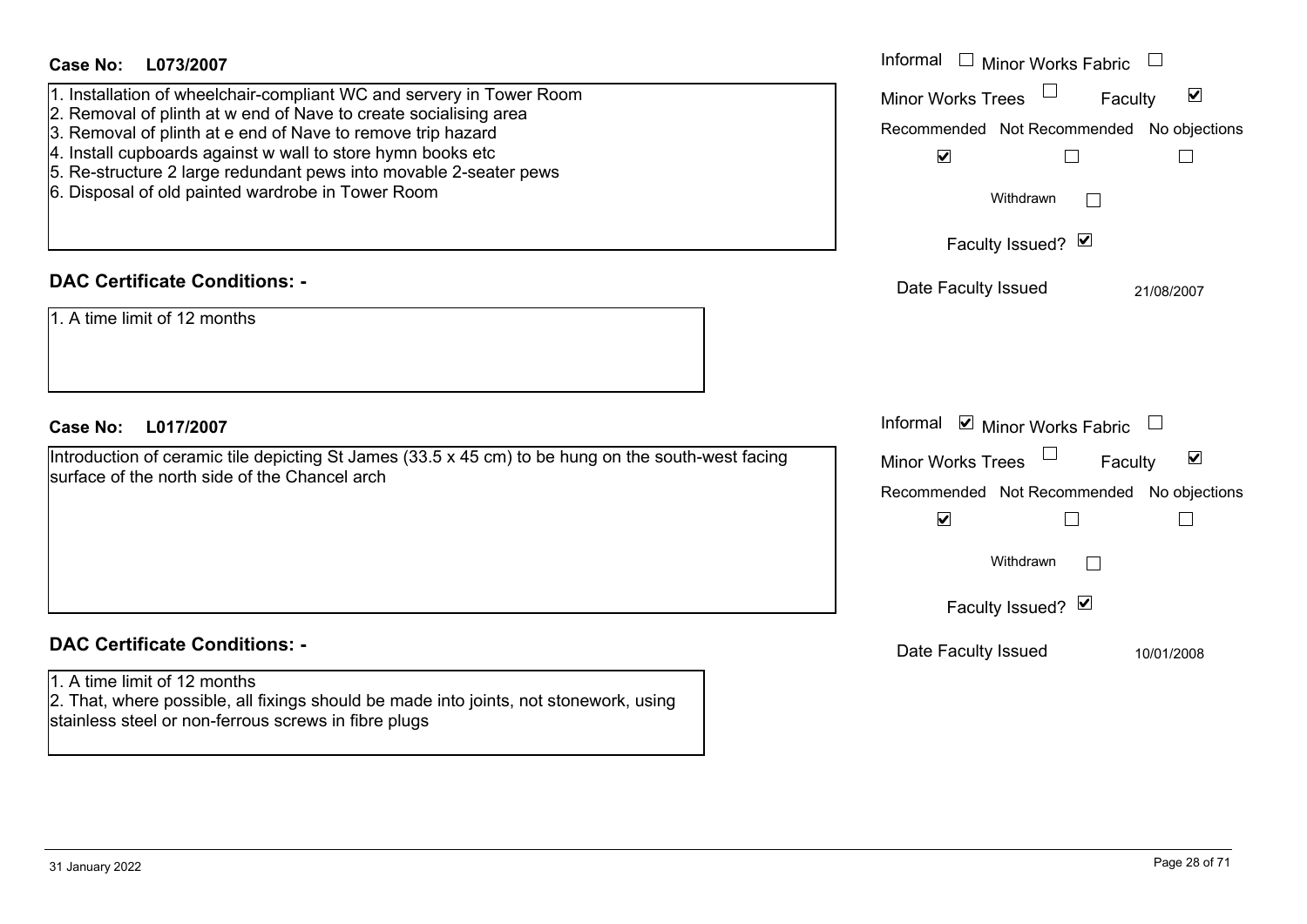## **L112/2008Case No:** Informal

Installation of Luxform Macas solar light (or equivalent) in the church Porch

#### **DAC Certificate Conditions: -**

1. That details of the works are entered in the Log Book so that a record is kept of what has been done 2. That, where possible, all fixings should be made into joints, not stonework, using

stainless steel or non-ferrous screws in fibre plugs

# **L113/2008Case No:** Informal

1. Installation of: -

- a) Aumbry 10" x 8" x 8" in existing niche in the sanctuary
- b) Small curtain to hang in front of Aumbry

2. Adaptation of existing unused double-candle bracket to hold single sanctuary candle to be affixed to the Sanctuary wall above the Aumbry

## **DAC Certificate Conditions: -**

1. A time limit of 12 months2. That details of the works are entered in the Log Book so that a record is kept of what has been done

| Informal<br>$\blacktriangledown$<br><b>Minor Works Fabric</b>        |
|----------------------------------------------------------------------|
| <b>Minor Works Trees</b><br>Faculty                                  |
| Recommended Not Recommended No objections<br>$\overline{\mathbf{v}}$ |
| Withdrawn                                                            |
| Faculty Issued? L                                                    |
| Date Faculty Issued                                                  |
|                                                                      |
|                                                                      |
| Informal<br>$\Box$ Minor Works Fabric                                |
| ⊻<br><b>Minor Works Trees</b><br>Faculty                             |
| Recommended Not Recommended No objections<br>$\blacktriangledown$    |
| Withdrawn                                                            |
| Faculty Issued? Ø                                                    |
| Date Faculty Issued<br>22/08/2008                                    |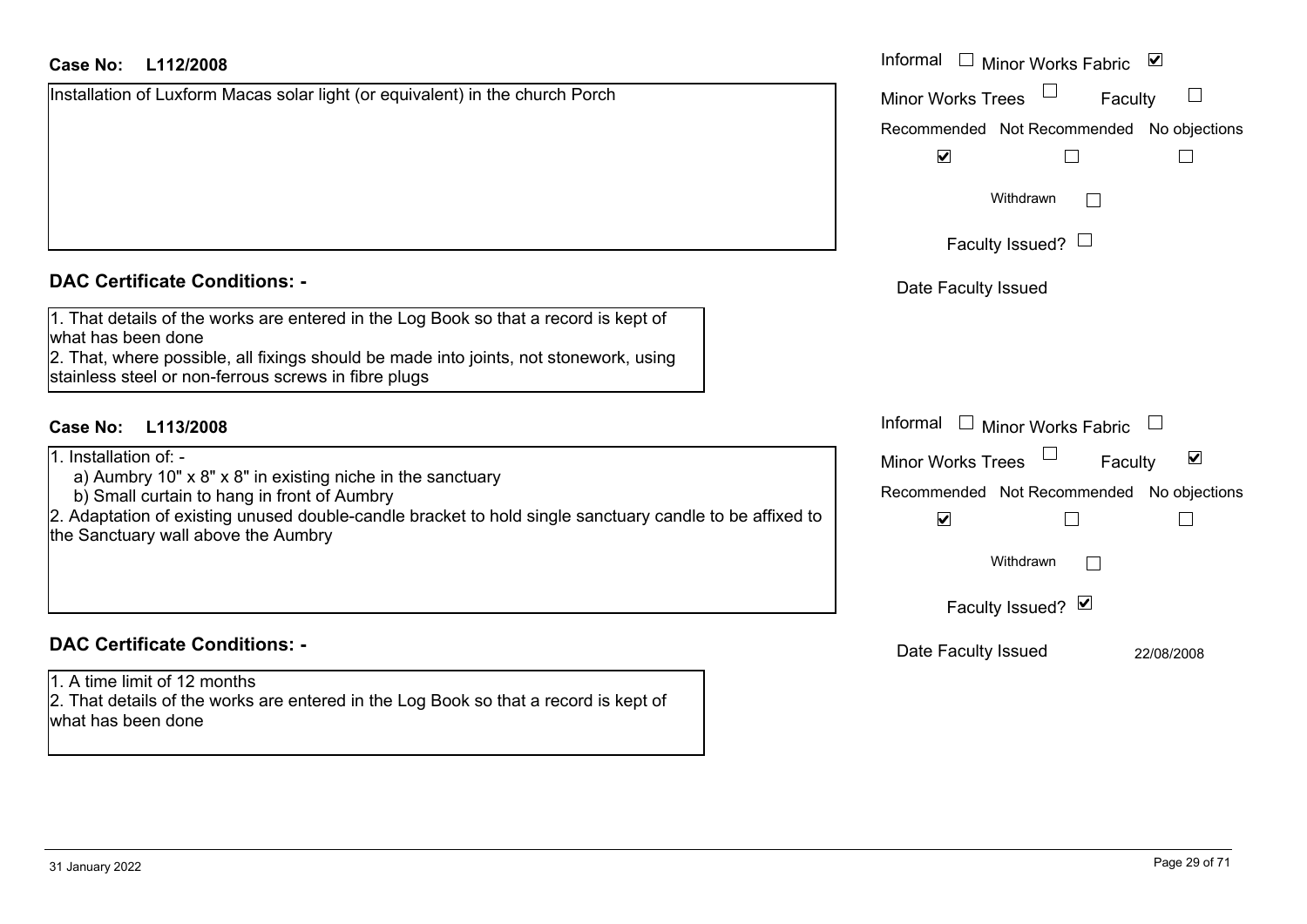| <b>Case No:</b><br>L131/2009                                                                                                                                                                                                        | Informal ⊠ Minor Works Fabric                               |
|-------------------------------------------------------------------------------------------------------------------------------------------------------------------------------------------------------------------------------------|-------------------------------------------------------------|
| Up-grading of electrical switchgear and wiring                                                                                                                                                                                      | $\blacktriangledown$<br><b>Minor Works Trees</b><br>Faculty |
|                                                                                                                                                                                                                                     | Recommended Not Recommended No objections                   |
|                                                                                                                                                                                                                                     | $\blacktriangledown$                                        |
|                                                                                                                                                                                                                                     | Withdrawn                                                   |
|                                                                                                                                                                                                                                     | Faculty Issued? Ø                                           |
| <b>DAC Certificate Conditions: -</b>                                                                                                                                                                                                | Date Faculty Issued<br>13/10/2009                           |
| 1. A time limit of 12 months<br>2. That details of the works are entered in the Log Book so that a record is kept of<br>what has been done<br>3. That, where possible, all fixings should be made into joints, not stonework, using |                                                             |
| <b>Case No:</b><br>L043/2009                                                                                                                                                                                                        | Informal<br>□ Minor Works Fabric ⊠                          |
| Repair of Lightning Conductor                                                                                                                                                                                                       | $\Box$<br>Minor Works Trees<br>Faculty                      |
|                                                                                                                                                                                                                                     | Recommended Not Recommended No objections                   |
|                                                                                                                                                                                                                                     | $\blacktriangledown$                                        |
|                                                                                                                                                                                                                                     | Withdrawn                                                   |
|                                                                                                                                                                                                                                     | Faculty Issued? $\Box$                                      |
| <b>DAC Certificate Conditions: -</b>                                                                                                                                                                                                | Date Faculty Issued                                         |
| 1. That details of the works are entered in the Log Book so that a record is kept of<br>what has been done                                                                                                                          |                                                             |

L.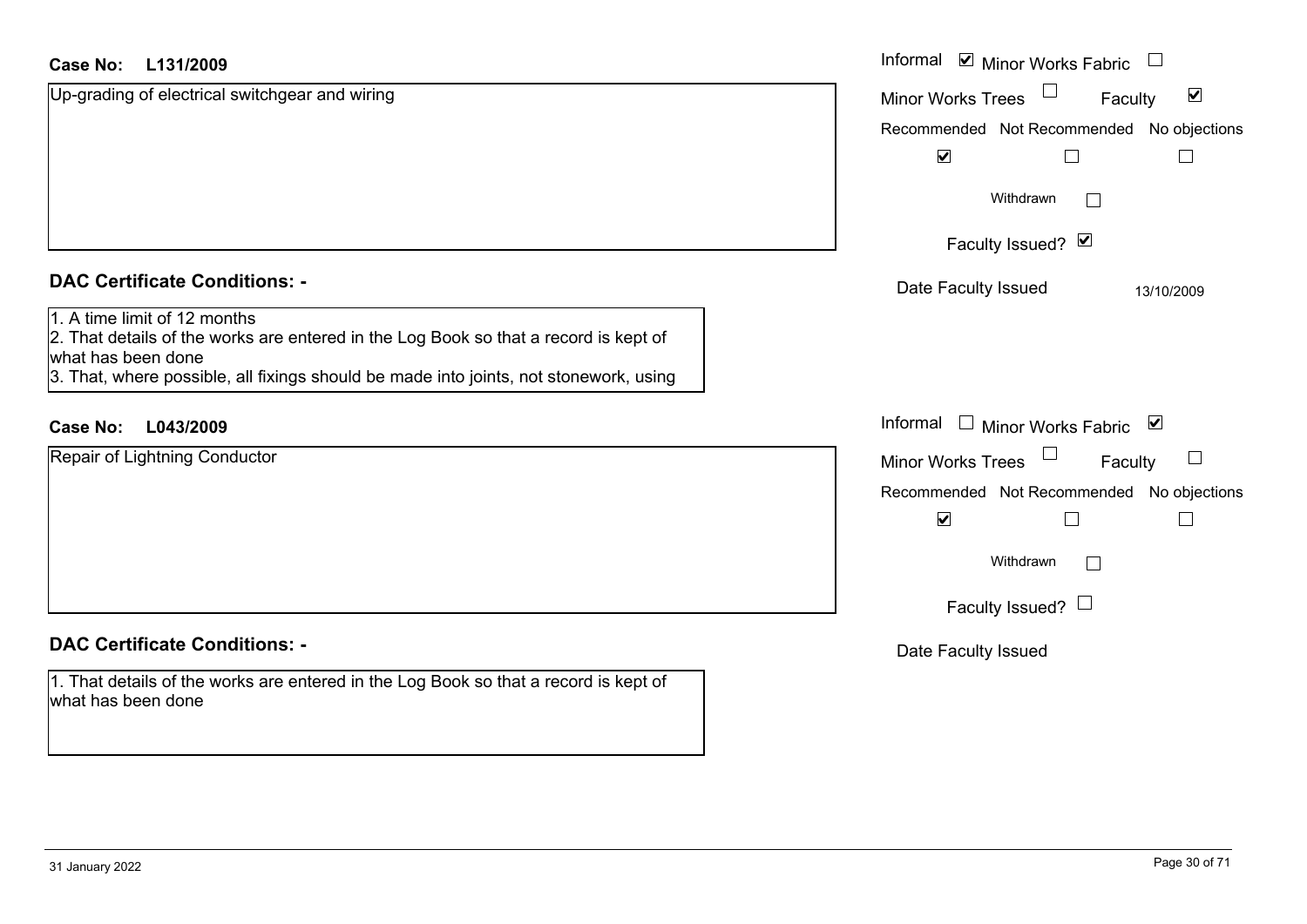## **DAC Certificate Conditions: -**

| 1. That details of the works are entered in the Log Book so that a record is kept of |  |
|--------------------------------------------------------------------------------------|--|
| what has been done                                                                   |  |

## **DAC Certificate Conditions: -**

1. A time limit of 12 months

2. That details of the works are entered in the Log Book so that a record is kept of what has been done

| <b>Case No:</b><br>L168/2010                                                                                                                                                                                                                  | Informal<br>⊻<br>$\Box$ Minor Works Fabric                                                                  |
|-----------------------------------------------------------------------------------------------------------------------------------------------------------------------------------------------------------------------------------------------|-------------------------------------------------------------------------------------------------------------|
| Repairs to the plaster in the North Aisle                                                                                                                                                                                                     | <b>Minor Works Trees</b><br>Faculty                                                                         |
|                                                                                                                                                                                                                                               | Recommended Not Recommended<br>No objections                                                                |
|                                                                                                                                                                                                                                               | $\blacktriangledown$                                                                                        |
|                                                                                                                                                                                                                                               | Withdrawn                                                                                                   |
|                                                                                                                                                                                                                                               | Faculty Issued? $\Box$                                                                                      |
| <b>DAC Certificate Conditions: -</b>                                                                                                                                                                                                          | Date Faculty Issued                                                                                         |
| 1. That details of the works are entered in the Log Book so that a record is kept of<br>what has been done                                                                                                                                    |                                                                                                             |
| <b>Case No:</b><br>L151/2012                                                                                                                                                                                                                  | Informal<br>$\Box$ Minor Works Fabric                                                                       |
| 1. Construction of a wooden step under the existing carpet to widen the footspace around a previously<br>eastward facing Altar<br>2. Introduction of up to six satin brass candlesticks, 2" high with 2" candle socket, to stand at the front | $\blacktriangledown$<br><b>Minor Works Trees</b><br>Faculty<br>Recommended Not Recommended<br>No objections |
| of a westward facing Altar<br>3. Replacement of a Noticeboard in the church porch with a new, larger board, matching the design of<br>the old board                                                                                           | $\blacktriangledown$                                                                                        |
| 4. Introduction of Noticeboards on the west internal wall of the church, to match Noticeboards already<br>present there                                                                                                                       | Withdrawn<br>$\mathbf{I}$                                                                                   |
| 5. Introduction of a church banner, designed and made for a procession on the Queens Diamond<br>Jubilee                                                                                                                                       | Faculty Issued? Ø                                                                                           |
| <b>DAC Certificate Conditions: -</b>                                                                                                                                                                                                          | Date Faculty Issued<br>01/05/2013                                                                           |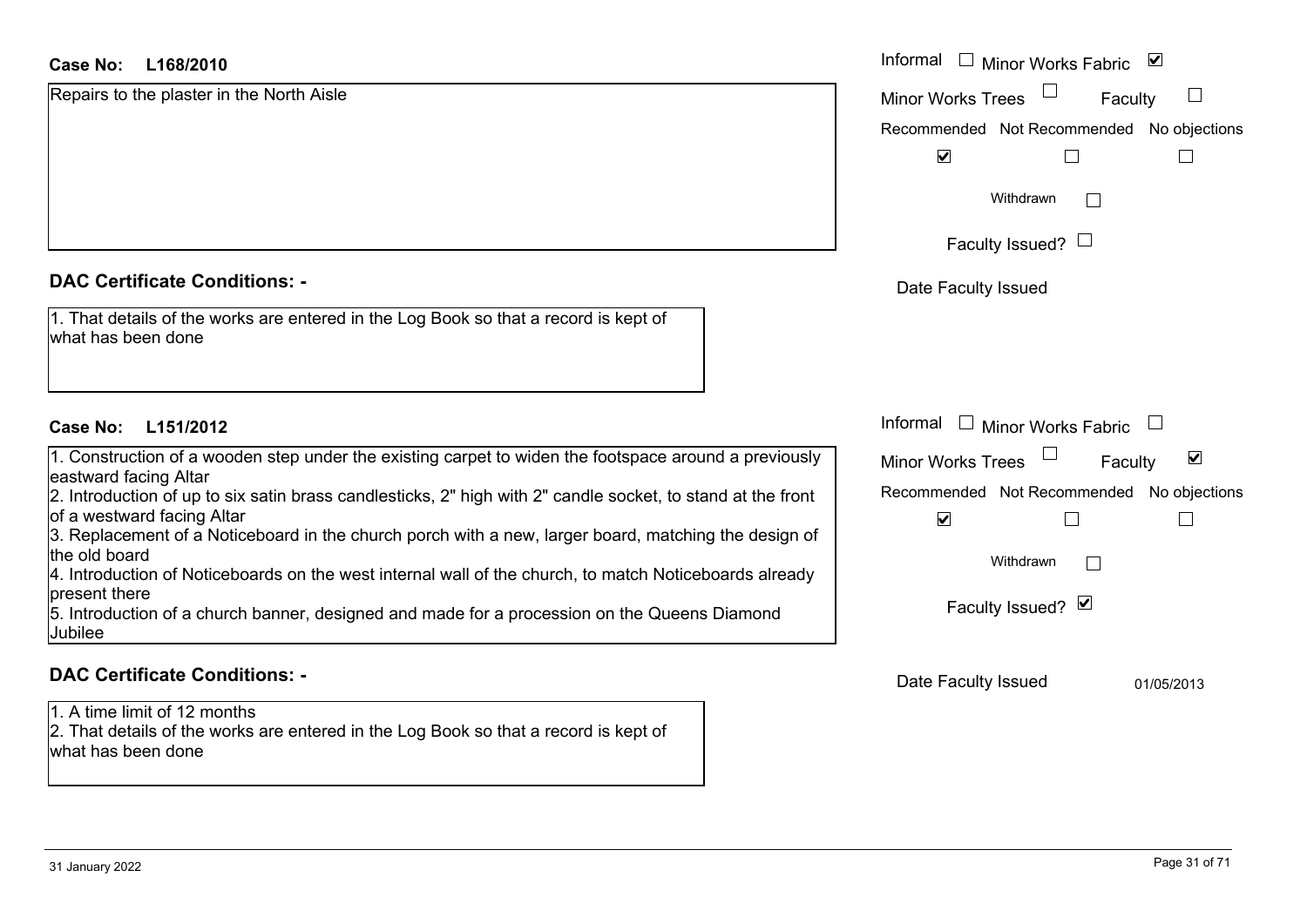#### **L128/2013Case No:** Informal

| In the Vestry: -                                    |
|-----------------------------------------------------|
| 1. Removal of disposal of existing: -               |
| a) Cupboard                                         |
| b) Wardrobe                                         |
| c) Rugs                                             |
| 2. Making good of the parquet floor                 |
| 3. Installation of new: -                           |
| a) Wardrobes to match cupboards at west end of Nave |
| Base units                                          |

#### **DAC Certificate Conditions: -**

1. A time limit of 12 months 2. That details of the works are entered in the Log Book so that a record is kept of what has been done

# **L065/2015Case No:** Informal

1. To replace current lighting in Lady Chapel, Chancel and West End with 15 Illuma TLEDJ33040- WH/S/830 spotlights, mounted on 15 (9) sections of Illuma T4-WH track, all tracks being direct replacement for the current lights and using existing wiring

2. To replace existing red colour over head infrared heaters with: -

a) 2 x Electric Heating Solutions Luna 3KW gold colour infrared heaters in Chancel

b) 2 x Electric Heating Solutions Luna 2KW gold colour infrared heaters in Lady Chapel

following Heating Report prepared by Richard Taylor and received by DAC on 2 Dec 2014

## **DAC Certificate Conditions: -**

1. A time limit of 12 months

2. That details of the works are entered in the Log Book so that a record is kept of what has been done

3. That, in line with the requirement and advice of the Ecclesiastical Insurance Group,

| Informal<br>$\overline{\mathbf{v}}$<br>Minor Works Fabric |
|-----------------------------------------------------------|
| <b>Minor Works Trees</b><br>Faculty                       |
| Recommended Not Recommended No objections                 |
| $\blacktriangledown$                                      |
| Withdrawn                                                 |
| Faculty Issued? $\Box$                                    |
| Date Faculty Issued                                       |
|                                                           |
|                                                           |
|                                                           |
| Informal<br>⊻<br><b>Minor Works Fabric</b>                |
| <b>Minor Works Trees</b><br>Faculty                       |
| Recommended Not Recommended No objections                 |
| $\blacktriangledown$                                      |
| Withdrawn                                                 |
| Faculty Issued? $\Box$                                    |
| Date Faculty Issued                                       |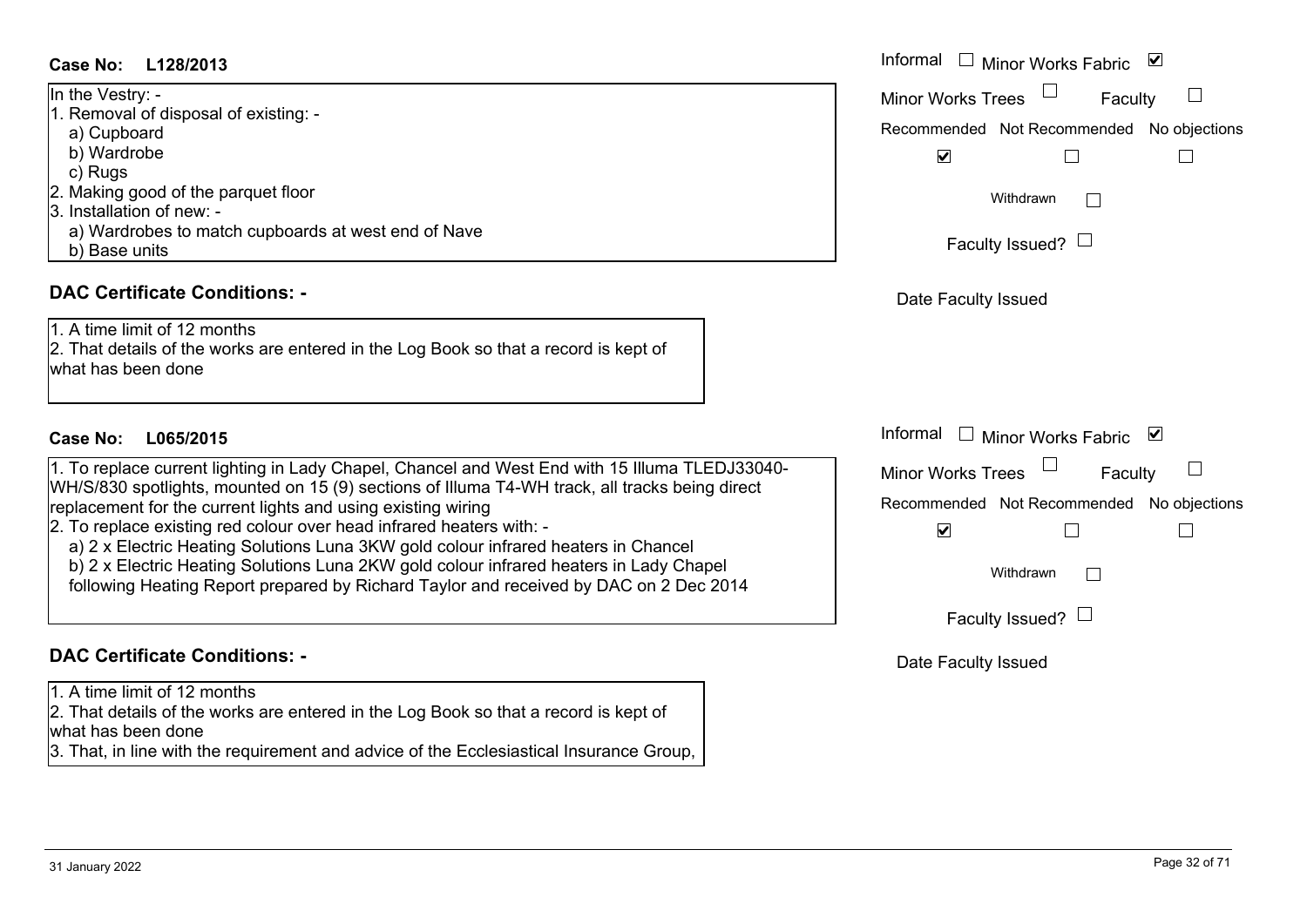| L134/2015<br>Case No:                                                                                                                                       | Informal □ Minor Works Fabric                               |
|-------------------------------------------------------------------------------------------------------------------------------------------------------------|-------------------------------------------------------------|
| Repairs to roofs and Rainwater Goods to: -<br>1. Tower                                                                                                      | $\blacktriangledown$<br>Minor Works Trees<br>Faculty        |
| 2. North Aisle                                                                                                                                              | Recommended Not Recommended No objections                   |
| 3. Nave                                                                                                                                                     | $\blacktriangledown$                                        |
| 4. Vestry                                                                                                                                                   |                                                             |
|                                                                                                                                                             | Withdrawn                                                   |
|                                                                                                                                                             | Faculty Issued? Ø                                           |
| <b>DAC Certificate Conditions: -</b>                                                                                                                        | Date Faculty Issued<br>26/02/2016                           |
| 1. That details of the works are entered in the Log Book so that a record is kept of<br>what has been done                                                  |                                                             |
| 2. That the PCC submits the details of any additional pulleys that may be required<br>following the adjustment to the bellropes                             |                                                             |
| <b>Case No:</b>                                                                                                                                             | Informal $\Box$ Minor Works Fabric                          |
| 1. To make permanent the works at the east end of the Nave permitted by Archdeacon's Licence: -<br>a) Remove up to three pews from the Nave and store these | $\blacktriangledown$<br><b>Minor Works Trees</b><br>Faculty |
| b) Purchase and introduce to the church up to six chairs                                                                                                    | Recommended Not Recommended No objections                   |
| 2. Installation of brass plaques to the back of the chairs                                                                                                  | $\blacktriangledown$                                        |
|                                                                                                                                                             | Withdrawn                                                   |
|                                                                                                                                                             | Faculty Issued? $\Box$                                      |
| <b>DAC Certificate Conditions: -</b>                                                                                                                        | Date Faculty Issued<br>31/10/2019                           |
| 1. That details of the works are entered in the Log Book so that a record is kept of<br>what has been done                                                  |                                                             |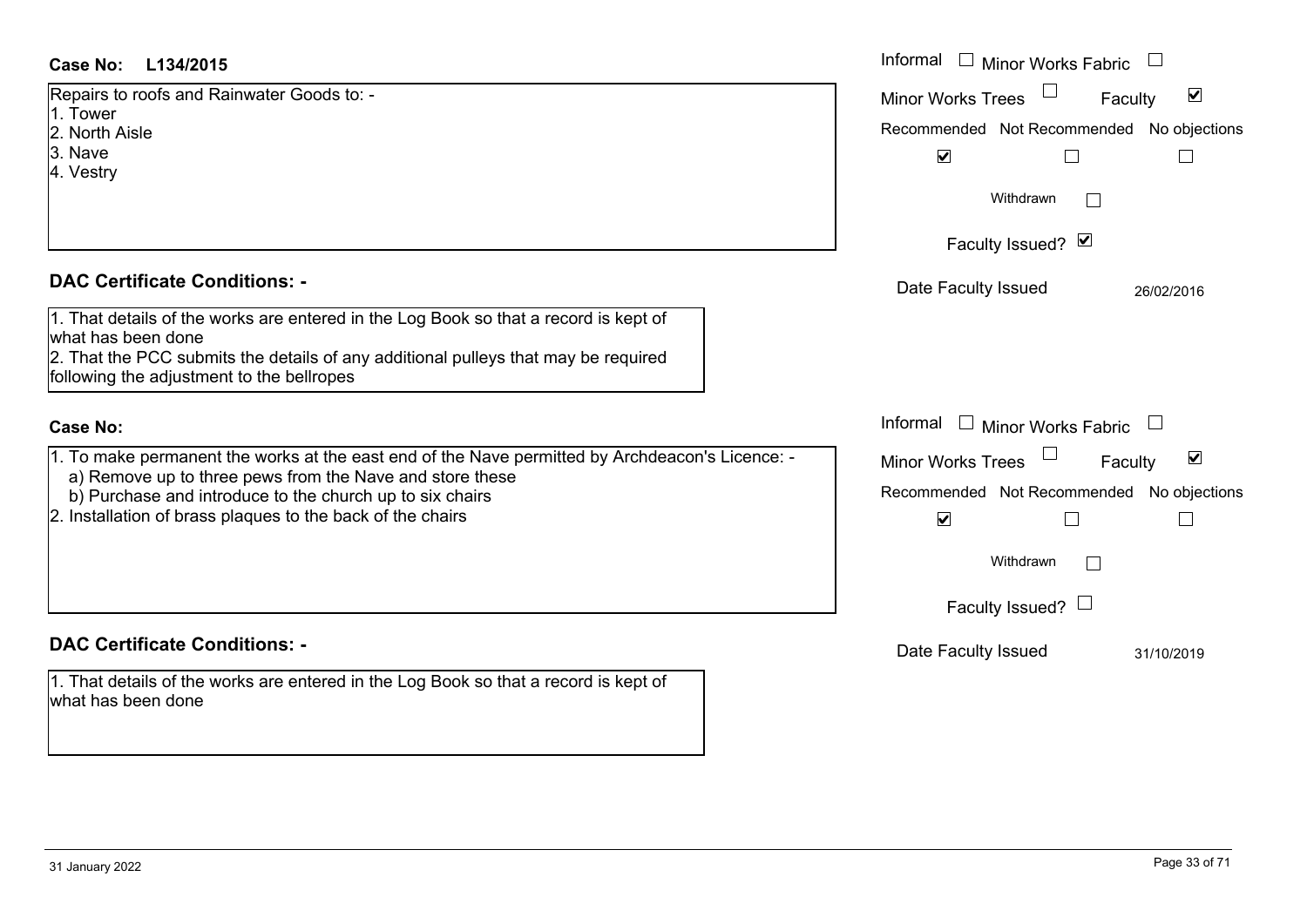| <b>Case No:</b><br>L045/2015                                                                                                                                                                  | Informal<br>$\Box$ Minor Works Fabric                       |
|-----------------------------------------------------------------------------------------------------------------------------------------------------------------------------------------------|-------------------------------------------------------------|
| 1. Build 2 cupboards/wardrobes with heavy duty castors to provide hanging space for choir robes. One<br>divided to provide book shelving on one side                                          | $\blacktriangledown$<br><b>Minor Works Trees</b><br>Faculty |
| 2. Build and fit a screen with doors, and glass panel above                                                                                                                                   | Recommended Not Recommended No objections                   |
| All the above in the style of the existing screen and cupboards elsewhere in the church<br>3. Fit 2 metal bars from the arch to the Chancel, to the Organ, to carry the two existing curtains | $\blacktriangledown$<br>$\mathbf{L}$                        |
|                                                                                                                                                                                               | Withdrawn                                                   |
|                                                                                                                                                                                               | Faculty Issued? Ø                                           |
| <b>DAC Certificate Conditions: -</b>                                                                                                                                                          | Date Faculty Issued<br>29/11/2016                           |
| 1. That details of the works are entered in the Log Book so that a record is kept of<br>what has been done                                                                                    |                                                             |
| 2. That, where possible, all fixings should be made into joints, not stonework, using<br>stainless steel or non-ferrous screws in fibre plugs                                                 |                                                             |
|                                                                                                                                                                                               |                                                             |
| <b>Case No:</b>                                                                                                                                                                               | Informal<br>$\Box$ Minor Works Fabric $\Box$                |
| 1. Replacement of lights in North Aisle with LED spots<br>2. Installation of LED strip lights to cupboards at West End of church                                                              | <b>Minor Works Trees</b><br>Faculty                         |
| 3. Installation of electrical sockets in cupboards at West End                                                                                                                                | Recommended Not Recommended No objections                   |
|                                                                                                                                                                                               | $\blacktriangledown$<br>$\Box$<br>$\mathbb{R}^n$            |
|                                                                                                                                                                                               | Withdrawn                                                   |
|                                                                                                                                                                                               | Faculty Issued? $\Box$                                      |
| <b>DAC Certificate Conditions: -</b>                                                                                                                                                          | Date Faculty Issued                                         |
| 1. That details of the works are entered in the Log Book so that a record is kept of<br>what has been done                                                                                    |                                                             |
| 2. That, in line with the requirement and advice of the Ecclesiastical Insurance Group,                                                                                                       |                                                             |
| the installation and/or testing must be carried out by an electrician who is an                                                                                                               |                                                             |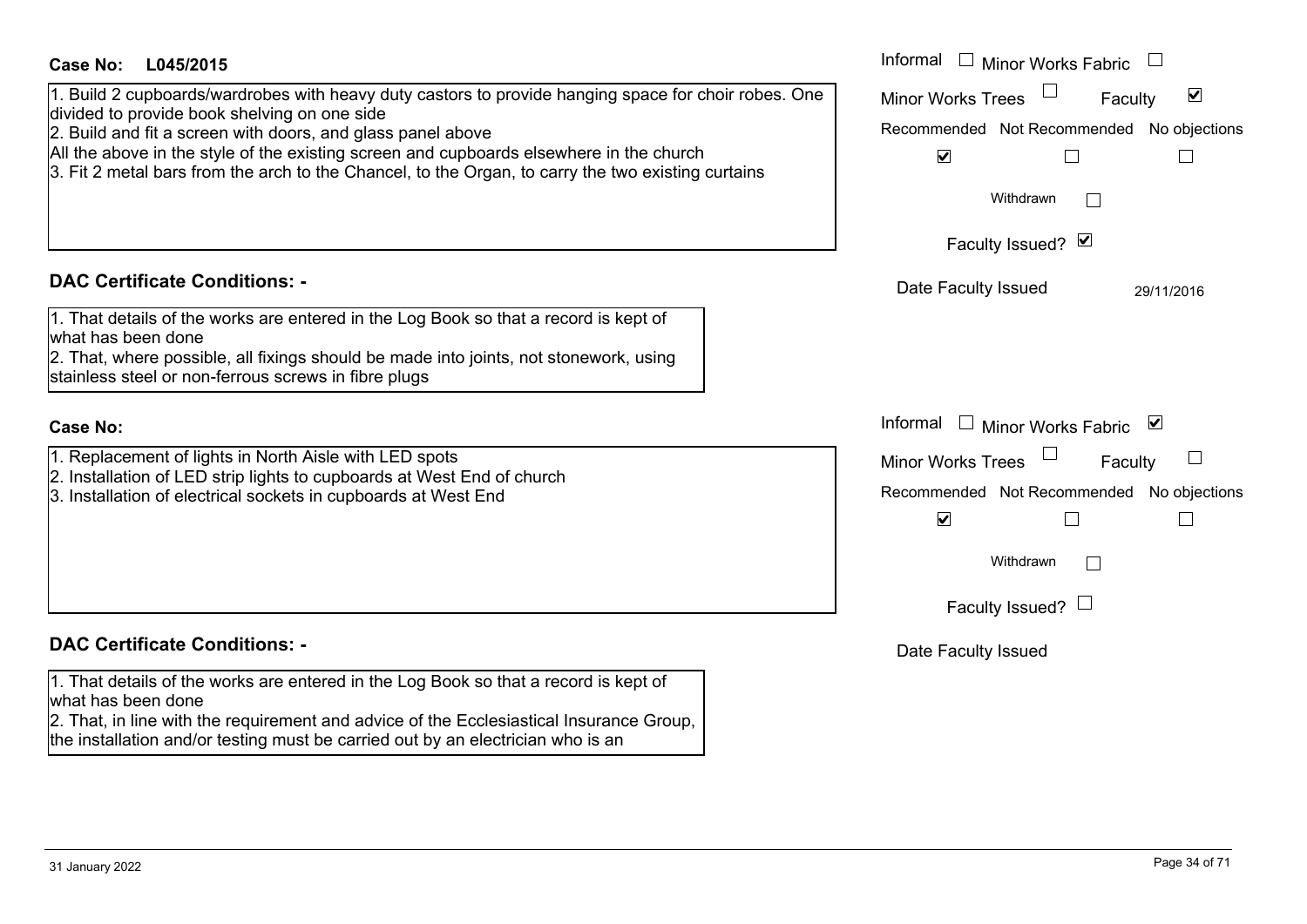To re-site all existing Sound System control equipment from lady chapel to cupboard at rear, accessing sockets installed under application: 2016-004533, and in preparation for works in the Lady Chapel under faculty: 2015-000285

## **DAC Certificate Conditions: -**

1. That details of the works are entered in the Log Book so that a record is kept of what has been done2. That, where possible, all fixings should be made into joints, not stonework, using

stainless steel or non-ferrous screws in fibre plugs

#### **Case No:**

Removal of two fuse boards in the: -1. Main body of the church 2. Lady Chapel as both contain asbestos

# **DAC Certificate Conditions: -**

1. That details of the works are entered in the Log Book so that a record is kept of what has been done

2. That an updated Electrical Condition Report is commissioned, and submitted to the DAC Secretary, after the installation

|                                                                                                                                                                                                                        | Informal $\square$<br>Minor Works Fabric ⊠                                                                     |
|------------------------------------------------------------------------------------------------------------------------------------------------------------------------------------------------------------------------|----------------------------------------------------------------------------------------------------------------|
| all existing Sound System control equipment from lady chapel to cupboard at rear, accessing<br>nstalled under application: 2016-004533, and in preparation for works in the Lady Chapel<br>culty: 2015-000285          | <b>Minor Works Trees</b><br>Faculty<br>Recommended Not Recommended No objections<br>$\blacktriangledown$       |
|                                                                                                                                                                                                                        | Withdrawn<br>Faculty Issued? $\Box$                                                                            |
| rtificate Conditions: -                                                                                                                                                                                                | Date Faculty Issued                                                                                            |
| etails of the works are entered in the Log Book so that a record is kept of<br>been done<br>vhere possible, all fixings should be made into joints, not stonework, using<br>steel or non-ferrous screws in fibre plugs |                                                                                                                |
|                                                                                                                                                                                                                        | Informal $\square$<br>Minor Works Fabric ⊠                                                                     |
| of two fuse boards in the: -<br>body of the church<br>Chapel<br>ontain asbestos                                                                                                                                        | Minor Works Trees<br>Faculty<br>Recommended Not Recommended No objections<br>$\blacktriangledown$<br>Withdrawn |
| rtificate Conditions: -                                                                                                                                                                                                | Faculty Issued? $\Box$<br>Date Faculty Issued                                                                  |
|                                                                                                                                                                                                                        |                                                                                                                |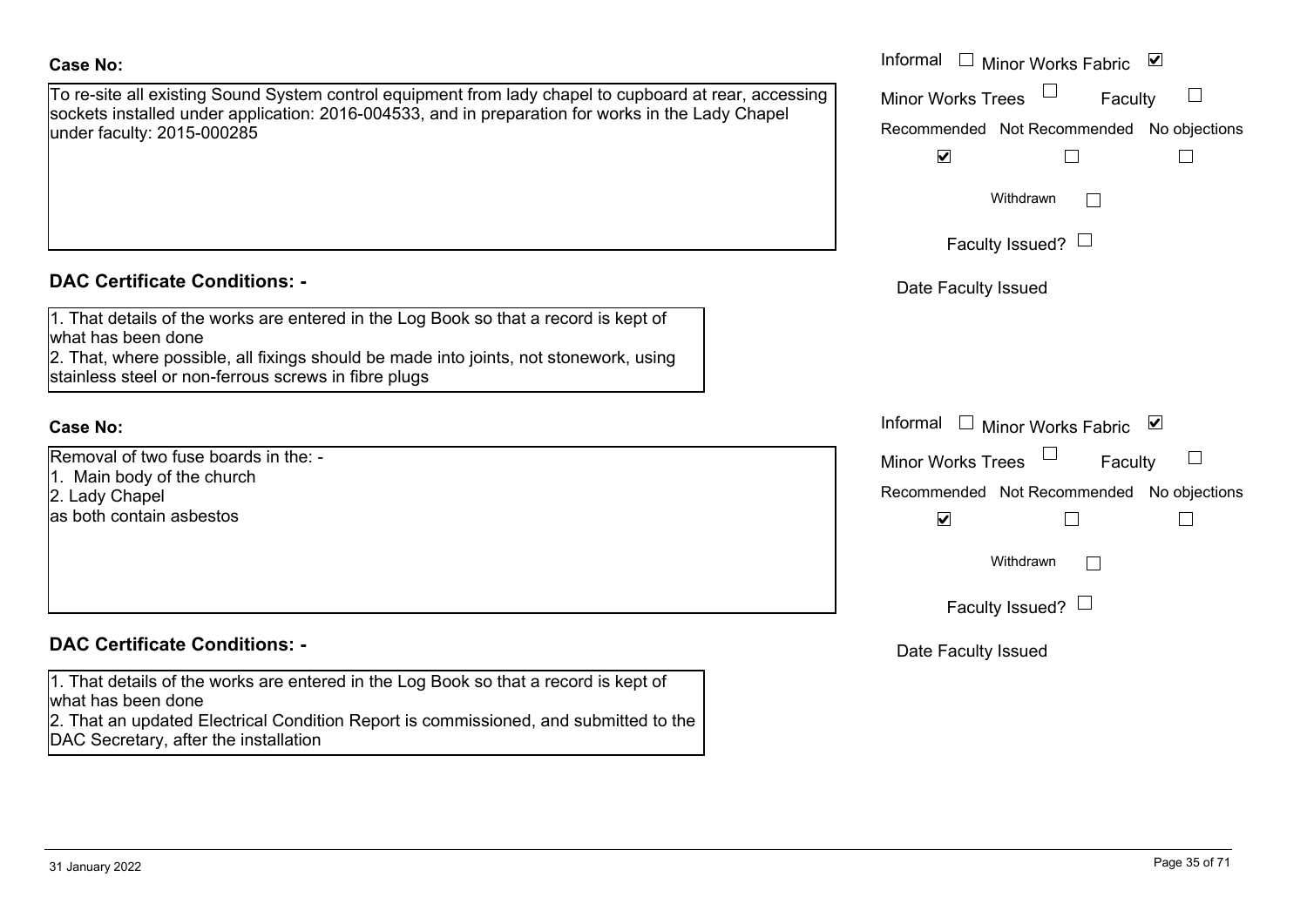| Internal Decoration Paint Touch Up in the event of the Electrics re wiring /removal and replacement of |  |
|--------------------------------------------------------------------------------------------------------|--|
| mains boards                                                                                           |  |

## **DAC Certificate Conditions: -**

| 1. That details of the works are entered in the Log Book so that a record is kept of |  |
|--------------------------------------------------------------------------------------|--|
| what has been done                                                                   |  |

## **Case No:**

# **DAC Certificate Conditions: -**

1. That details of the works are entered in the Log Book so that a record is kept of what has been done

2. That an updated Electrical Condition Report is commissioned, and submitted to the DAC Secretary, after the installation

|                                                                                                       | Informal $\square$<br>$\checkmark$<br>Minor Works Fabric |
|-------------------------------------------------------------------------------------------------------|----------------------------------------------------------|
| Decoration Paint Touch Up in the event of the Electrics re wiring /removal and replacement of<br>ards | <b>Minor Works Trees</b><br>Faculty<br>$\Box$            |
|                                                                                                       | Recommended Not Recommended No objections                |
|                                                                                                       |                                                          |
|                                                                                                       | Withdrawn                                                |
|                                                                                                       | Faculty Issued? $\Box$                                   |
| rtificate Conditions: -                                                                               | Date Faculty Issued                                      |
| etails of the works are entered in the Log Book so that a record is kept of<br>been done              |                                                          |
|                                                                                                       | Informal $\Box$ Minor Works Fabric $\Box$                |
| nent works to the electrics in the Vestry                                                             | Minor Works Trees<br>$\blacktriangledown$<br>Faculty     |
|                                                                                                       | No objections<br>Recommended Not Recommended             |
|                                                                                                       |                                                          |
|                                                                                                       | Withdrawn<br>$\blacktriangledown$                        |
|                                                                                                       | Faculty Issued? $\Box$                                   |
|                                                                                                       |                                                          |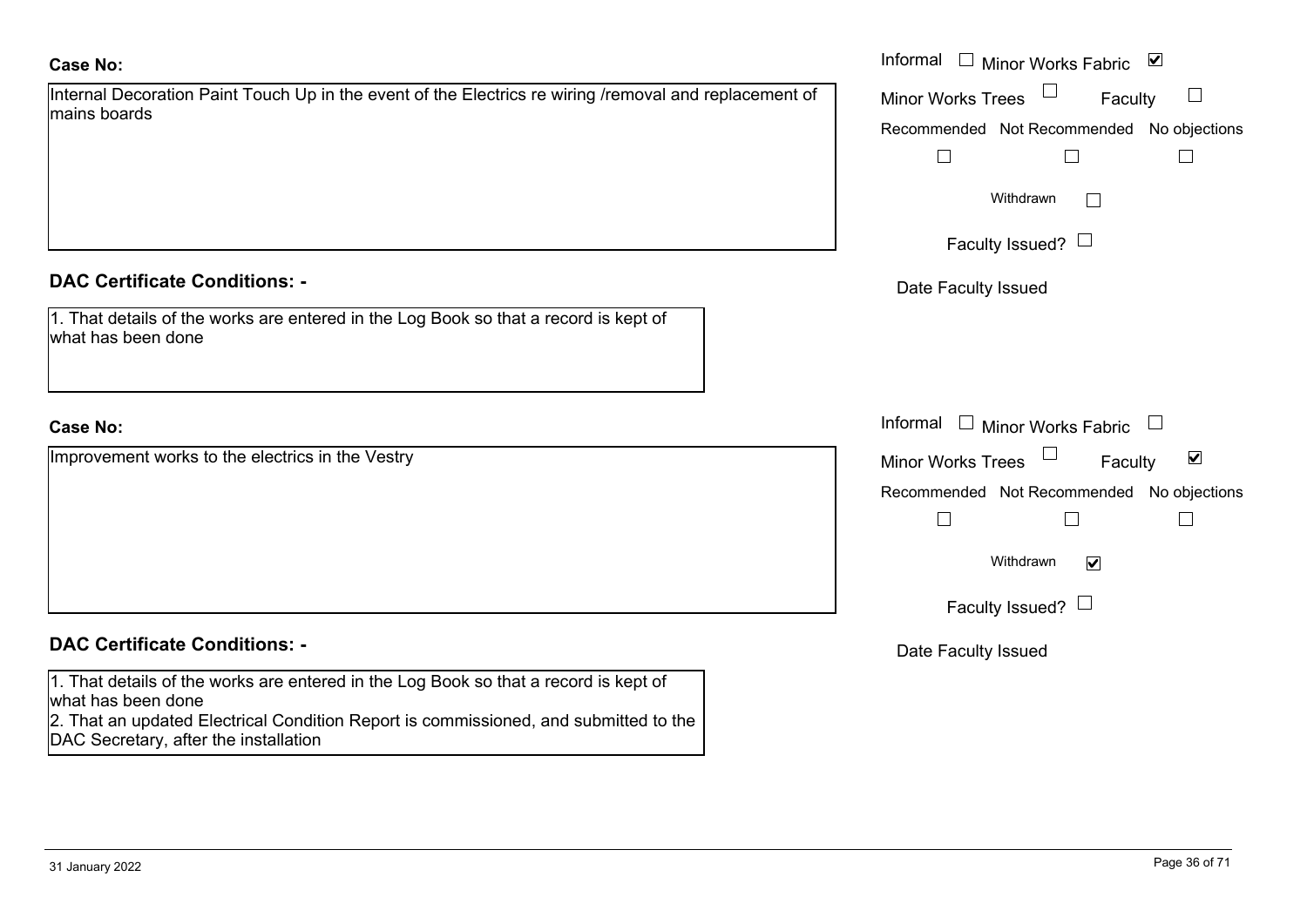#### **Ben No: Church**

#### **10401Newton Harcourt, St Luke**

## **L066/2004Case No:** Informal

1. Carefully dismantle Church Bell and fittings in Bell Chamber and lower to ground using hoist & tackle 2. Transport bell to John Taylor, Bell founders, Loughborough for them to examine and report with duotation

3. Repair as necessary, turning clapper to unworn bell surface, replace wooden headstock with new as per specification (attached)

4. Return Bell to church and re-hang complete with new pulleys, ropes and salley

# **DAC Certificate Conditions: -**

1. A time limit of 12 months

2. The replacement headstock must be wooden.

| Informal                                  | $\Box$ Minor Works Fabric |            |
|-------------------------------------------|---------------------------|------------|
| <b>Minor Works Trees</b>                  | Faculty                   |            |
| Recommended Not Recommended No objections |                           |            |
|                                           |                           |            |
|                                           | Withdrawn                 |            |
| Faculty Issued? Ø                         |                           |            |
| Date Faculty Issued                       |                           | 16/07/2004 |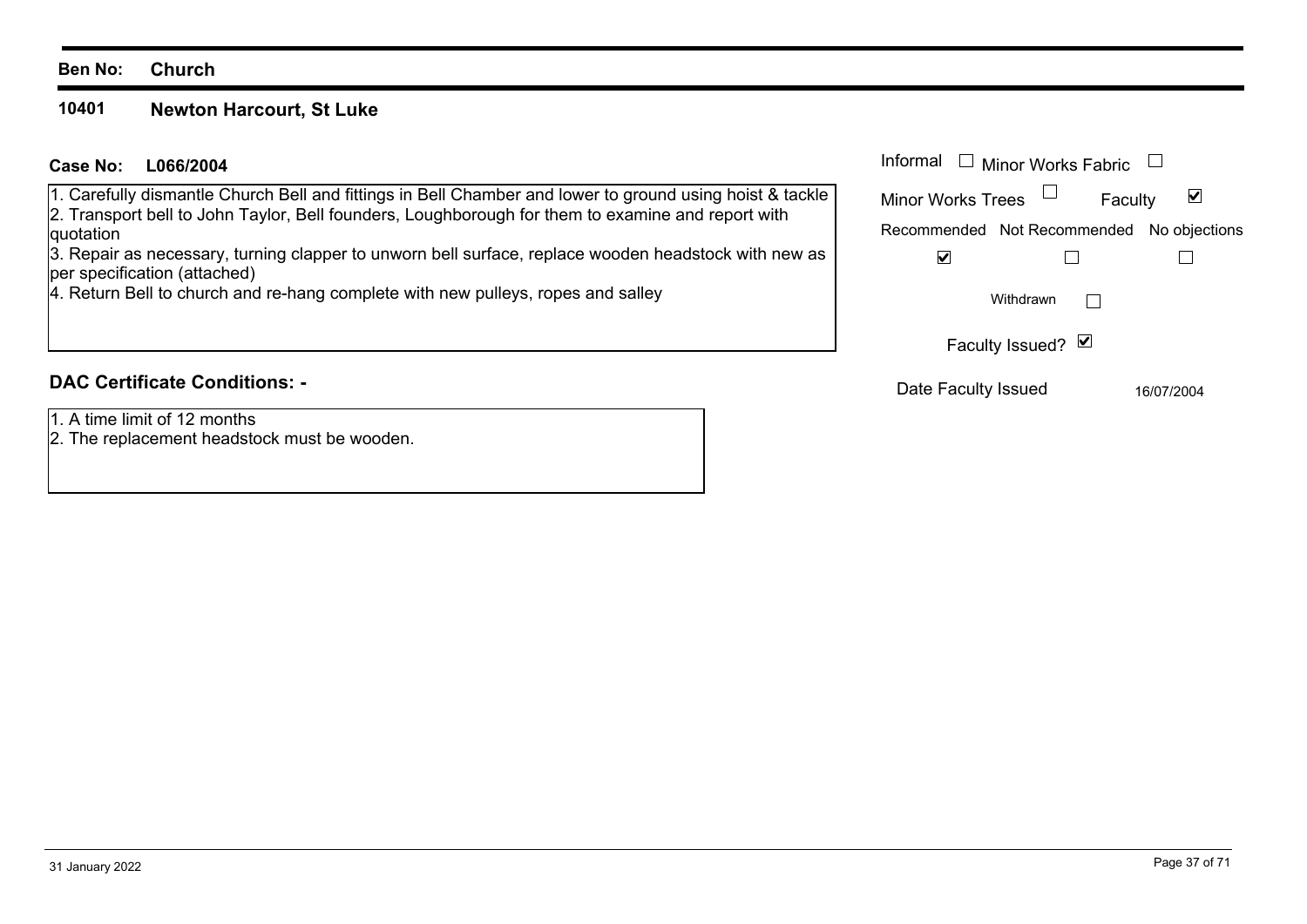| <b>Case No:</b> | Informal |
|-----------------|----------|
| Roof repairs    | Minor W  |
|                 | Recomm   |
|                 |          |
|                 |          |
|                 |          |
|                 |          |

## **DAC Certificate Conditions: -**

1. That details of the works are entered in the Log Book so that a record is kept of what has been done

|                          | Informal $\Box$ Minor Works Fabric        | ⊻ |
|--------------------------|-------------------------------------------|---|
| <b>Minor Works Trees</b> | Faculty                                   |   |
|                          | Recommended Not Recommended No objections |   |
|                          |                                           |   |
|                          | Withdrawn                                 |   |
|                          | Faculty Issued?                           |   |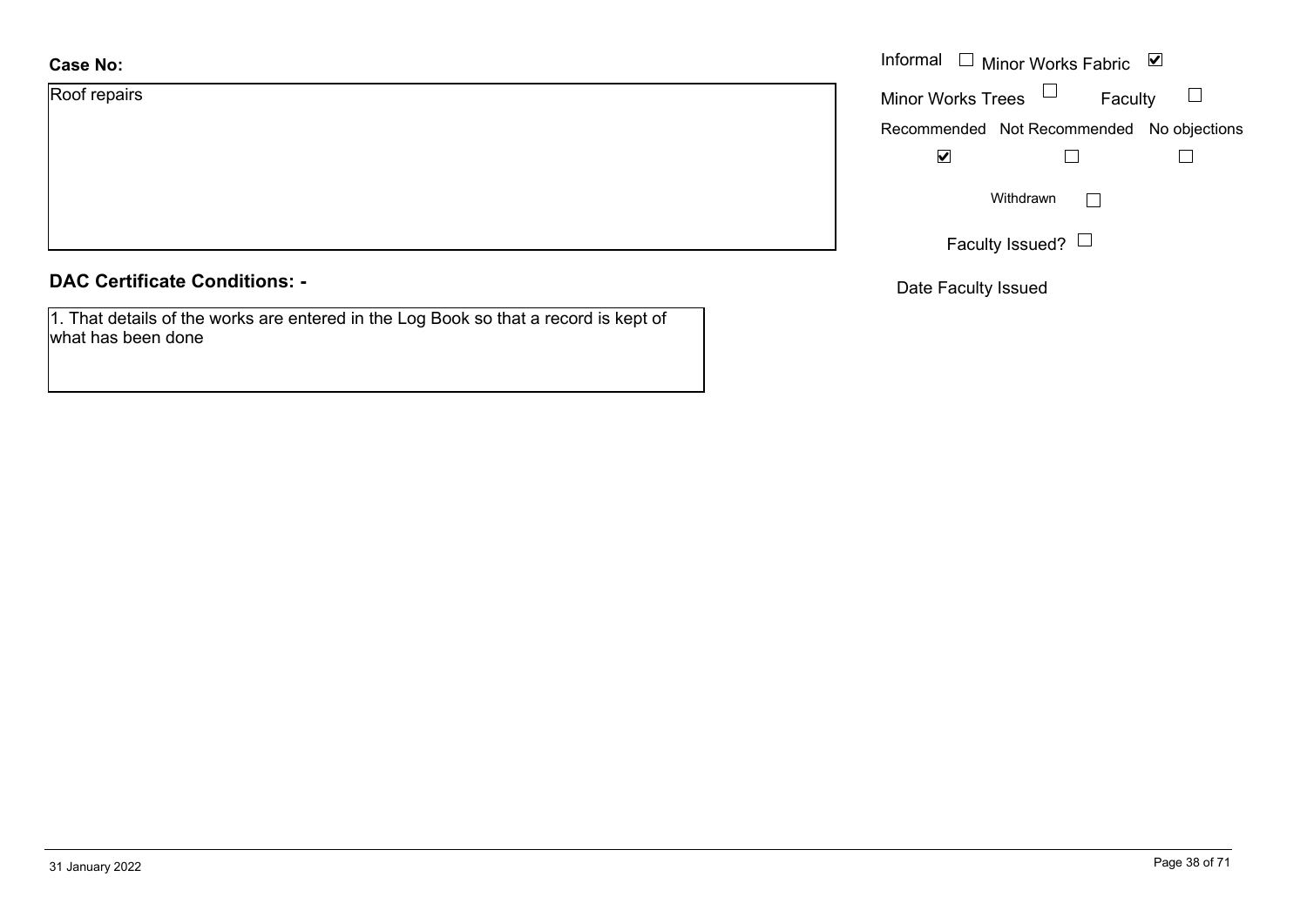#### **Ben No: Church**

#### **20510Newtown Linford, All Saints**

**L024/2001 Case No:** Informal

1. Garden of Remembrance extension

- 2. New footpath
- 3. Re-location of village map
- 4. Installation of third Clergy Board

# **DAC Certificate Conditions: -**

1. A time limit of 12 months2. That the village map should be affixed in such a way as to allow air to circulate

behind it 3. That the lettering on the new board shall be painted in the same style and manner

| Informal                 | Minor Works Fabric                        |         |
|--------------------------|-------------------------------------------|---------|
| <b>Minor Works Trees</b> |                                           | Faculty |
|                          | Recommended Not Recommended No objections |         |
|                          |                                           |         |
|                          | Withdrawn<br>Faculty Issued? Ø            |         |
|                          |                                           |         |

Date Faculty Issued 27/06/2001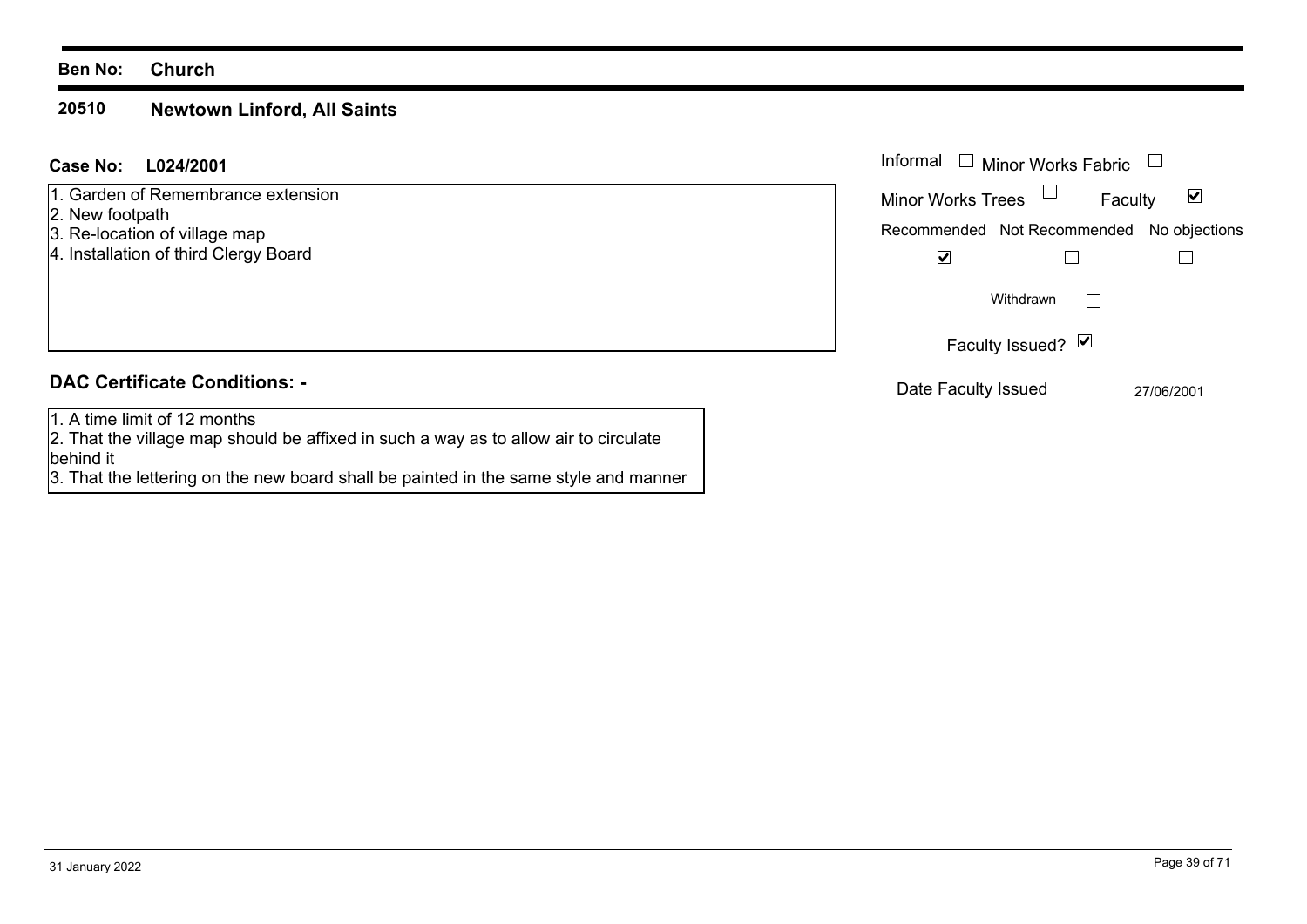#### **L025/2001Case No:**

| L025/2001<br><b>Case No:</b>            | Informal $\Box$ Minor Works Fabric $\Box$                              |
|-----------------------------------------|------------------------------------------------------------------------|
| Sound Reinforcement System              | Minor Works Trees <sup>1</sup><br>$\blacktriangledown$<br>Faculty      |
|                                         | Recommended Not Recommended No objections<br>$\blacktriangledown$<br>⊔ |
|                                         | Withdrawn<br>$\Box$                                                    |
|                                         | Faculty Issued? Ø                                                      |
| <b>DAC Certificate Conditions: -</b>    | Date Faculty Issued<br>30/05/2001                                      |
| 1. A time limit of 12 months            |                                                                        |
| L052/2002<br><b>Case No:</b>            | Informal □ Minor Works Fabric □                                        |
| Like for like replacement of the carpet | Minor Works Trees $\Box$<br>$\blacktriangledown$<br>Faculty            |
|                                         | Recommended Not Recommended No objections                              |
|                                         | $\blacktriangledown$<br>$\overline{\phantom{a}}$                       |
|                                         | Withdrawn<br>$\Box$                                                    |
|                                         | Faculty Issued? $\Box$                                                 |
| <b>DAC Certificate Conditions: -</b>    | Date Faculty Issued                                                    |
| 1. A time limit of 12 months            |                                                                        |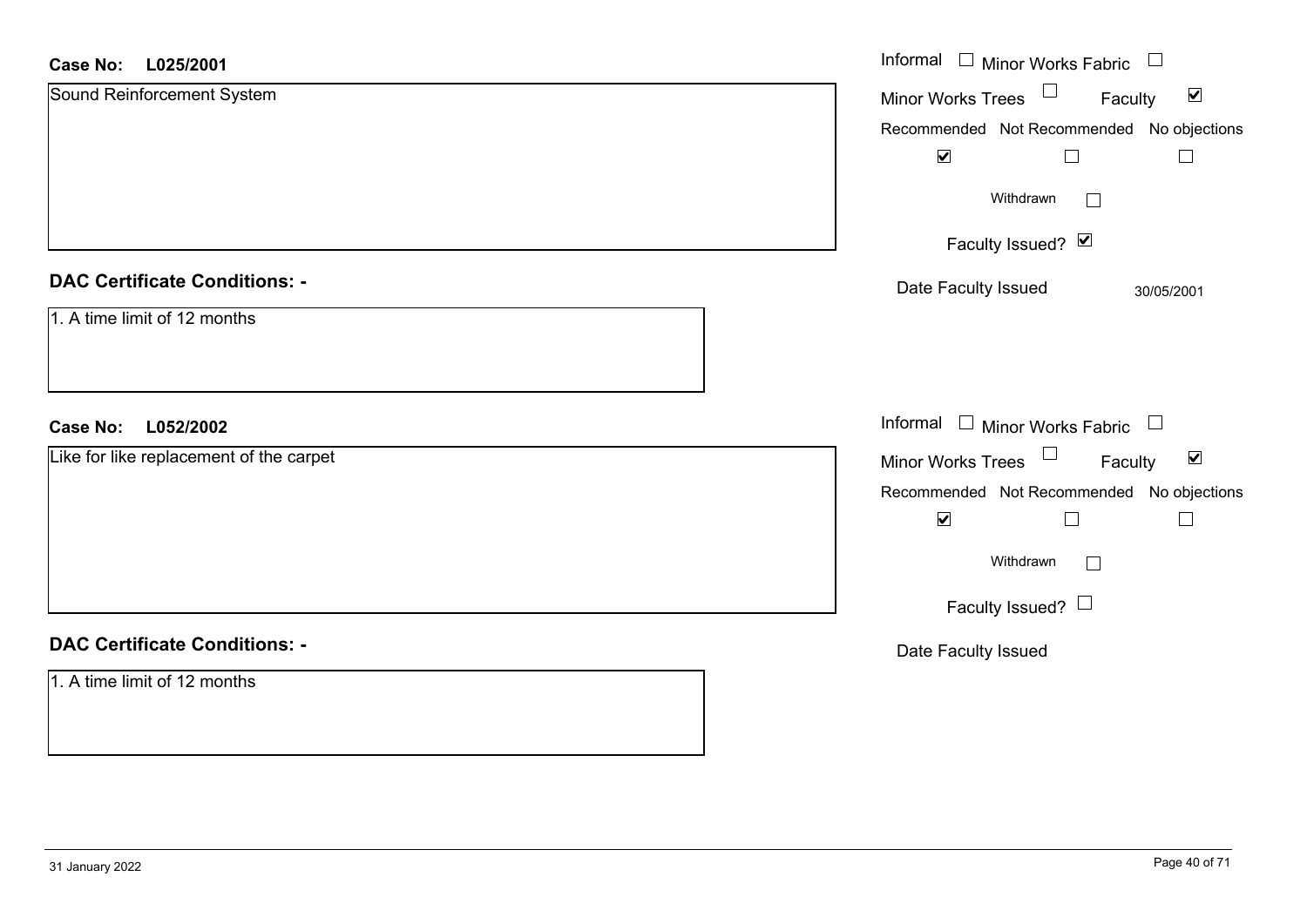| <b>Case No:</b><br>L062/2005                                                                                                                                                                                                                                                                                                                                                                                                                | Informal □ Minor Works Fabric                                                                                                                                                                                                        |
|---------------------------------------------------------------------------------------------------------------------------------------------------------------------------------------------------------------------------------------------------------------------------------------------------------------------------------------------------------------------------------------------------------------------------------------------|--------------------------------------------------------------------------------------------------------------------------------------------------------------------------------------------------------------------------------------|
| 1. Stripping of all Swithland slates (on nave roof) and Welsh slates (on trancept roofs)<br>2. Replacing sagging battens with new slating battens and breathable felt underlay<br>3. Re-slating with RCS Charnwood Forest Mix random slate<br>All in accordance with Parkinson Dodson & Associates and the tenders from contractors Broadbents<br>(UK) Ltd dated 19 April 2005 and 15 November 2004<br><b>DAC Certificate Conditions: -</b> | $\blacktriangledown$<br><b>Minor Works Trees</b><br>Faculty<br>Recommended Not Recommended No objections<br>$\blacktriangledown$<br>$\Box$<br>$\overline{\phantom{a}}$<br>Withdrawn<br>Faculty Issued? $\Box$<br>Date Faculty Issued |
| 1. A time limit of 12 months                                                                                                                                                                                                                                                                                                                                                                                                                |                                                                                                                                                                                                                                      |
| <b>Case No:</b><br>L159/2006                                                                                                                                                                                                                                                                                                                                                                                                                | Informal $\Box$ Minor Works Fabric                                                                                                                                                                                                   |
| Extension to existing Garden of Remembrance                                                                                                                                                                                                                                                                                                                                                                                                 | $\blacktriangledown$<br><b>Minor Works Trees</b><br>Faculty<br>Recommended Not Recommended No objections<br>$\blacktriangledown$<br>$\Box$<br>$\Box$<br>Withdrawn<br>$\sim$<br>Faculty Issued? Ø                                     |
| <b>DAC Certificate Conditions: -</b><br>1. A time limit of 12 months                                                                                                                                                                                                                                                                                                                                                                        | Date Faculty Issued<br>08/05/2007                                                                                                                                                                                                    |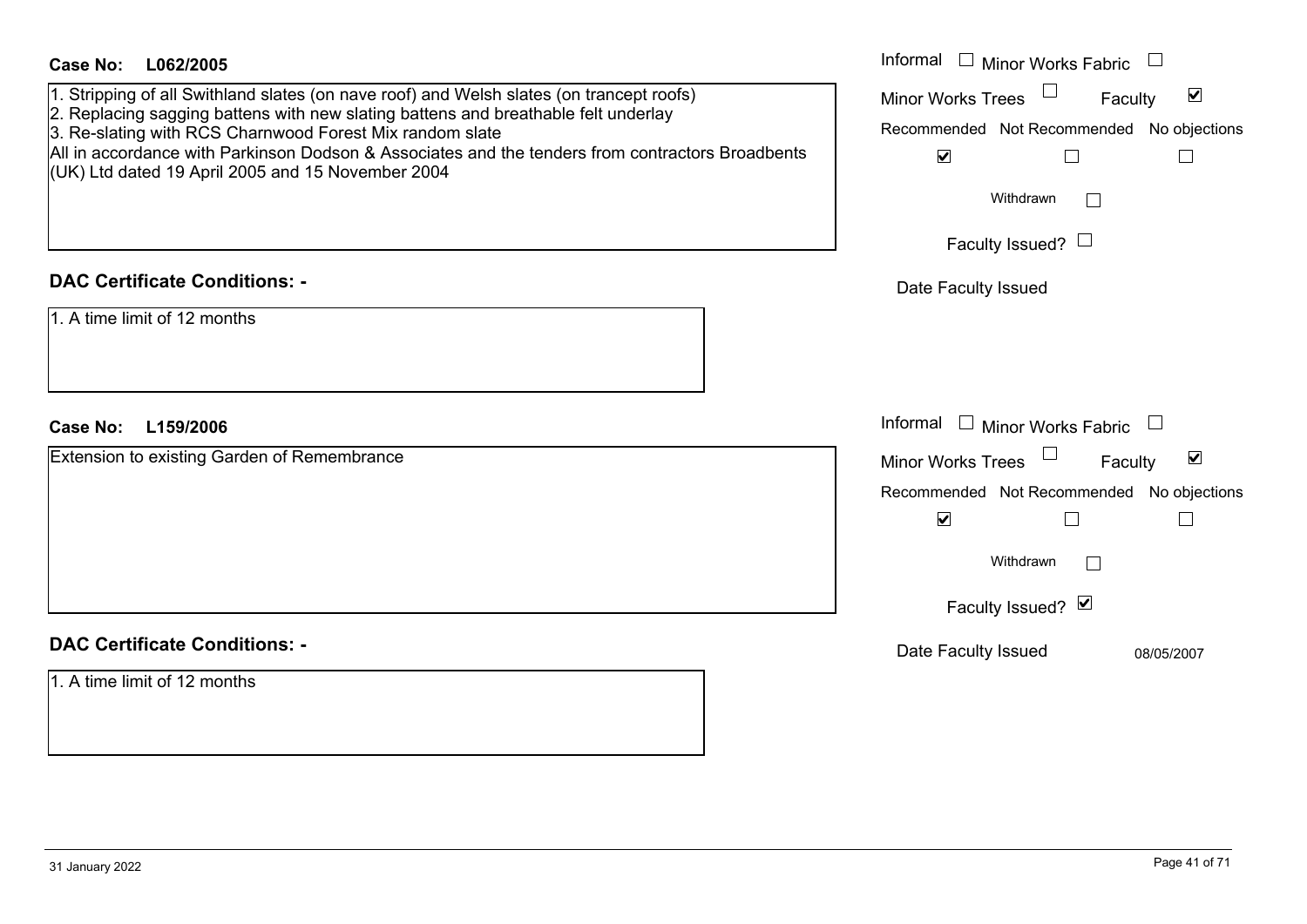| <b>Case No:</b><br>L100/2007                                                                                                                                                          | Informal Ø Minor Works Fabric U                      |
|---------------------------------------------------------------------------------------------------------------------------------------------------------------------------------------|------------------------------------------------------|
| Installation of bell Tower deadening floor                                                                                                                                            | $\blacktriangledown$<br>Minor Works Trees<br>Faculty |
|                                                                                                                                                                                       | Recommended Not Recommended No objections            |
|                                                                                                                                                                                       | $\blacktriangledown$                                 |
|                                                                                                                                                                                       | Withdrawn<br>$\mathbf{I}$                            |
|                                                                                                                                                                                       | Faculty Issued? $\vee$                               |
| <b>DAC Certificate Conditions: -</b>                                                                                                                                                  | Date Faculty Issued<br>07/11/2007                    |
| 1. A time limit of 12 months<br>2. That the old rope guide be carefully dismantled and offered to the Leicester<br>Diocesan Guild of Bell-Ringers for re-use elsewhere in the Diocese |                                                      |
| <b>Case No:</b><br>L105/2007                                                                                                                                                          | Informal $\Box$ Minor Works Fabric $\Box$            |
| Installation of floodlighting                                                                                                                                                         | Minor Works Trees<br>$\blacktriangledown$<br>Faculty |
|                                                                                                                                                                                       | Recommended Not Recommended No objections            |
|                                                                                                                                                                                       | $\blacktriangledown$                                 |
|                                                                                                                                                                                       | Withdrawn<br>$\Box$                                  |
|                                                                                                                                                                                       | Faculty Issued? $\Box$                               |
| <b>DAC Certificate Conditions: -</b>                                                                                                                                                  | Date Faculty Issued                                  |
| 1. A time limit of 12 months<br>2. That the contractor ensures there is a suitable marker to show the route of the cable                                                              |                                                      |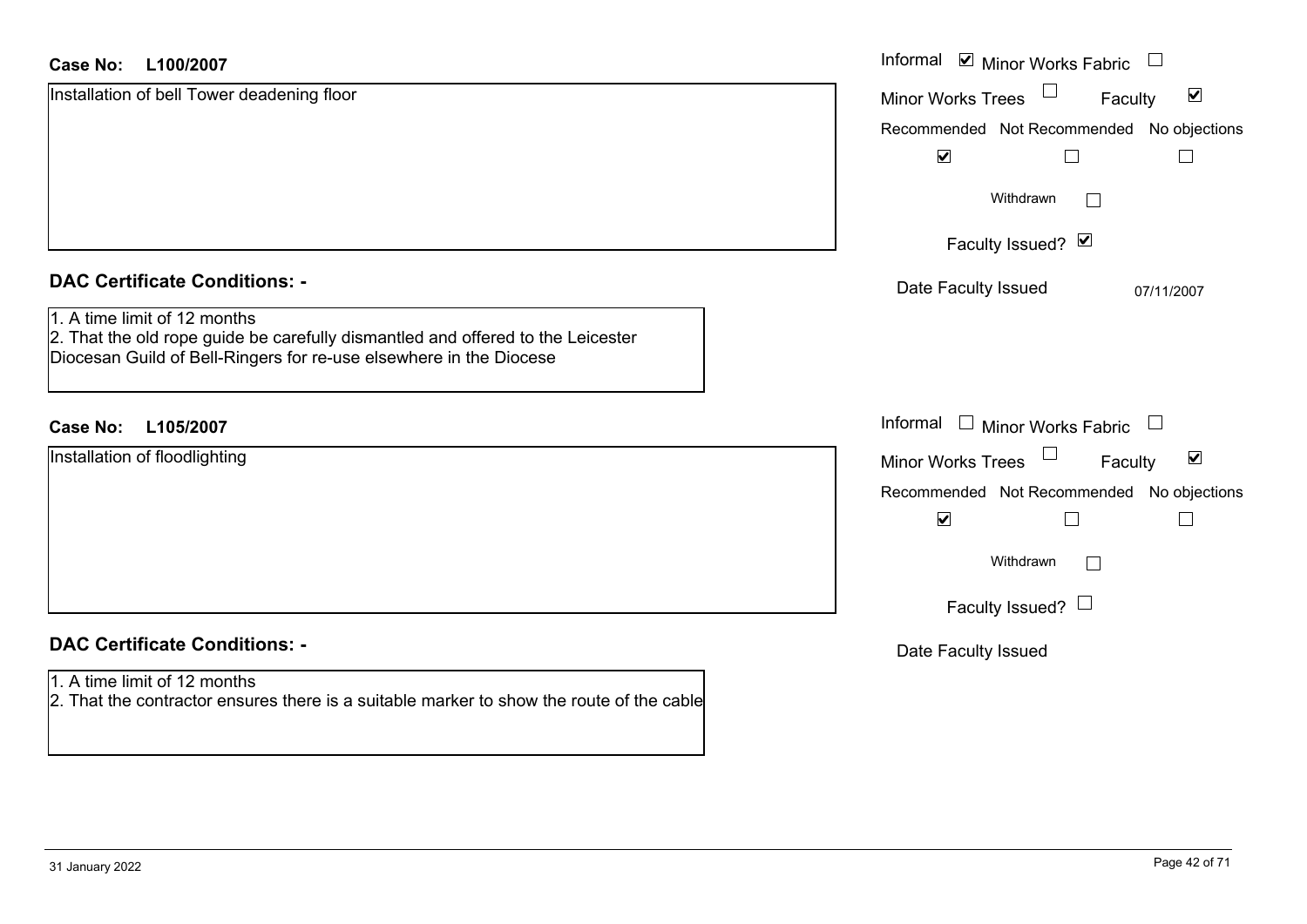| 1. Installation of: -<br>a) Accessible WC                                                                            | $\blacktriangledown$<br>Minor Works Trees<br>Faculty          |
|----------------------------------------------------------------------------------------------------------------------|---------------------------------------------------------------|
| b) Servery                                                                                                           | Recommended Not Recommended No objections                     |
| in an extension to the North Aisle                                                                                   | $\blacktriangledown$<br>$\Box$<br>$\mathcal{L}_{\mathcal{A}}$ |
| c) New accessible entrance to the North Aisle                                                                        |                                                               |
| 2. Removal and disposal of the pew and pew platform at the west end of the north side of the Nave                    | Withdrawn                                                     |
|                                                                                                                      | Faculty Issued? Ø                                             |
| <b>DAC Certificate Conditions: -</b>                                                                                 | Date Faculty Issued<br>05/03/2014                             |
| 1. A time limit of 24 months                                                                                         |                                                               |
| 2. That details of the works are entered in the Log Book so that a record is kept of                                 |                                                               |
| what has been done                                                                                                   |                                                               |
| 3. That the PCC causes the enclosed advertisement to be published on the Diocesan                                    |                                                               |
|                                                                                                                      |                                                               |
| <b>Case No:</b><br>L004/2015                                                                                         | Informal<br>□ Minor Works Fabric $\sqrt{\phantom{a}}$         |
| Disposal of: -                                                                                                       | <b>Minor Works Trees</b><br>Faculty                           |
| 1.4 x Altar Frontals                                                                                                 |                                                               |
|                                                                                                                      |                                                               |
| 2. 1 x Altar Frontal cabinet                                                                                         | Recommended Not Recommended No objections                     |
|                                                                                                                      | $\blacktriangledown$<br>$\Box$<br>$\mathbb{R}^n$              |
|                                                                                                                      | Withdrawn<br>$\vert \ \ \vert$                                |
|                                                                                                                      | Faculty Issued? $\Box$                                        |
| <b>DAC Certificate Conditions: -</b>                                                                                 |                                                               |
|                                                                                                                      | Date Faculty Issued                                           |
| 1. A time limit of 12 months<br>2. That details of the works are entered in the Log Book so that a record is kept of |                                                               |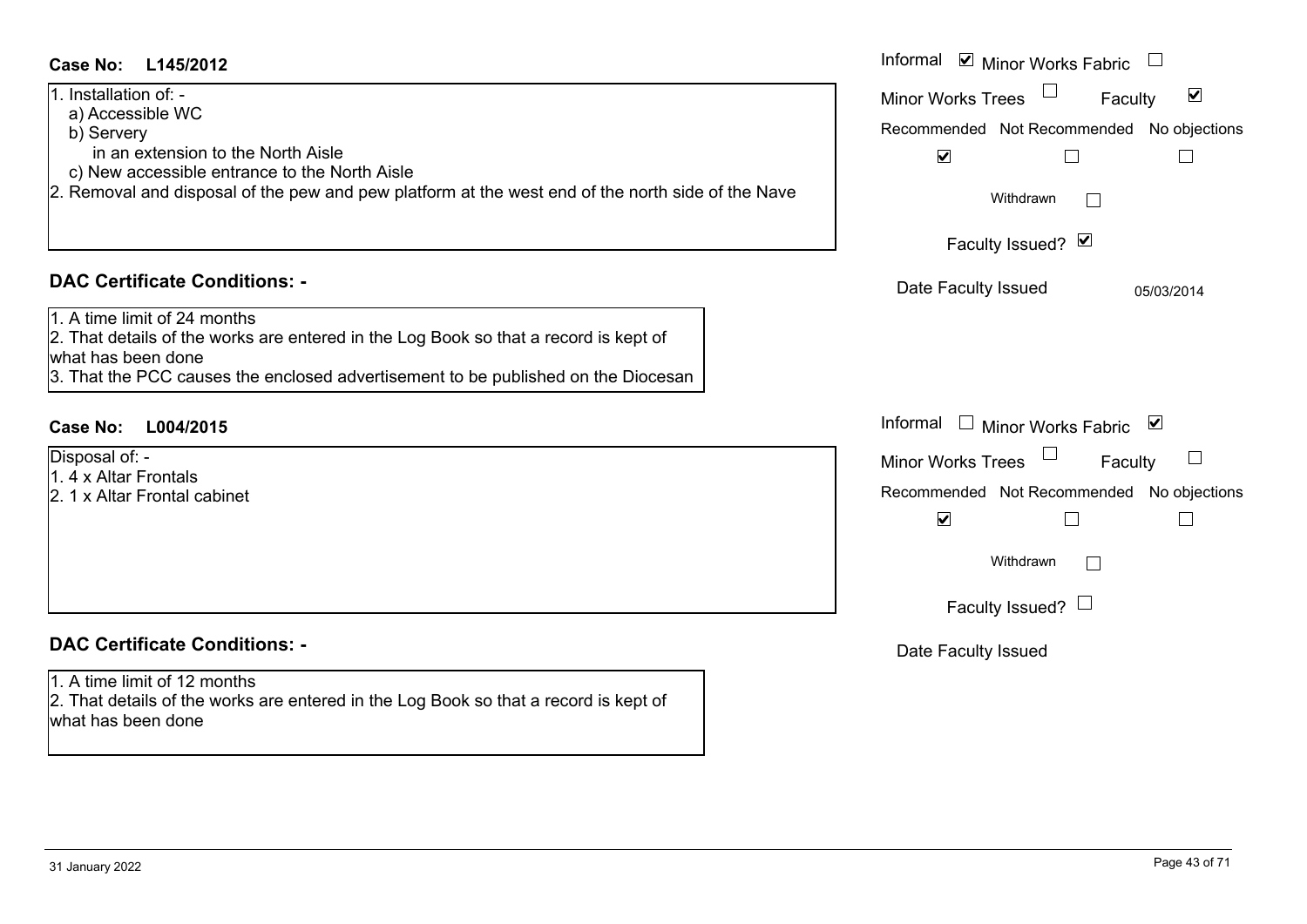| <b>Case No:</b>                                                                                                                                                                 | Informal □ Minor Works Fabric ⊠               |
|---------------------------------------------------------------------------------------------------------------------------------------------------------------------------------|-----------------------------------------------|
| The repair of an internal leaded plain glass window between Nave and Vestry                                                                                                     | Minor Works Trees<br>Faculty<br>⊔             |
|                                                                                                                                                                                 | Recommended Not Recommended No objections     |
|                                                                                                                                                                                 | $\blacktriangledown$<br>$\Box$                |
|                                                                                                                                                                                 | Withdrawn                                     |
|                                                                                                                                                                                 | Faculty Issued? $\Box$                        |
| <b>DAC Certificate Conditions: -</b>                                                                                                                                            | Date Faculty Issued                           |
| 1. That details of the works are entered in the Log Book so that a record is kept of<br>what has been done                                                                      |                                               |
| 2. The superfluous decorative quarries ought to be kept for further use in occasional<br>repairs elsewhere if necessary. If it is possible that the current conservator will be |                                               |
| <b>Case No:</b>                                                                                                                                                                 | Informal<br>$\Box$ Minor Works Fabric         |
| Felling of deceased Copper Beech                                                                                                                                                | ⊻<br><b>Minor Works Trees</b><br>⊔<br>Faculty |
|                                                                                                                                                                                 | Recommended Not Recommended No objections     |
|                                                                                                                                                                                 | $\blacktriangledown$<br>Г                     |
|                                                                                                                                                                                 | Withdrawn                                     |
|                                                                                                                                                                                 | Faculty Issued? $\Box$                        |
| <b>DAC Certificate Conditions: -</b>                                                                                                                                            | Date Faculty Issued                           |
| 1. That details of the works are entered in the Log Book so that a record is kept of<br>what has been done                                                                      |                                               |
|                                                                                                                                                                                 |                                               |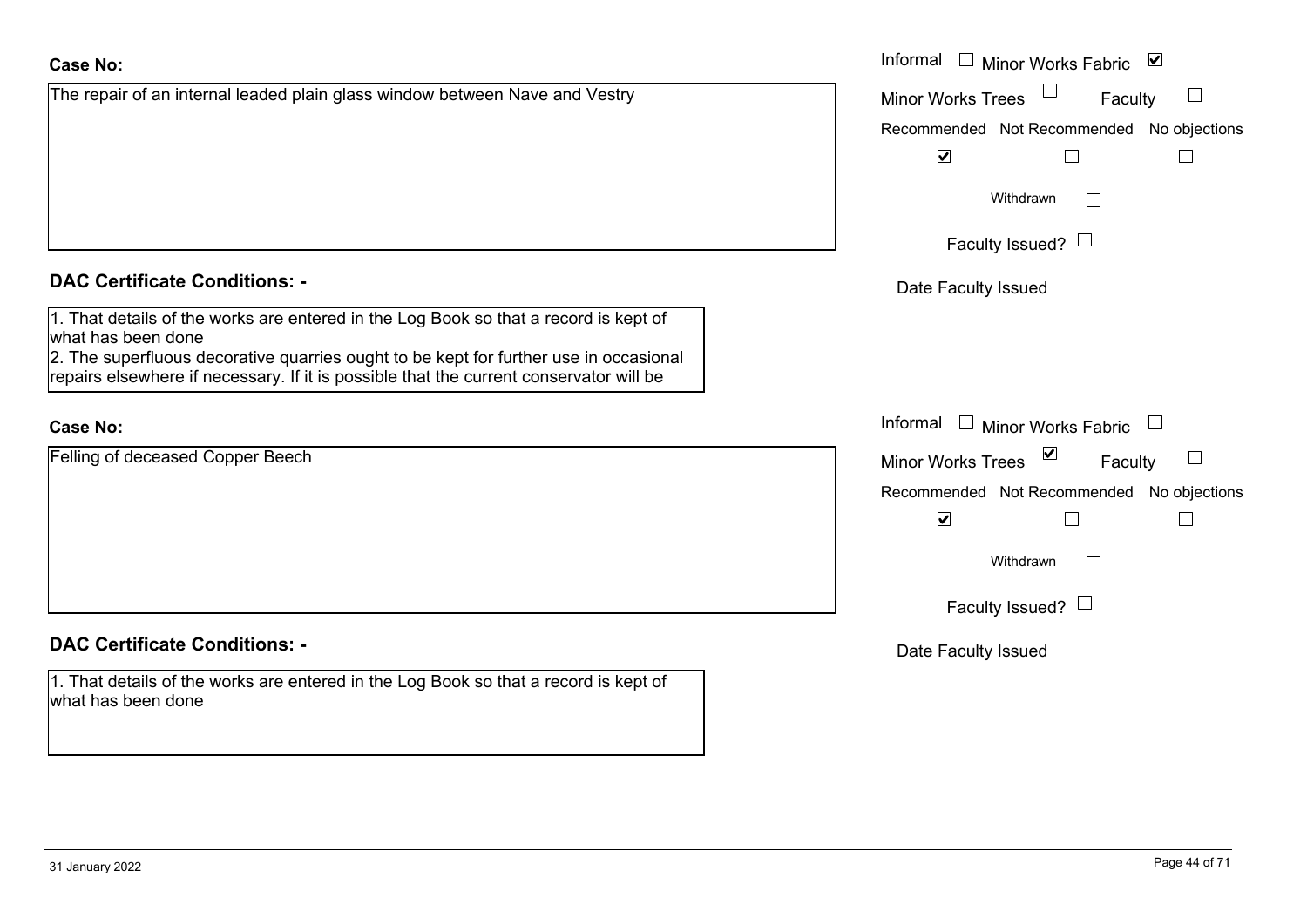|                                                                                                                                                                                                                                                       | <b>VVILHULAWII</b>                                 |
|-------------------------------------------------------------------------------------------------------------------------------------------------------------------------------------------------------------------------------------------------------|----------------------------------------------------|
|                                                                                                                                                                                                                                                       | Faculty Issued? $\Box$                             |
| <b>DAC Certificate Conditions: -</b>                                                                                                                                                                                                                  | Date Faculty Issued                                |
| 1. That details of the works are entered in the Log Book so that a record is kept of<br>what has been done<br>2. That the PCC hangs the Standard at a position approximately one foot lower than<br>the position proposed in the annotated photograph |                                                    |
| <b>Case No:</b>                                                                                                                                                                                                                                       | Informal<br>Minor Works Fa                         |
| Updating of external Noticeboards                                                                                                                                                                                                                     | <b>Minor Works Trees</b>                           |
|                                                                                                                                                                                                                                                       | Recommended Not Recomme<br>$\overline{\mathbf{v}}$ |
|                                                                                                                                                                                                                                                       | Withdrawn                                          |
|                                                                                                                                                                                                                                                       | Faculty Issued? $\Box$                             |
|                                                                                                                                                                                                                                                       |                                                    |

# **DAC Certificate Conditions: -**

Laying up of Leicestershire and Derbyshire Yeomanry Guidon

**DAC Certificate Conditions: -**

1. That details of the works are entered in the Log Book so that a record is kept of what has been done

- 2. That the post holes should be hand dug
- 3. That Human Remains should be expected when excavating within a churchyard.

|                                                                                                                                                                                                                 | Informal $\square$<br><b>Minor Works Fabric</b>      |
|-----------------------------------------------------------------------------------------------------------------------------------------------------------------------------------------------------------------|------------------------------------------------------|
| o of Leicestershire and Derbyshire Yeomanry Guidon                                                                                                                                                              | $\blacktriangledown$<br>Minor Works Trees<br>Faculty |
|                                                                                                                                                                                                                 | Recommended Not Recommended No objections            |
|                                                                                                                                                                                                                 | $\blacktriangledown$                                 |
|                                                                                                                                                                                                                 | Withdrawn                                            |
|                                                                                                                                                                                                                 | Faculty Issued? $\Box$                               |
| rtificate Conditions: -                                                                                                                                                                                         | Date Faculty Issued<br>13/09/2018                    |
| etails of the works are entered in the Log Book so that a record is kept of<br>been done<br>e PCC hangs the Standard at a position approximately one foot lower than<br>on proposed in the annotated photograph |                                                      |
|                                                                                                                                                                                                                 | Informal<br>Minor Works Fabric ⊠<br>$\mathbf{1}$     |
| of external Noticeboards                                                                                                                                                                                        | Minor Works Trees<br>$\Box$<br>Faculty               |
|                                                                                                                                                                                                                 | Recommended Not Recommended No objections            |
|                                                                                                                                                                                                                 | $\blacktriangledown$                                 |
|                                                                                                                                                                                                                 | Withdrawn                                            |
|                                                                                                                                                                                                                 |                                                      |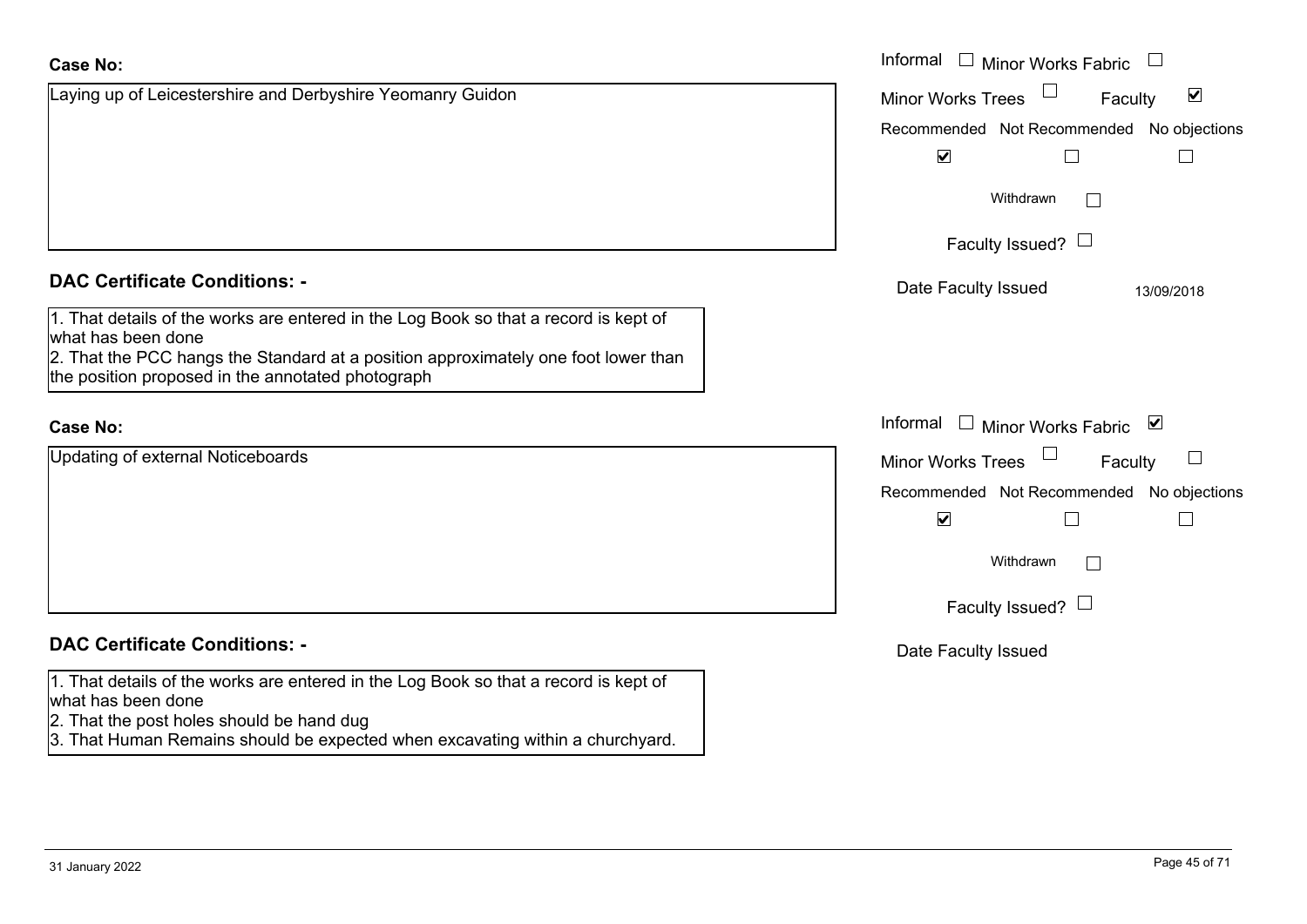| <b>Case No:</b>                                                                                            | Informal □ Minor Works Fabric ⊠                  |
|------------------------------------------------------------------------------------------------------------|--------------------------------------------------|
| Re-decoration of the: -<br>1. Gate                                                                         | $\Box$<br>Minor Works Trees<br>$\Box$<br>Faculty |
| 2. Benches                                                                                                 | Recommended Not Recommended No objections        |
| in the Lychgate                                                                                            | $\blacktriangledown$<br>$\Box$<br>$\Box$         |
|                                                                                                            | Withdrawn<br>$\Box$                              |
|                                                                                                            | Faculty Issued? $\Box$                           |
| <b>DAC Certificate Conditions: -</b>                                                                       | Date Faculty Issued                              |
| 1. That details of the works are entered in the Log Book so that a record is kept of<br>what has been done |                                                  |
|                                                                                                            |                                                  |
| <b>Case No:</b>                                                                                            | Informal $\Box$ Minor Works Fabric<br>⊻          |
| Repairs and re-painting of rainwater goods following QI                                                    | Minor Works Trees<br>$\Box$<br>Faculty           |
|                                                                                                            | Recommended Not Recommended No objections        |
|                                                                                                            | $\blacktriangledown$<br>⊔<br>$\Box$              |
|                                                                                                            | Withdrawn<br>$\Box$                              |
|                                                                                                            | Faculty Issued? $\Box$                           |
|                                                                                                            |                                                  |
| <b>DAC Certificate Conditions: -</b>                                                                       | Date Faculty Issued                              |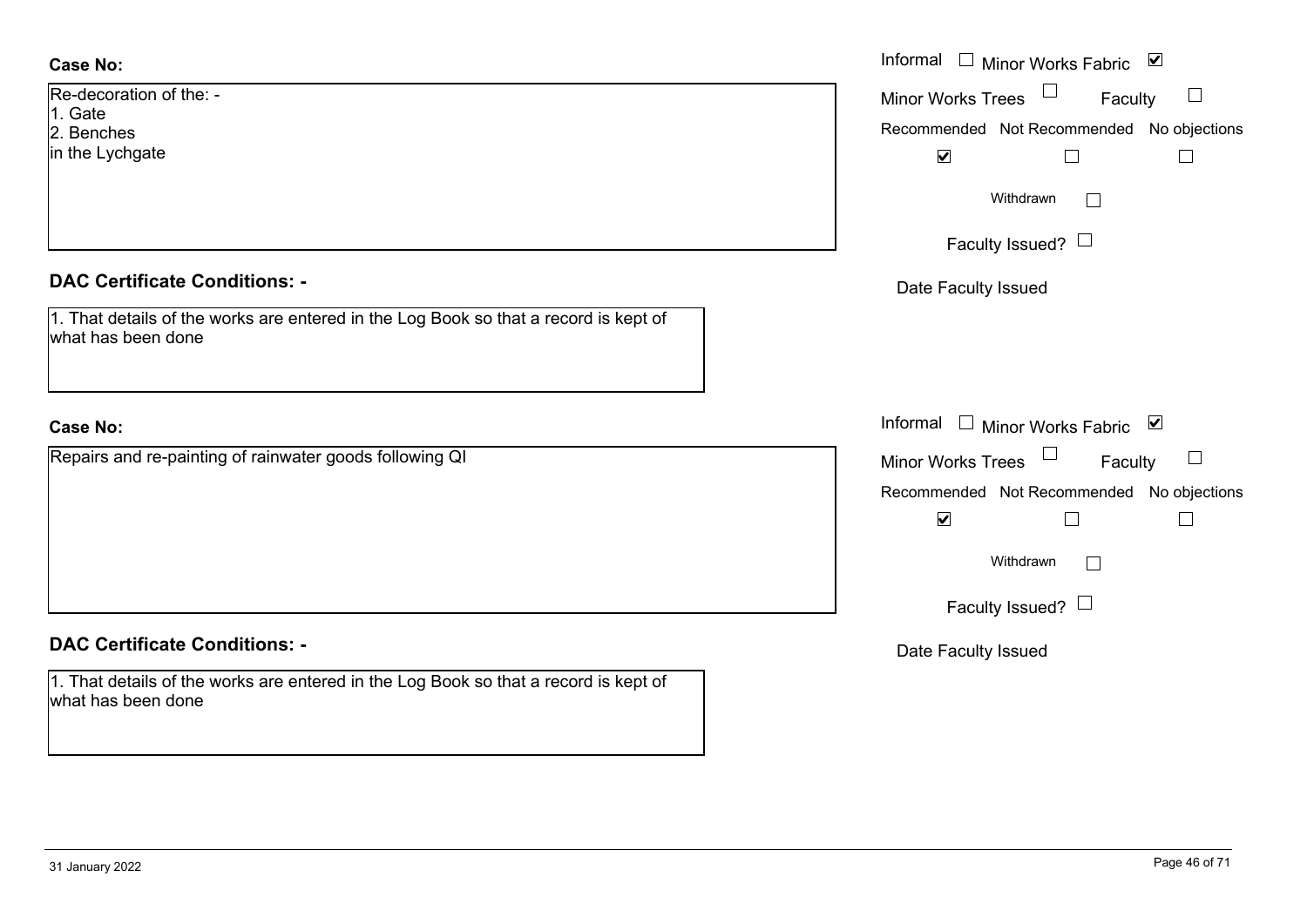| <b>Case No:</b>                                                                                            | Informal □ Minor Works Fabric                               |
|------------------------------------------------------------------------------------------------------------|-------------------------------------------------------------|
| Phased re-ordering of the church building with new lighting, sound and vision: -<br>1. Phase 1: -          | $\blacktriangledown$<br><b>Minor Works Trees</b><br>Faculty |
| a) Installation of a raised dais at the Chancel step                                                       | Recommended Not Recommended No objections                   |
| b) Adjustment of the step leading into the Vestry                                                          | $\blacktriangledown$<br>$\mathsf{L}$                        |
| c) Renewal of the lighting systems                                                                         |                                                             |
| d) Installation of AV system                                                                               | Withdrawn                                                   |
| e) Re-decoration of the building                                                                           |                                                             |
|                                                                                                            | Faculty Issued? $\Box$                                      |
| <b>DAC Certificate Conditions: -</b>                                                                       | Date Faculty Issued<br>14/10/2019                           |
| 1. That details of the works are entered in the Log Book so that a record is kept of                       |                                                             |
| what has been done                                                                                         |                                                             |
| 2. That an updated Electrical Condition Report is commissioned, and submitted to the                       |                                                             |
| DAC Secretary, after the installation                                                                      |                                                             |
|                                                                                                            |                                                             |
| <b>Case No:</b>                                                                                            | Informal $\Box$ Minor Works Fabric $\Box$                   |
| Repairs to the hinges of the South Porch door                                                              | $\blacktriangledown$<br><b>Minor Works Trees</b><br>Faculty |
|                                                                                                            | Recommended Not Recommended No objections                   |
|                                                                                                            | $\blacktriangledown$<br>$\mathcal{L}$                       |
|                                                                                                            | Withdrawn                                                   |
|                                                                                                            |                                                             |
|                                                                                                            | Faculty Issued? $\Box$                                      |
| <b>DAC Certificate Conditions: -</b>                                                                       | Date Faculty Issued<br>18/11/2019                           |
|                                                                                                            |                                                             |
| 1. That details of the works are entered in the Log Book so that a record is kept of<br>what has been done |                                                             |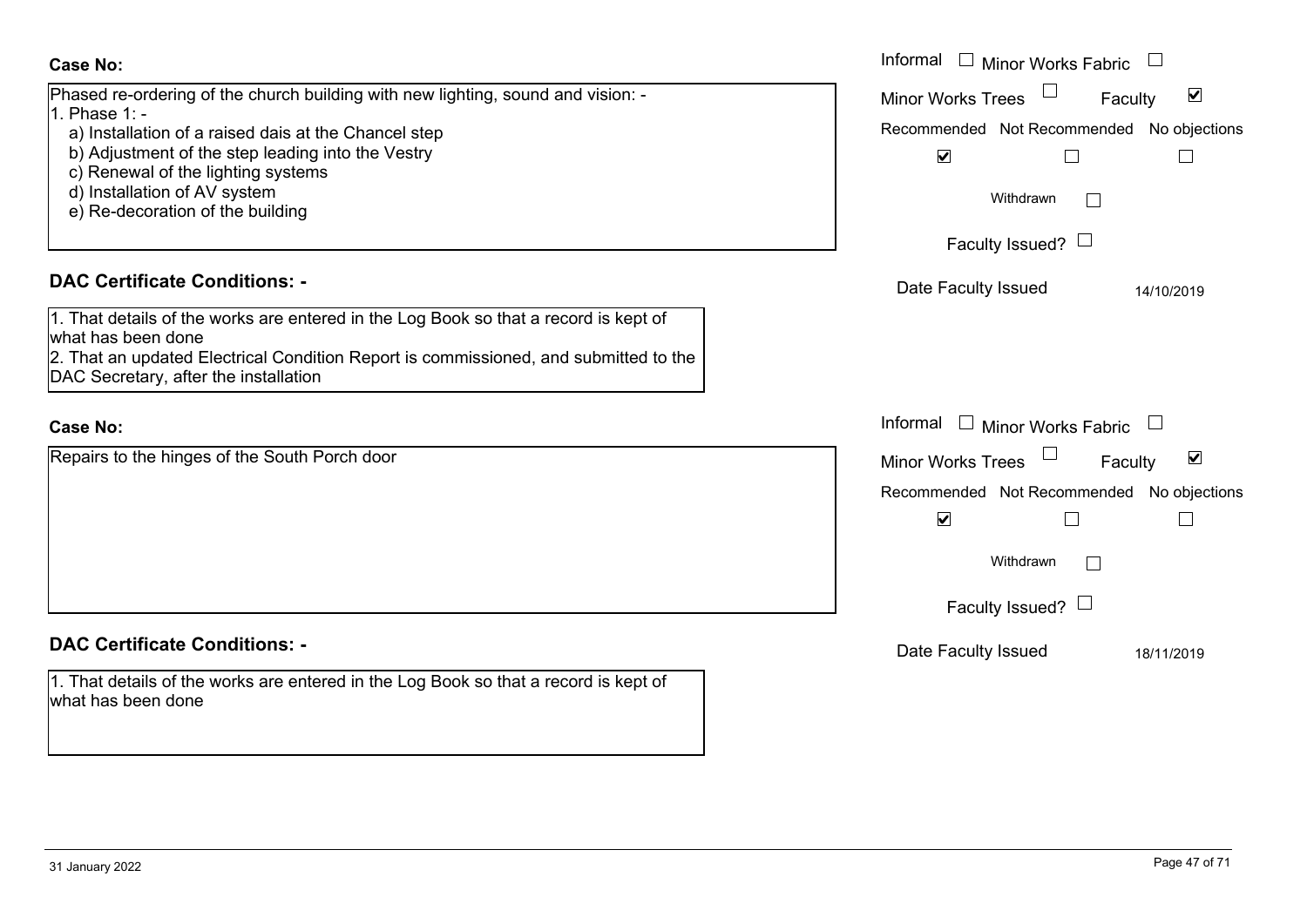#### Informal  $\Box$  Minor Works Fabric  $\Box$  Informal **Case No:**Phased re-ordering of the church building with new lighting, sound and vision: - Minor Works Trees<sup>1</sup>  $\blacktriangledown$ Faculty 1. Phase  $1$  a) Installation of a raised dais at the Chancel step Recommended Not Recommended No objections b) Adjustment of the step leading into the Vestry  $\Box$  $\Box$  $\Box$  c) Renewal of the lighting systems d) Installation of AV system Withdrawn $\overline{\mathbf{v}}$  e) Re-decoration of the building 2. Phase  $2 -$ Faculty Issued?  $\Box$  a) Removal of pews and associated pew platform at the east end of the North Aisle b) Conversion of the old clergy stall currently in the corner by the Vestry into a Prayer Desk and make it prayer desk and moveable c) Renewal of the heating systems (this is a potential change, not a definite one) d) Removal of the Choir Stalls (originally from the gallery {previously removed}) and associated pew platform (there is no platform here, the chancel will remain at its current height). e) Introduction into the Chancel of stackable pews / benches 3. Phase 3: a) Removal of dais beneath the Altar b) Re-location of the Altar to facilitate westward celebration c) Levelling of Baptistry area and removal of rails d) Removal of the pews and associated pew platform in the North Aisle e) Adaptation of Clergy Stalls to make them movable

# **DAC Certificate Conditions: -**

1. That details of the works are entered in the Log Book so that a record is kept of what has been done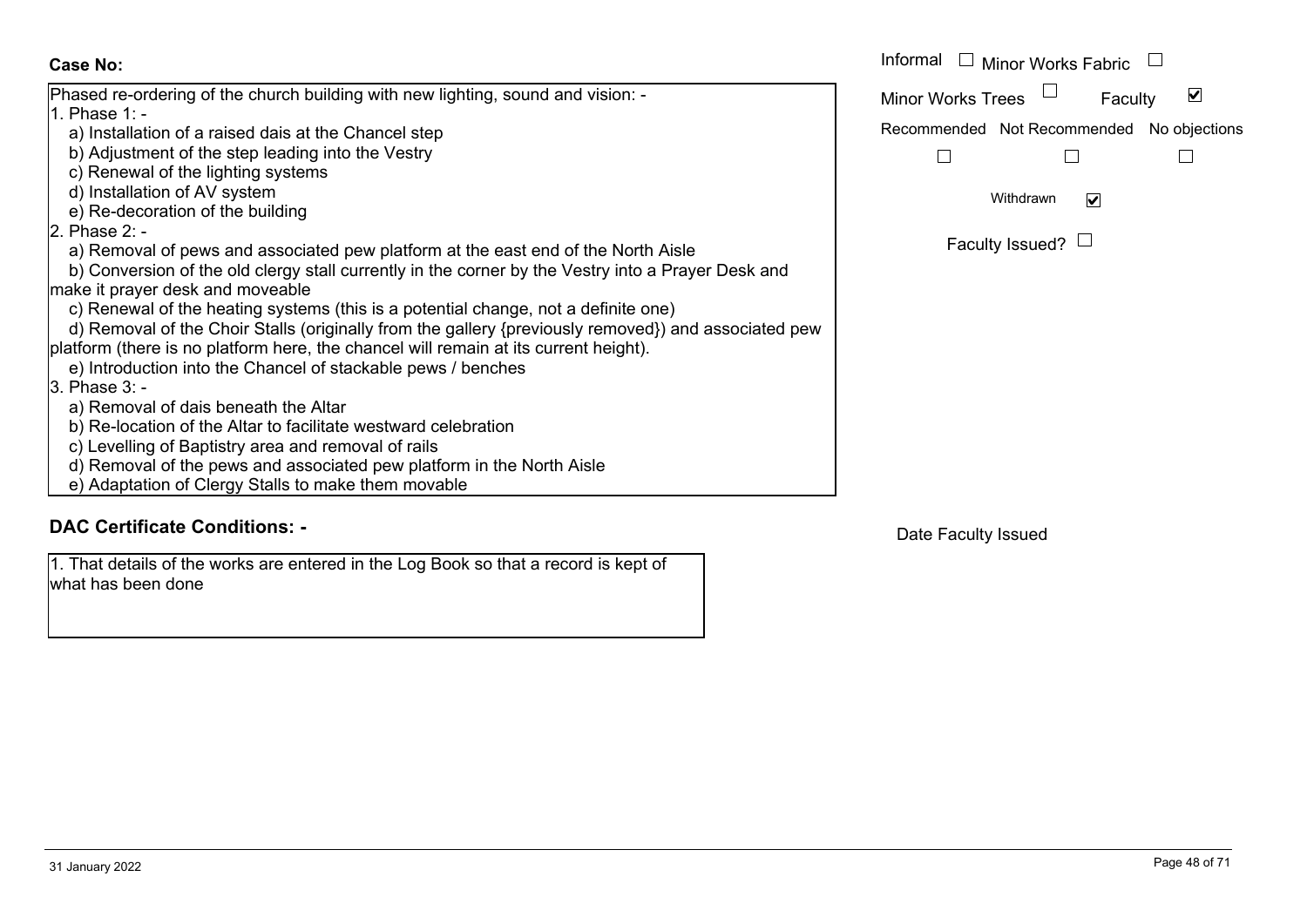# CONFIRMATORY APPLICATION for works undertaken with Interim Faculty: - Installation of a Collection Box in the Lychgate **Case No:** Informal **DAC Certificate Conditions: -**1. That details of the works are entered in the Log Book so that a record is kept of what has been doneFell 3 x Sycamore trees to enable stone wall re-build **Case No:**Informal

# **DAC Certificate Conditions: -**

1. That details of the works are entered in the Log Book so that a record is kept of what has been done

2. That, if it is proposed to dig the stumps out, Human Remains should be expected when excavating within a churchyard. Any remains should be recovered, treated in a

| Informal<br>Minor Works Fabric                  |  |
|-------------------------------------------------|--|
| ⊻<br><b>Minor Works Trees</b><br>Faculty        |  |
| Recommended Not Recommended No objections       |  |
| $\blacktriangledown$                            |  |
| Withdrawn                                       |  |
| Faculty Issued?                                 |  |
| Date Faculty Issued<br>19/05/2021               |  |
|                                                 |  |
| Informal<br><b>Minor Works Fabric</b><br>$\Box$ |  |
| ⊻<br><b>Minor Works Trees</b><br>Faculty        |  |
| Recommended Not Recommended No objections       |  |
| $\blacktriangledown$                            |  |
| Withdrawn                                       |  |
| Faculty Issued? I                               |  |
| Date Faculty Issued                             |  |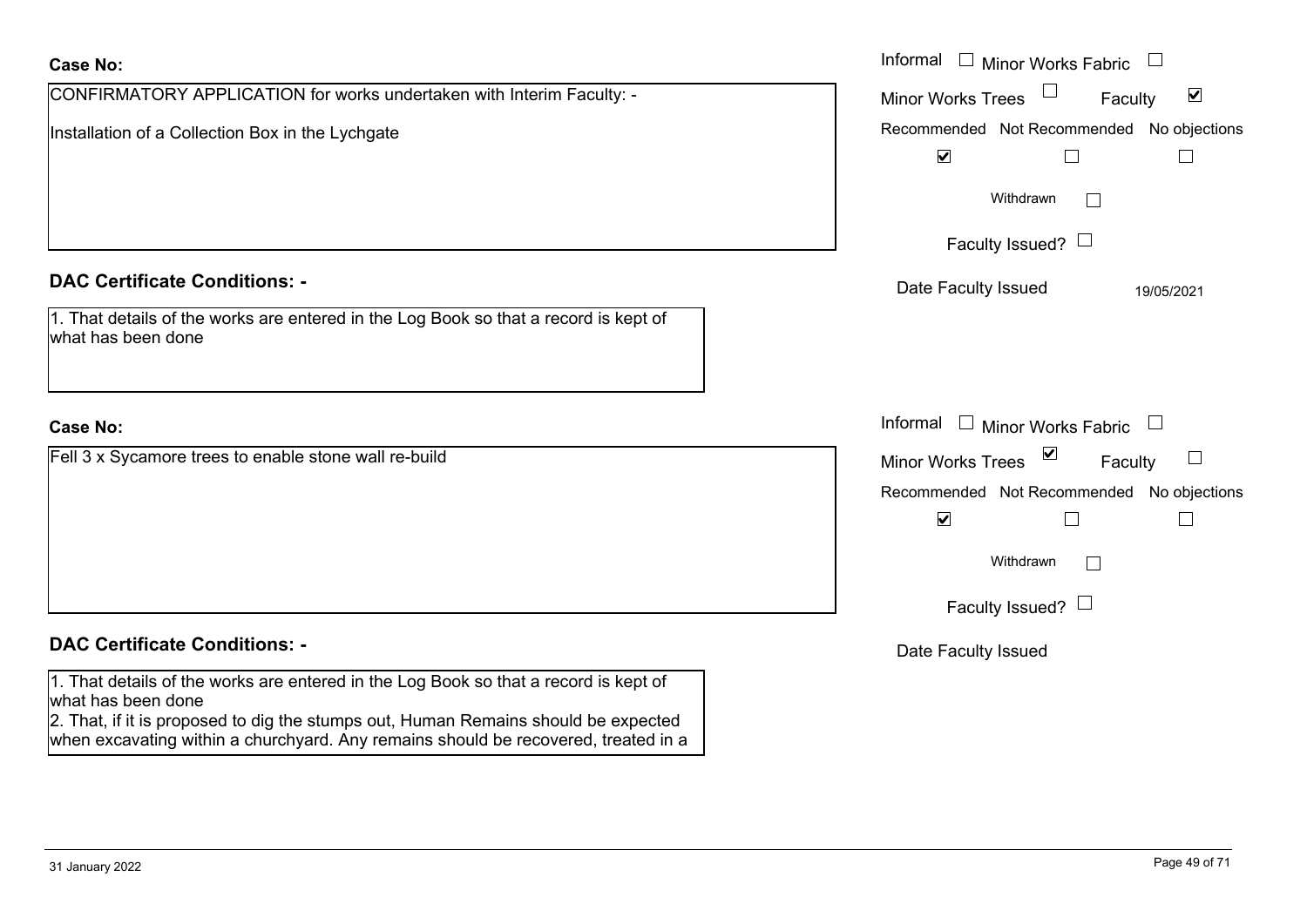| <b>Case No:</b>                                                                                                                                                                                                                                                             | Informal □ Minor Works Fabric<br>⊻                          |
|-----------------------------------------------------------------------------------------------------------------------------------------------------------------------------------------------------------------------------------------------------------------------------|-------------------------------------------------------------|
| Dry stone wall re-build following collapse                                                                                                                                                                                                                                  | $\Box$<br><b>Minor Works Trees</b><br>Faculty               |
|                                                                                                                                                                                                                                                                             | Recommended Not Recommended No objections                   |
|                                                                                                                                                                                                                                                                             | $\blacktriangledown$<br>$\Box$                              |
|                                                                                                                                                                                                                                                                             | Withdrawn<br>$\perp$                                        |
|                                                                                                                                                                                                                                                                             | Faculty Issued? $\Box$                                      |
| <b>DAC Certificate Conditions: -</b>                                                                                                                                                                                                                                        | Date Faculty Issued                                         |
| 1. That details of the works are entered in the Log Book so that a record is kept of<br>what has been done<br>2. That Human Remains should be expected when excavating within a churchyard.<br>Any remains should be recovered, treated in a respectful manner and boxed or |                                                             |
| <b>Case No:</b>                                                                                                                                                                                                                                                             | Informal □ Minor Works Fabric                               |
| To put an EcoChurch bronze award on the stump of a felled beech tree in the wildflower corner of the                                                                                                                                                                        | $\blacktriangledown$<br><b>Minor Works Trees</b><br>Faculty |
| churchyard                                                                                                                                                                                                                                                                  | Recommended Not Recommended No objections                   |
|                                                                                                                                                                                                                                                                             | $\blacktriangledown$<br>$\mathbf{L}$                        |
|                                                                                                                                                                                                                                                                             | Withdrawn<br>$\Box$                                         |
|                                                                                                                                                                                                                                                                             | Faculty Issued? Ø                                           |
| <b>DAC Certificate Conditions: -</b>                                                                                                                                                                                                                                        | Date Faculty Issued<br>19/11/2021                           |
| 1. That details of the works are entered in the Log Book so that a record is kept of<br>what has been done                                                                                                                                                                  |                                                             |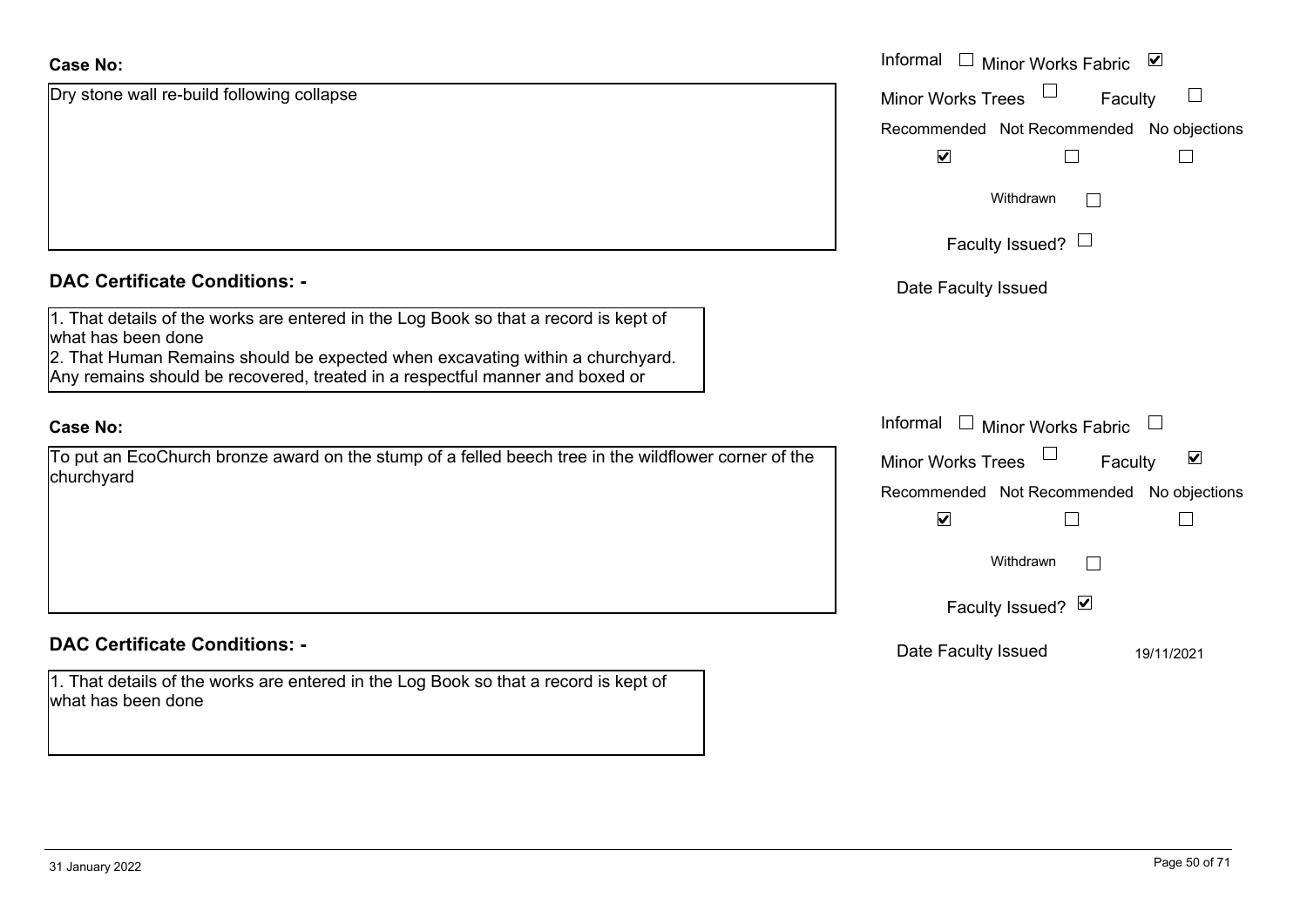#### **Ben No: Church**

#### **20206 Normanton-le-Heath, Holy Trinity**

| <b>Case No:</b><br>L018/2000                            | Informal $\Box$ Minor Works Fabric                                                                       |
|---------------------------------------------------------|----------------------------------------------------------------------------------------------------------|
| 1. Repairs to roof<br>2. Replacement of rainwater goods | Minor Works Trees $\Box$<br>$\blacktriangledown$<br>Faculty<br>Recommended Not Recommended No objections |
|                                                         | $\overline{\mathbf{v}}$                                                                                  |
|                                                         | Withdrawn                                                                                                |
|                                                         | Faculty Issued? Ø                                                                                        |
| <b>DAC Certificate Conditions: -</b>                    | Date Faculty Issued<br>01/06/2000                                                                        |
| $\overline{1. A}$ time limit of 12 months               |                                                                                                          |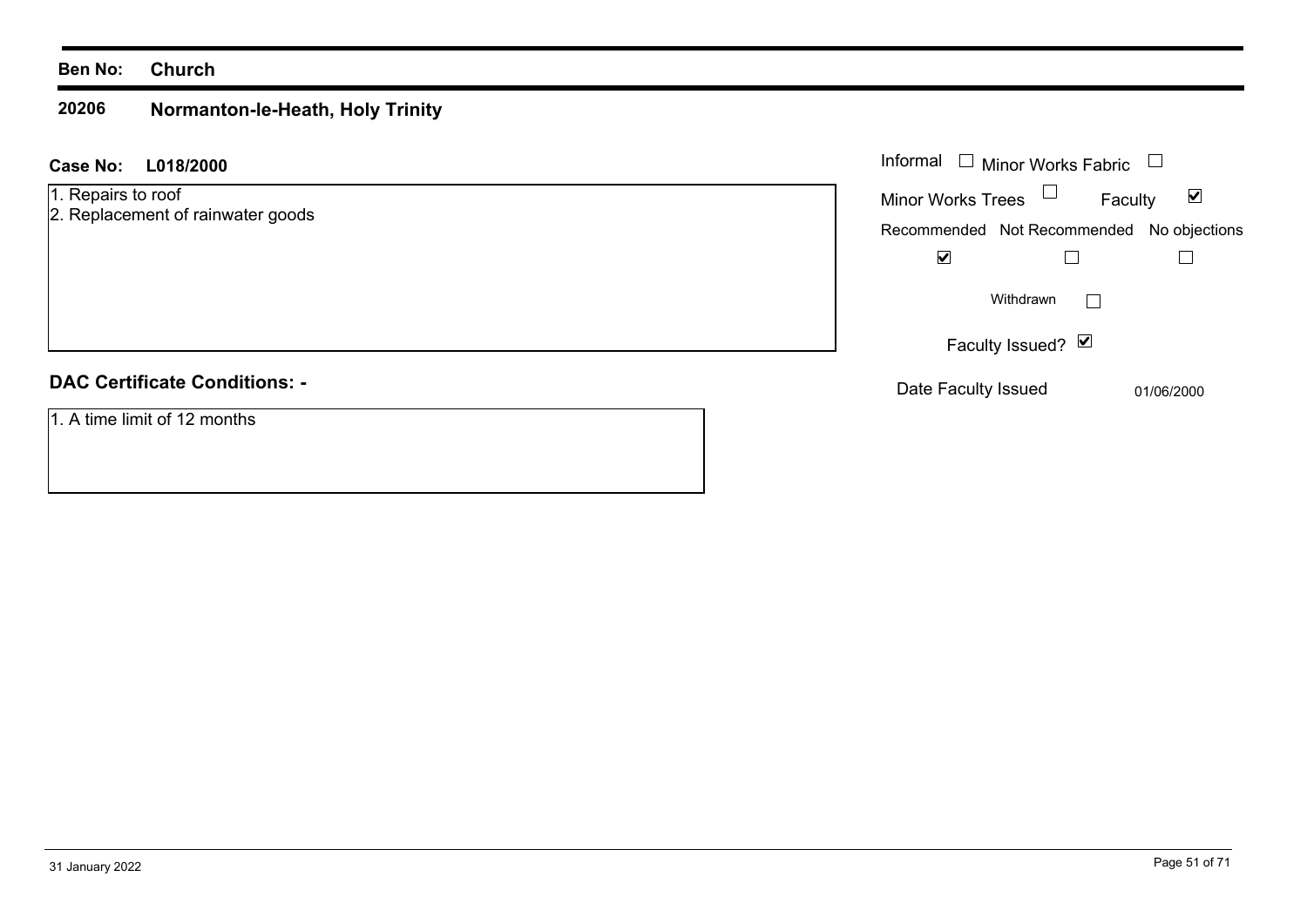| <b>Case No:</b><br>L108/2010                                                                                                                                                                                                        | Informal □ Minor Works Fabric                               |
|-------------------------------------------------------------------------------------------------------------------------------------------------------------------------------------------------------------------------------------|-------------------------------------------------------------|
| Installation of water supply                                                                                                                                                                                                        | $\blacktriangledown$<br><b>Minor Works Trees</b><br>Faculty |
|                                                                                                                                                                                                                                     | Recommended Not Recommended No objections                   |
|                                                                                                                                                                                                                                     | $\blacktriangledown$                                        |
|                                                                                                                                                                                                                                     | Withdrawn                                                   |
|                                                                                                                                                                                                                                     | Faculty Issued? Ø                                           |
| <b>DAC Certificate Conditions: -</b>                                                                                                                                                                                                | Date Faculty Issued<br>27/01/2011                           |
| 1. A time limit of 12 months<br>2. That details of the works are entered in the Log Book so that a record is kept of<br>what has been done<br>3. That no works shall take place until the PCC, after consultation with the Diocesan |                                                             |
| L044/2011<br><b>Case No:</b>                                                                                                                                                                                                        | Informal<br>$\Box$ Minor Works Fabric                       |
| To carry out investigative works to the: -                                                                                                                                                                                          | $\blacktriangledown$<br><b>Minor Works Trees</b><br>Faculty |
| 1. Roof and gutters of the church, to the below ground drainage<br>2. Bakewell memorial                                                                                                                                             | Recommended Not Recommended No objections                   |
| in accordance with paragraph 1.5 of the English Heritage report dated 18th October 2010                                                                                                                                             | $\blacktriangledown$<br>$\vert \ \ \vert$<br>H              |
|                                                                                                                                                                                                                                     | Withdrawn                                                   |
|                                                                                                                                                                                                                                     | Faculty Issued? Ø                                           |
| <b>DAC Certificate Conditions: -</b>                                                                                                                                                                                                | Date Faculty Issued<br>08/09/2011                           |
| 1. A time limit of 12 months<br>2. That details of the works are entered in the Log Book so that a record is kept of<br>what has been done<br>3. That any soil excavated is sieved for human remains and any human remains that     |                                                             |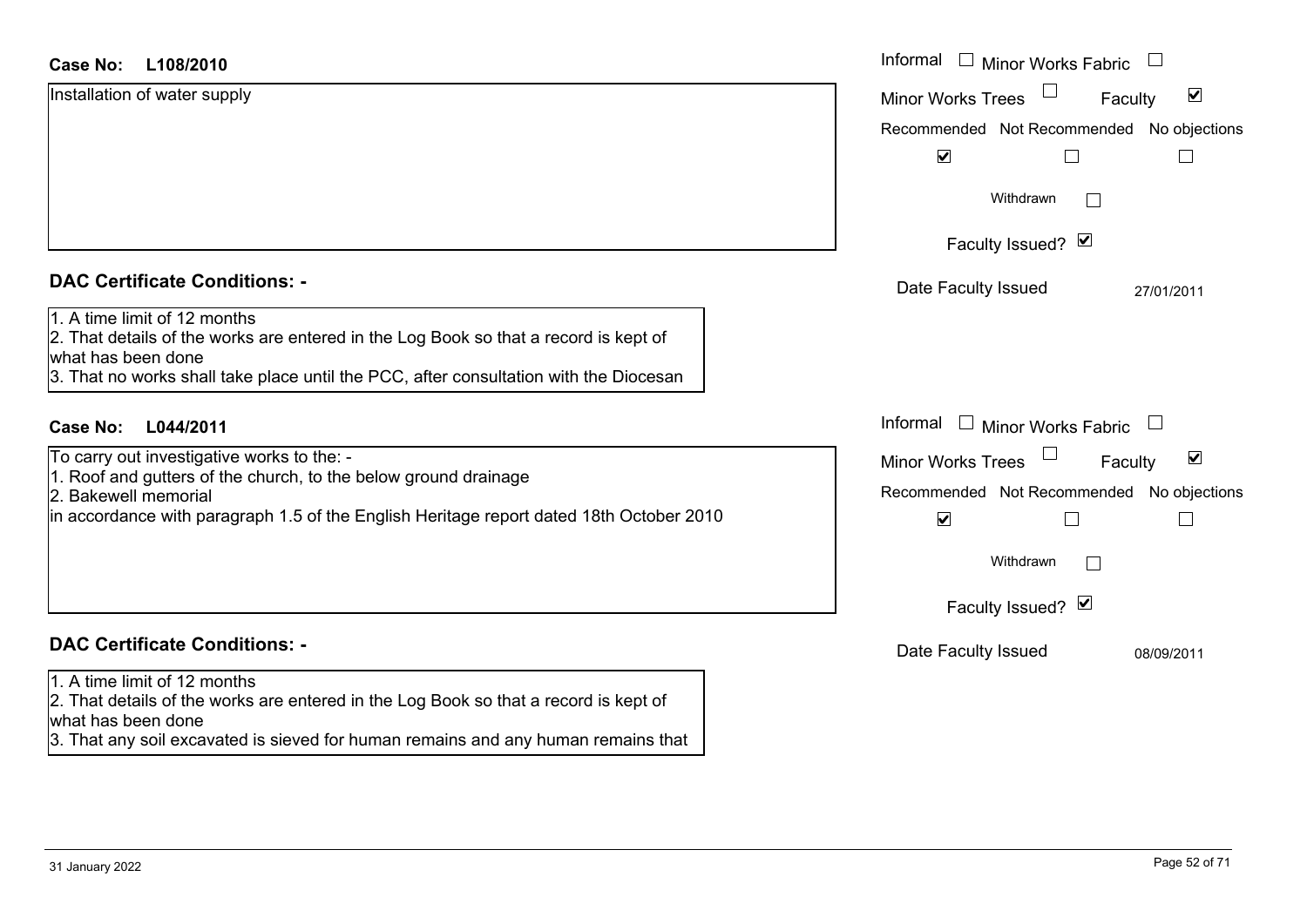#### Informal  $\Box$  Minor Works Fabric  $\Box$ **L215/2011Case No:** Informal Replacement and re-pointing of stonework consisting of: - Minor Works Trees<sup>1</sup> Faculty  $\Box$ 1. Internal mullion replacement 2. External stooling replacement Recommended Not Recommended No objections 3. Stone under the front part of the porch - cut out and replace  $\overline{\mathbf{v}}$  $\Box$  $\Box$ 4. Pin and point to mullion north 5. Pinning of 2 stones and filling of hole Withdrawn $\Box$ 6. Replacement of plinth to the northwest buttress Faculty Issued?  $\Box$ **DAC Certificate Conditions: -**Date Faculty Issued 1. A time limit of 12 months2. That details of the works are entered in the Log Book so that a record is kept of what has been done3. That the work should be carried out at the direction of the church architectInformal  $\Box$  Minor Works Fabric  $\Box$ **L008/2012Case No:** Informal Works of repair in accordance with the specification dated 23rd November 2011 prepared by Peter Faculty  $\overline{\mathsf{v}}$ Minor Works Trees Rogan (architect) and approved by English Heritage comprising:- 1. Stonework repairs Recommended Not Recommended No objections 2. North Aisle roofing works  $\overline{\mathbf{v}}$  $\Box$  $\Box$ 3. Below ground drainage works 4. Plastering and re-decoration Withdrawn $\Box$ 5. Consolidation of Bakewell MonumentFaculty Issued? Ø **DAC Certificate Conditions: -**Date Faculty Issued 08/03/2012 1. A time limit of 12 months2. That details of the works are entered in the Log Book so that a record is kept of what has been done 3. That no works shall take place until the PCC, after consultation with the Diocesan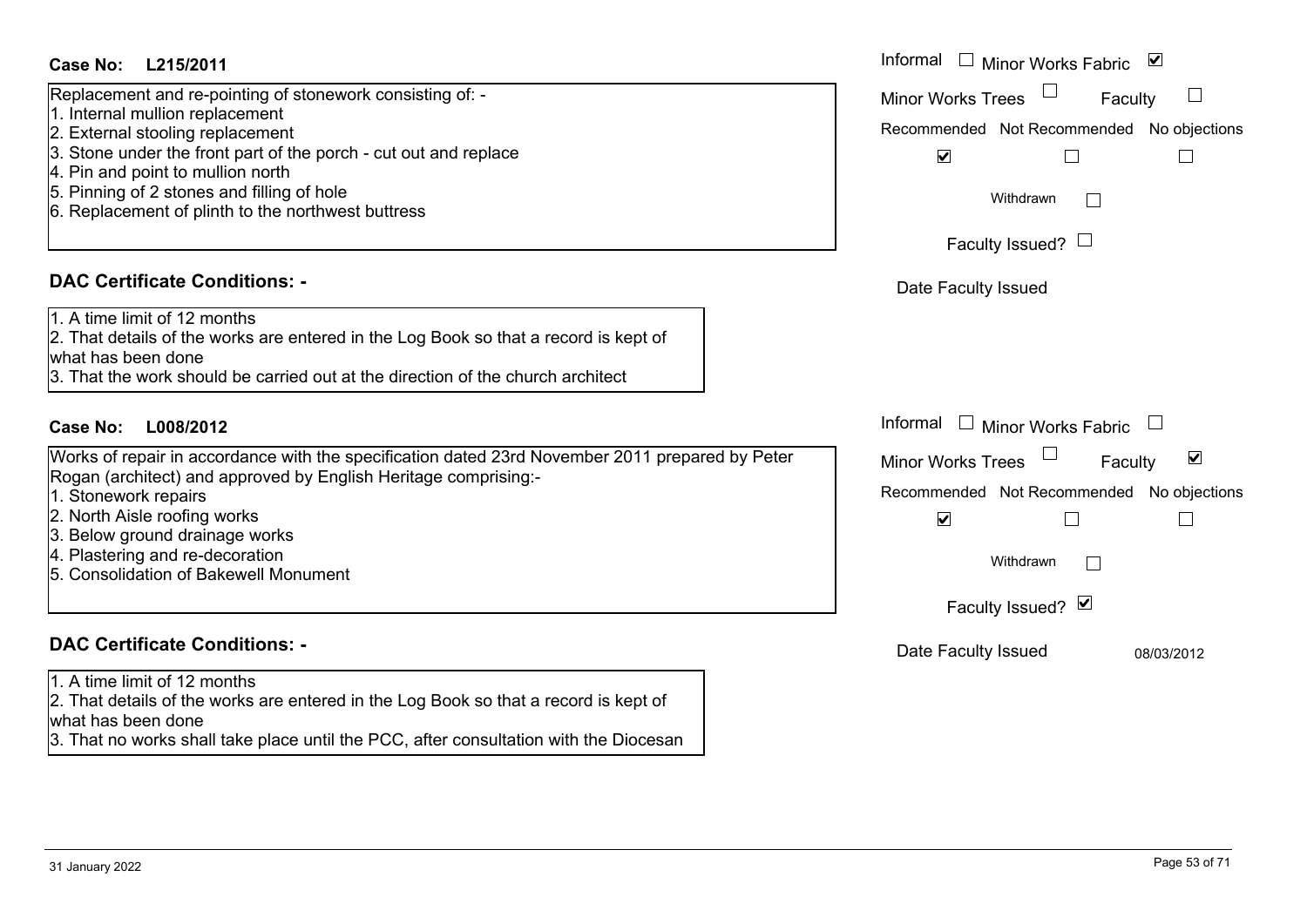## **L036/2013Case No:** Informal

#### **DAC Certificate Conditions: -**

- 1. Crown reduce Norway Maple Tree
- 2. Crown lift young Apple Tree

# **DAC Certificate Conditions: -**

1. That details of the works are entered in the Log Book so that a record is kept of what has been done

| <b>Case No:</b><br>L036/2013                                                                                                                                                                 | Informal □ Minor Works Fabric                                                                                                                 |
|----------------------------------------------------------------------------------------------------------------------------------------------------------------------------------------------|-----------------------------------------------------------------------------------------------------------------------------------------------|
| In accordance with the specification dated 3rd January 2013 prepared by Peter Rogan: -<br>1. Stonework repairs<br>2. Internal repairs and limewashing<br>3. Windows including the ferramenta | $\blacktriangledown$<br>Minor Works Trees<br>Faculty<br>Recommended Not Recommended No objections<br>$\blacktriangledown$<br>$\Box$           |
|                                                                                                                                                                                              | Withdrawn<br>Faculty Issued? Ø                                                                                                                |
| <b>DAC Certificate Conditions: -</b>                                                                                                                                                         | Date Faculty Issued<br>13/06/2013                                                                                                             |
| 1. A time limit of 12 months<br>2. That details of the works are entered in the Log Book so that a record is kept of<br>what has been done                                                   |                                                                                                                                               |
| Case No:<br>L273/2015                                                                                                                                                                        | Informal $\Box$ Minor Works Fabric $\Box$                                                                                                     |
| 1. Crown reduce Norway Maple Tree<br>2. Crown lift young Apple Tree<br>3. Remove ivy from Norway Spruce, common Holly and Japanese Cedar                                                     | $\overline{\mathsf{K}}$<br>Minor Works Trees<br>$\begin{array}{c} \hline \end{array}$<br>Faculty<br>Recommended Not Recommended No objections |
|                                                                                                                                                                                              | Withdrawn                                                                                                                                     |
|                                                                                                                                                                                              | Faculty Issued? $\Box$                                                                                                                        |
| <b>DAC Certificate Conditions: -</b>                                                                                                                                                         | Date Faculty Issued                                                                                                                           |
| 1 That details of the works are entered in the Log Book so that a record is kent of                                                                                                          |                                                                                                                                               |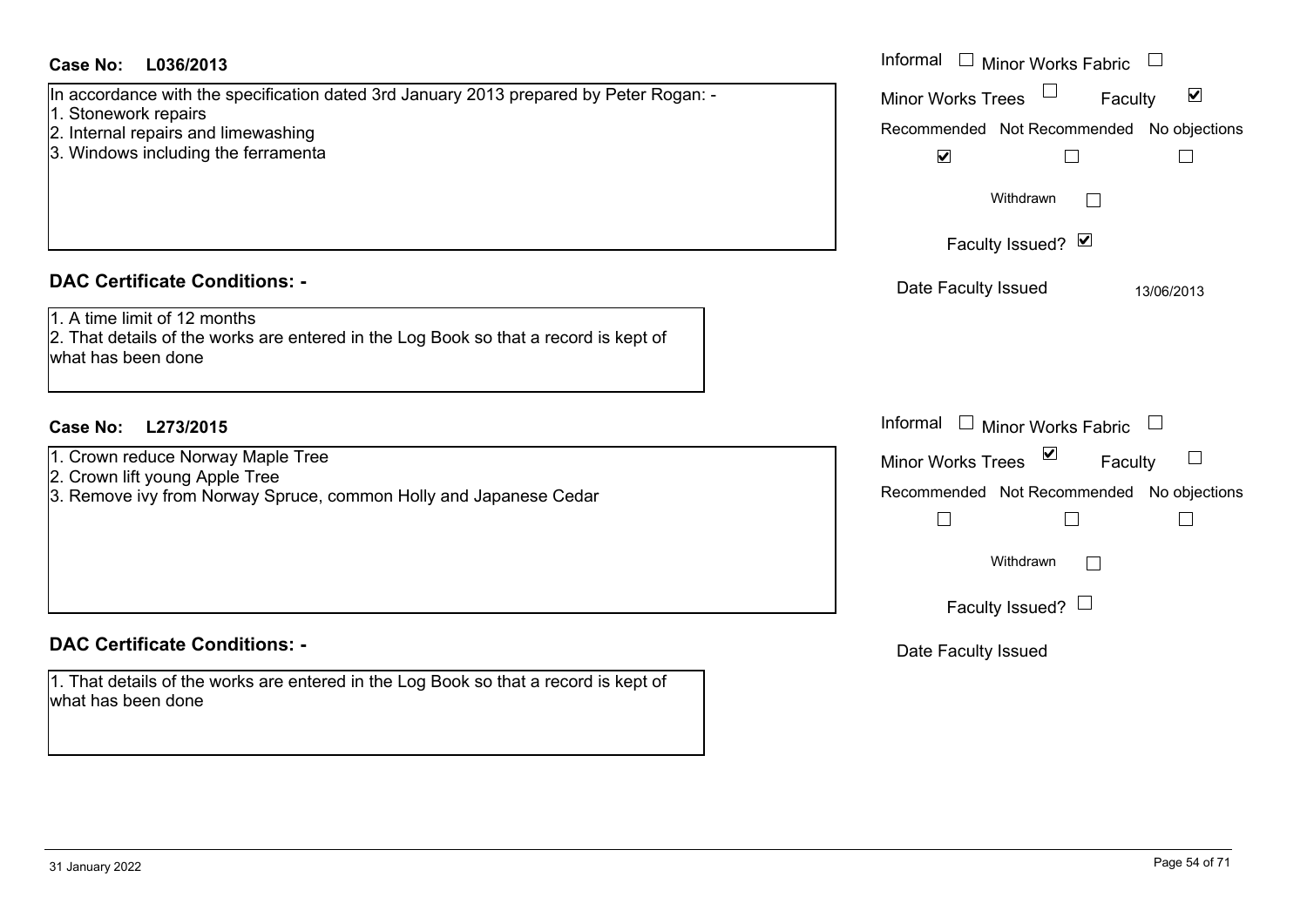| <b>Case No:</b>                                                                                                                                                                                                                                     | Informal $\square$<br>Minor Works Fabric ⊠                             |
|-----------------------------------------------------------------------------------------------------------------------------------------------------------------------------------------------------------------------------------------------------|------------------------------------------------------------------------|
| Installation of an Induction Loop System                                                                                                                                                                                                            | $\Box$<br><b>Minor Works Trees</b><br>Faculty                          |
|                                                                                                                                                                                                                                                     | Recommended Not Recommended No objections                              |
|                                                                                                                                                                                                                                                     | $\blacktriangledown$                                                   |
|                                                                                                                                                                                                                                                     | Withdrawn<br>$\mathbb{R}^n$                                            |
|                                                                                                                                                                                                                                                     | Faculty Issued? $\Box$                                                 |
| <b>DAC Certificate Conditions: -</b>                                                                                                                                                                                                                | Date Faculty Issued                                                    |
| 1. That details of the works are entered in the Log Book so that a record is kept of<br>what has been done<br>2. That the PCC ensures the contractor complies with the DAC Conditions on the<br>installation of Sound and Induction Loop Systems: - |                                                                        |
|                                                                                                                                                                                                                                                     |                                                                        |
| <b>Case No:</b>                                                                                                                                                                                                                                     | Informal<br>$\overline{\phantom{a}}$<br><b>Minor Works Fabric</b><br>⊻ |
| Repairs to the Pew Platforms                                                                                                                                                                                                                        | <b>Minor Works Trees</b><br>Faculty<br>$\sqcup$                        |
|                                                                                                                                                                                                                                                     | Recommended Not Recommended No objections                              |
|                                                                                                                                                                                                                                                     | $\blacktriangledown$<br>$\Box$                                         |
|                                                                                                                                                                                                                                                     | Withdrawn<br>$\Box$                                                    |
|                                                                                                                                                                                                                                                     | Faculty Issued? $\Box$                                                 |
| <b>DAC Certificate Conditions: -</b>                                                                                                                                                                                                                | Date Faculty Issued                                                    |
| 1. That details of the works are entered in the Log Book so that a record is kept of<br>what has been done<br>2. That any new timbers should be treated and laid on a DPC membrane                                                                  |                                                                        |
|                                                                                                                                                                                                                                                     |                                                                        |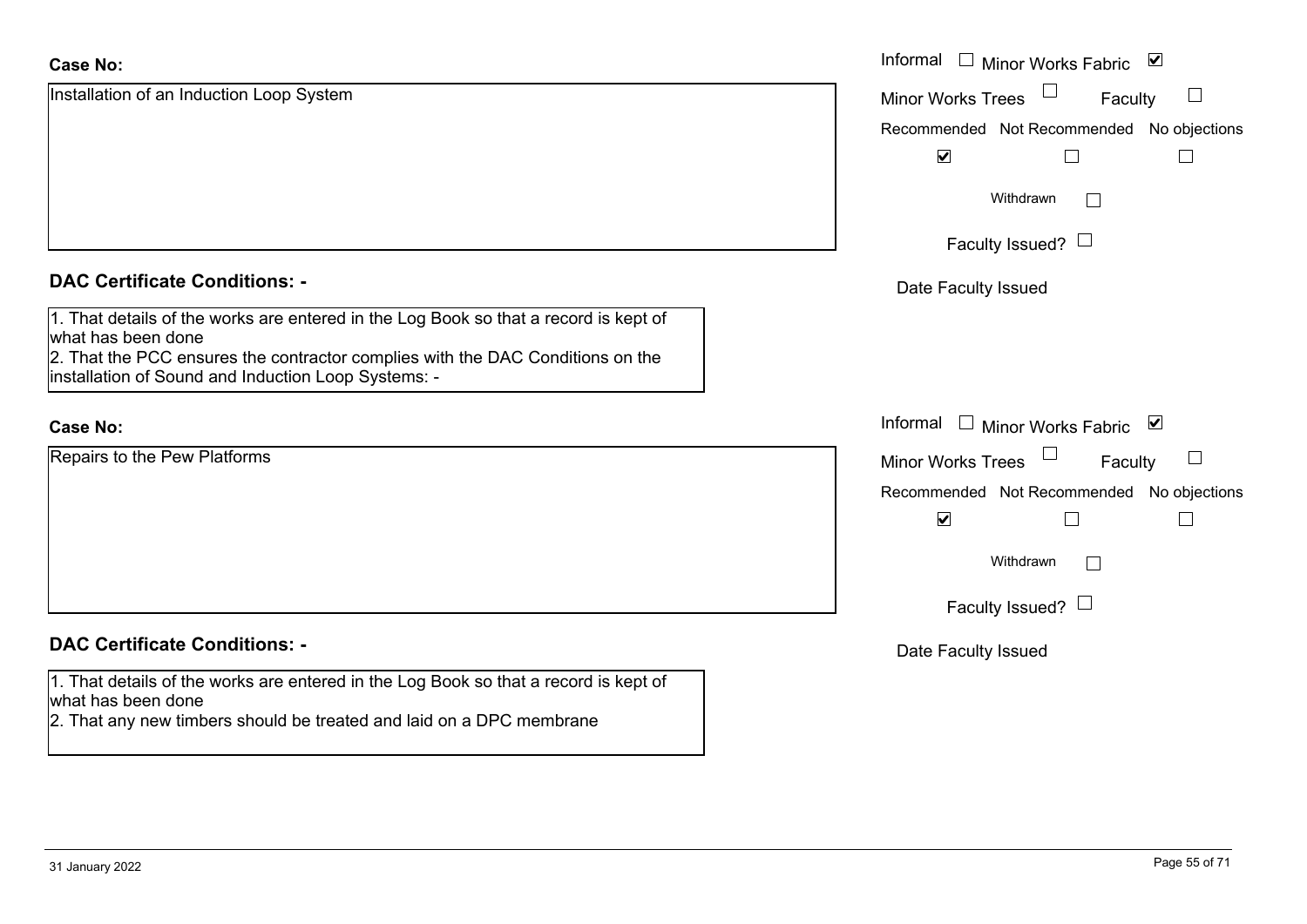| <b>Case No:</b>                                                                                            | Informal $\Box$ Minor Works Fabric $\Box$                               |
|------------------------------------------------------------------------------------------------------------|-------------------------------------------------------------------------|
| Removal of the Asbestos from within the Organ Blower                                                       | Minor Works Trees <sup>1</sup><br>Faculty<br>$\blacktriangledown$       |
|                                                                                                            | Recommended Not Recommended No objections                               |
|                                                                                                            | $\blacktriangledown$<br>$\Box$<br>$\Box$                                |
|                                                                                                            | Withdrawn                                                               |
|                                                                                                            | Faculty Issued? Ø                                                       |
| <b>DAC Certificate Conditions: -</b>                                                                       | Date Faculty Issued<br>12/12/2017                                       |
| 1. That details of the works are entered in the Log Book so that a record is kept of<br>what has been done |                                                                         |
| <b>Case No:</b>                                                                                            | Informal $\Box$ Minor Works Fabric $\Box$                               |
| Section fell Norway Maple Tree                                                                             | Minor Works Trees $\blacksquare$<br>Faculty<br>$\overline{\phantom{a}}$ |
|                                                                                                            | Recommended Not Recommended No objections                               |
|                                                                                                            | $\Box$<br>$\Box$                                                        |
|                                                                                                            | Withdrawn<br>$\vert$ $\vert$                                            |
|                                                                                                            | Faculty Issued? $\Box$                                                  |
| <b>DAC Certificate Conditions: -</b>                                                                       | Date Faculty Issued                                                     |
| 1. That details of the works are entered in the Log Book so that a record is kept of<br>what has been done |                                                                         |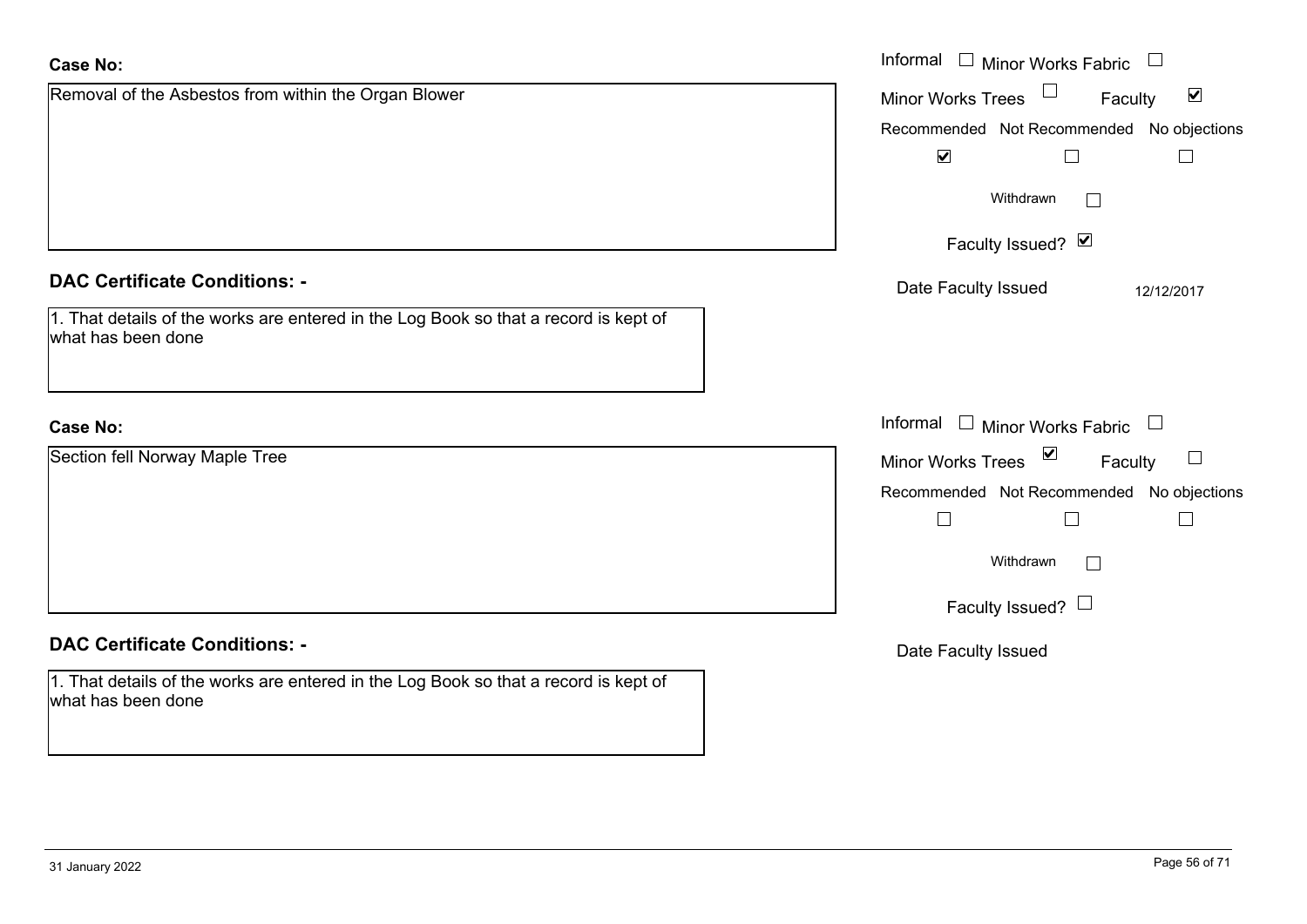1. Repairs to lead in valley gutter and allied repair work

- 2. Re- application of Smartwater
- 3. Other small flashing repairs

#### **DAC Certificate Conditions: -**

1. That details of the works are entered in the Log Book so that a record is kept of what has been done

2. That any plumbers marks found on existing lead should be photographed, identified and cut-out, then retained or spot-welded back into the new lead work according to

## **Case No:**

Prune/attend to other trees in churchyard

# **DAC Certificate Conditions: -**

1. That details of the works are entered in the Log Book so that a record is kept of what has been done

|                                                                                                                                                                                                                                                       | Informal □ Minor Works Fabric<br>$\blacktriangledown$ |
|-------------------------------------------------------------------------------------------------------------------------------------------------------------------------------------------------------------------------------------------------------|-------------------------------------------------------|
| s to lead in valley gutter and allied repair work<br>plication of Smartwater                                                                                                                                                                          | <b>Minor Works Trees</b><br>$\Box$<br>Faculty         |
| small flashing repairs                                                                                                                                                                                                                                | Recommended Not Recommended No objections             |
|                                                                                                                                                                                                                                                       | $\blacktriangledown$                                  |
|                                                                                                                                                                                                                                                       | Withdrawn                                             |
|                                                                                                                                                                                                                                                       | Faculty Issued? $\Box$                                |
| rtificate Conditions: -                                                                                                                                                                                                                               | Date Faculty Issued                                   |
| etails of the works are entered in the Log Book so that a record is kept of<br>been done<br>ny plumbers marks found on existing lead should be photographed, identified<br>out, then retained or spot-welded back into the new lead work according to |                                                       |
|                                                                                                                                                                                                                                                       | Informal<br>$\Box$ Minor Works Fabric                 |
| end to other trees in churchyard                                                                                                                                                                                                                      | Minor Works Trees ⊠<br>Faculty                        |
|                                                                                                                                                                                                                                                       | Recommended Not Recommended No objections             |
|                                                                                                                                                                                                                                                       | $\blacktriangledown$                                  |
|                                                                                                                                                                                                                                                       | Withdrawn<br>$\Box$                                   |
|                                                                                                                                                                                                                                                       | Faculty Issued? $\Box$                                |
| rtificate Conditions: -                                                                                                                                                                                                                               | Date Faculty Issued                                   |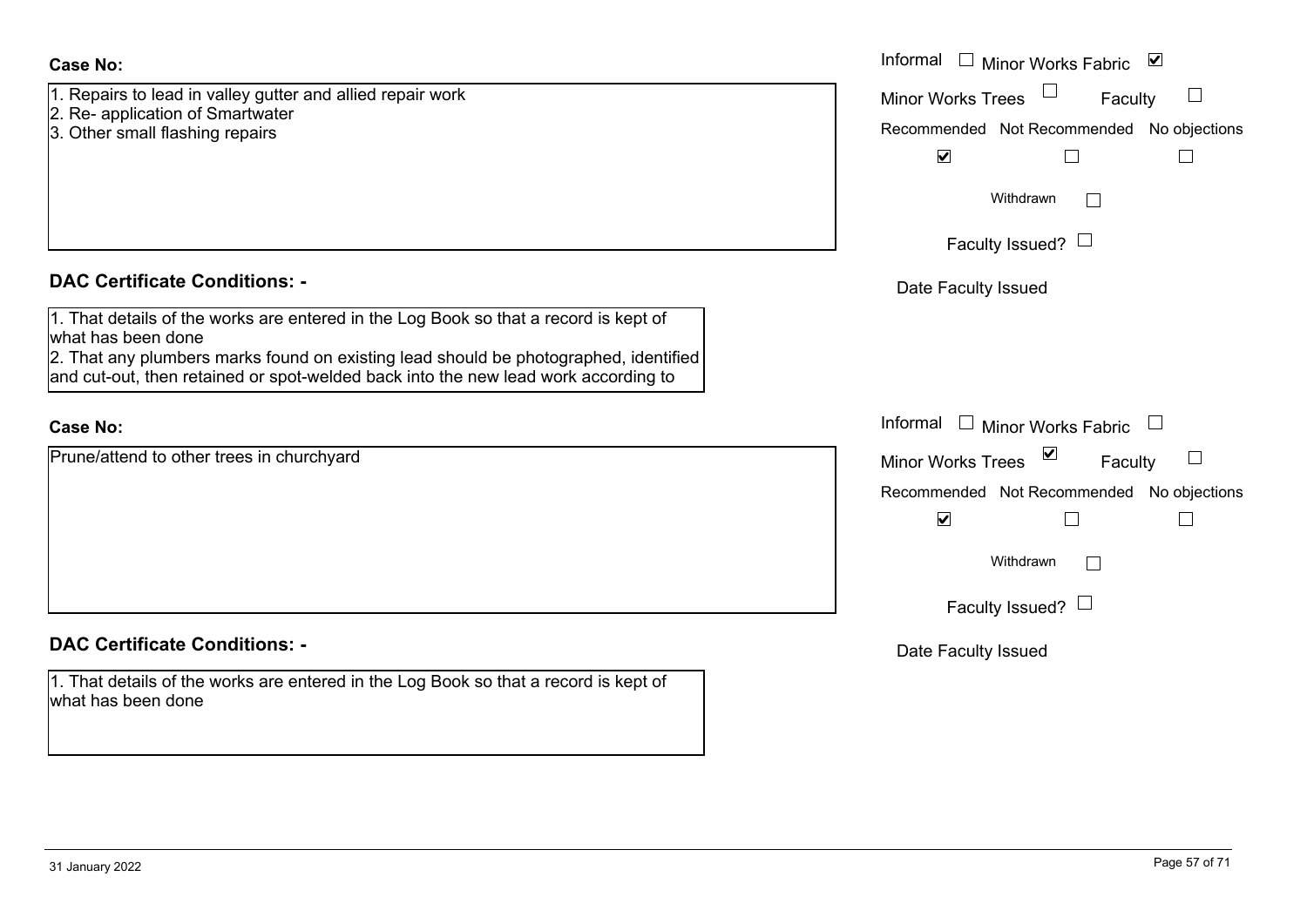#### **Ben No: Church**

#### **10109North Evington, St Stephen**

**L Case No:**

| No application for Minor Works / Advice / Faculty has been received |  |  |
|---------------------------------------------------------------------|--|--|
|---------------------------------------------------------------------|--|--|

# **DAC Certificate Conditions: -**

1. A time limit of 12 months

 2. That details of the works are entered in the Log Book so that a record is kept of what has been done

| : L                                                         |                   | Informal □ Minor Works Fabric □           |         |
|-------------------------------------------------------------|-------------------|-------------------------------------------|---------|
| cation for Minor Works / Advice / Faculty has been received | Minor Works Trees |                                           | Faculty |
|                                                             |                   | Recommended Not Recommended No objections |         |
|                                                             | M                 |                                           |         |
|                                                             |                   | Withdrawn                                 |         |
|                                                             |                   | Faculty Issued? $\Box$                    |         |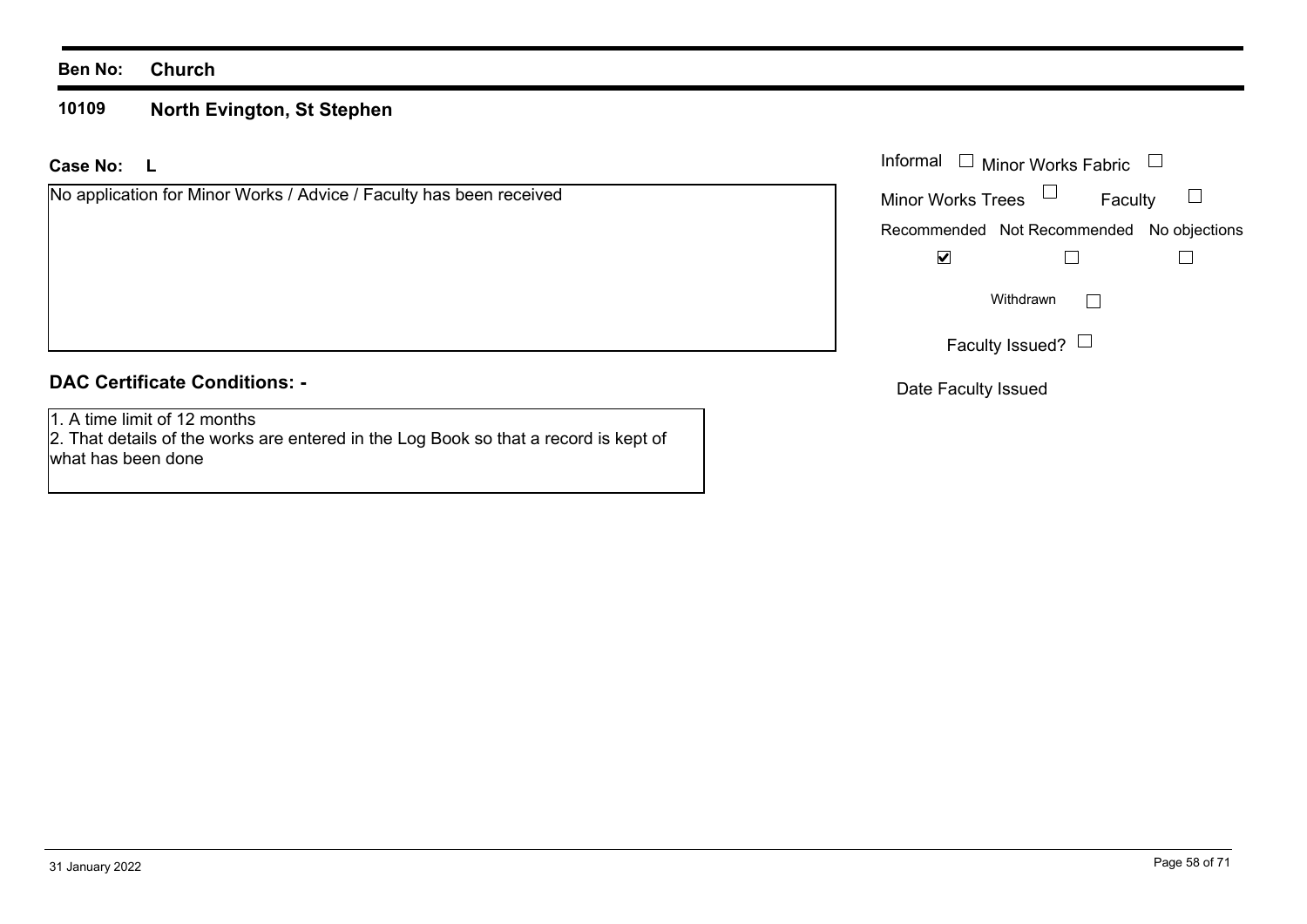#### **Ben No: Church**

#### **20308North Kilworth, St Andrew**

#### **L077/2002 Case No:** Informal

General repairs resulting from Quinquennial Inspection

# **DAC Certificate Conditions: -**

1. A time limit of 12 months

|                          | Informal □ Minor Works Fabric             |   |
|--------------------------|-------------------------------------------|---|
| <b>Minor Works Trees</b> | Faculty                                   | M |
|                          | Recommended Not Recommended No objections |   |
|                          |                                           |   |
|                          | Withdrawn                                 |   |
|                          | Faculty Issued?                           |   |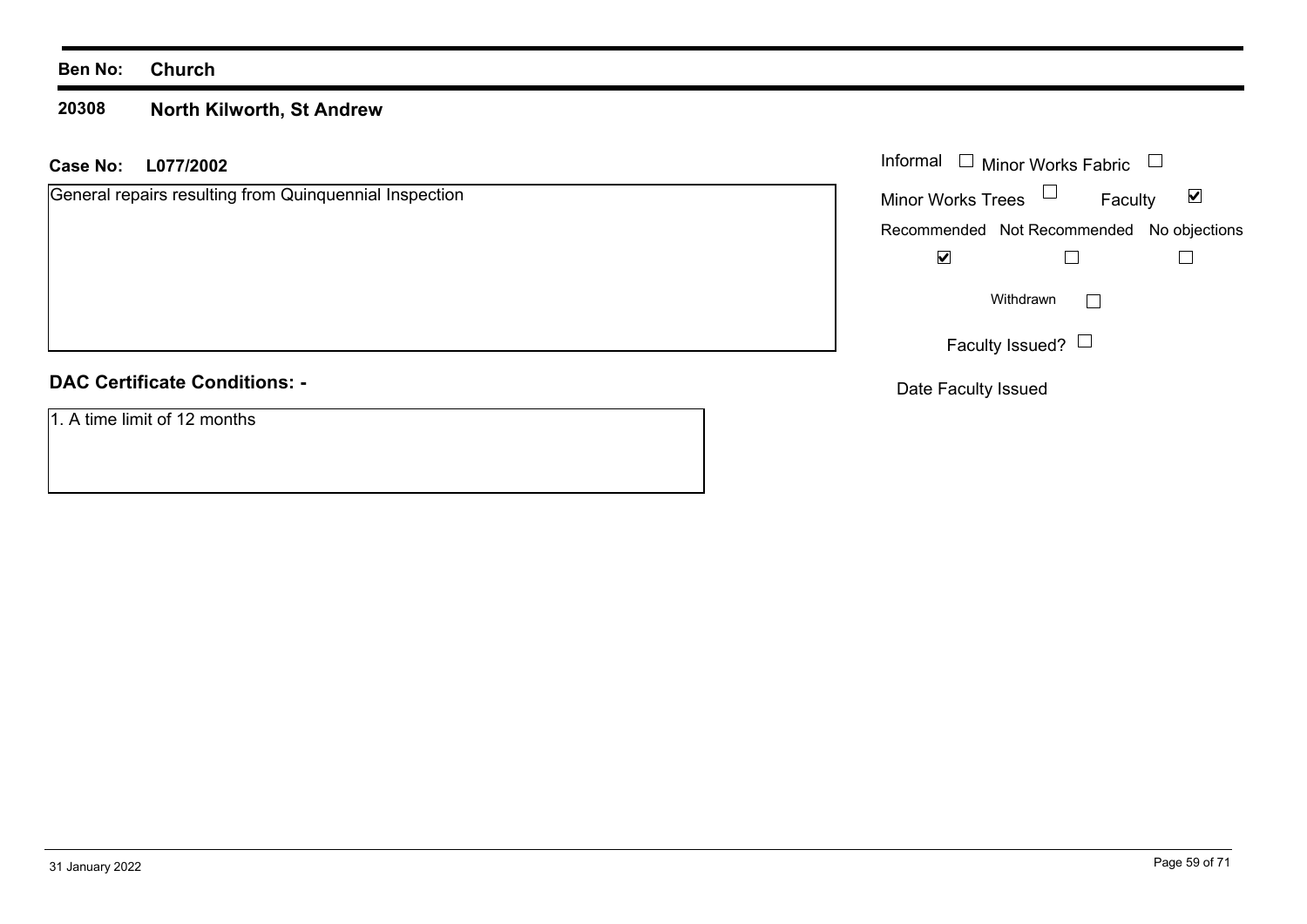#### **L063/2013Case No:** Informal

Disposal of Tenor Bell

#### **DAC Certificate Conditions: -**

1. A time limit of 12 months

 2. That details of the works are entered in the Log Book so that a record is kept of what has been done

| Informal                 | Minor Works Fabric                        |   |
|--------------------------|-------------------------------------------|---|
| <b>Minor Works Trees</b> | Faculty                                   | V |
|                          | Recommended Not Recommended No objections |   |
|                          |                                           |   |
|                          | Withdrawn                                 |   |
|                          | Faculty Issued?                           |   |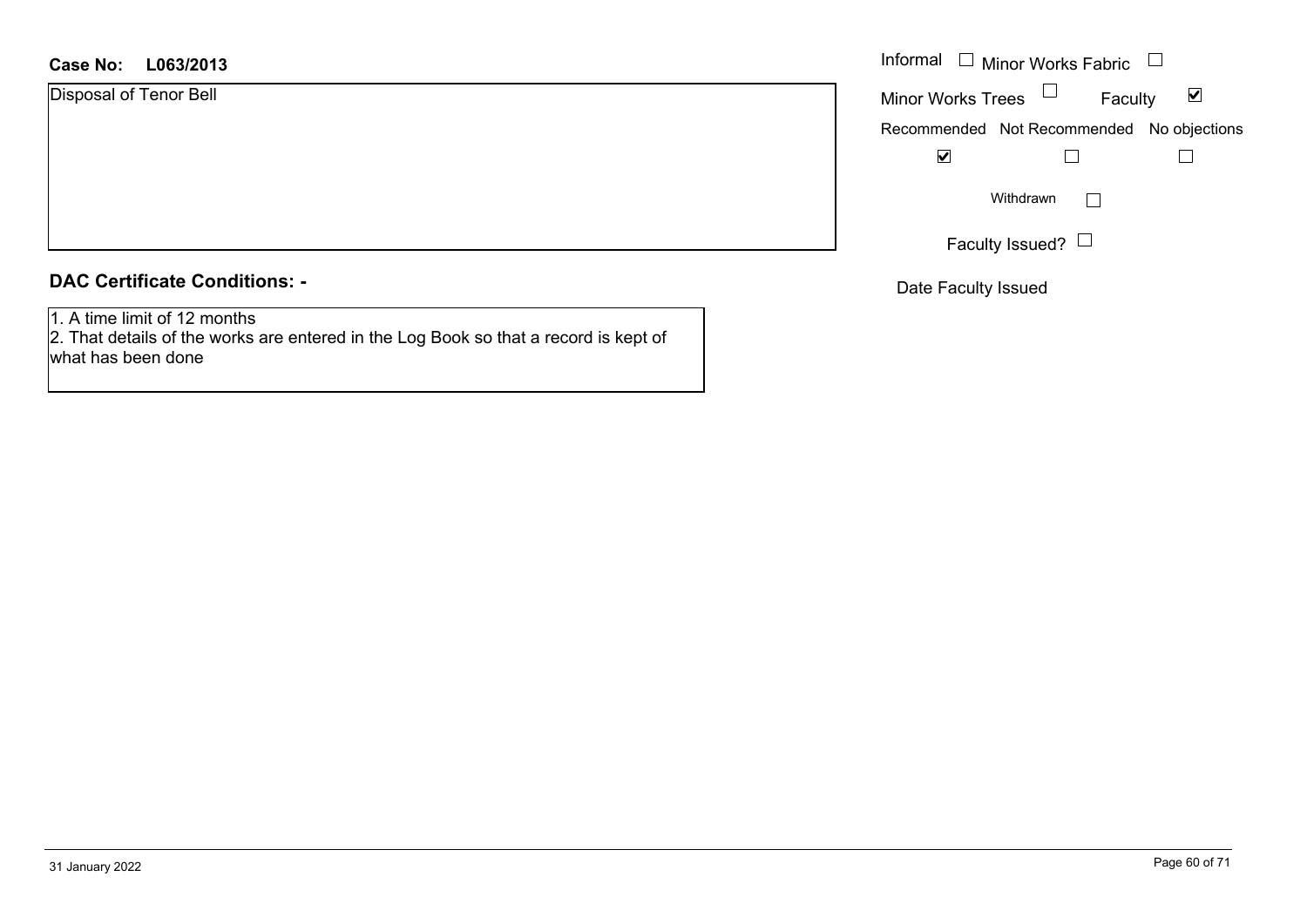| Case No:<br>L003/2014                                                                                                     | Informal ⊠ Minor Works Fabric                        |
|---------------------------------------------------------------------------------------------------------------------------|------------------------------------------------------|
| 01. In the northwest corner of the North Aisle, installation of: -                                                        | $\blacktriangledown$<br>Minor Works Trees<br>Faculty |
| a) Accessible WC                                                                                                          |                                                      |
| b) Upgraded Servery                                                                                                       | Recommended Not Recommended No objections            |
| 02. In the churchyard: -                                                                                                  | $\blacktriangledown$                                 |
| a) Creation of sloped access to South Porch                                                                               |                                                      |
| b) Installation of: -                                                                                                     | Withdrawn                                            |
| i) Trench Arch Drainage System                                                                                            |                                                      |
| ii) French drain around the external walls                                                                                | Faculty Issued? Ø                                    |
| 03. Installation of new glazed Tower arch screen                                                                          |                                                      |
| 04. Installation of 8 secure cupboards in the base of the Tower                                                           |                                                      |
| 05. Regarding the Nave and base of Tower walls: -                                                                         |                                                      |
| a) Removal of decaying plaster and wall coatings to expose original stonework                                             |                                                      |
| b) Re-point where necessary and coat with approved breathable coating                                                     |                                                      |
| 06. At the west end of the south side of the Nave and South Aisle, removal of 3 long pews and<br>lassociated Pew Platform |                                                      |
| 07. At the west end of the Nave and the North Aisle: -                                                                    |                                                      |
| a) Removal of 3 short pews along the line of the Font and associated pew platforms                                        |                                                      |
| b) Retention of front of long pew kneeler for installation to back of (new) rear pew in south Nave                        |                                                      |
| c) Re-location of existing Victorian radiator.                                                                            |                                                      |
| d) Re-location of the Font to a position adjacent to North Door                                                           |                                                      |
| 08. Where pews and pew platforms have been removed, installation of new red clay tiles to match                           |                                                      |
| existing                                                                                                                  |                                                      |
| 09. Full internal redecoration with approved breathable paint                                                             |                                                      |
| 10. Replacement of existing Boiler                                                                                        |                                                      |
| 11. Installation of new Lighting System                                                                                   |                                                      |
|                                                                                                                           |                                                      |
| <b>DAC Certificate Conditions: -</b>                                                                                      | Deta Faaulkulaausel                                  |

1. That details of the works are entered in the Log Book so that a record is kept of what has been done 2. That the PCC asks to Organ Builder to construct suitable protection for the Organ

during the works

Date Faculty Issued 30/11/2017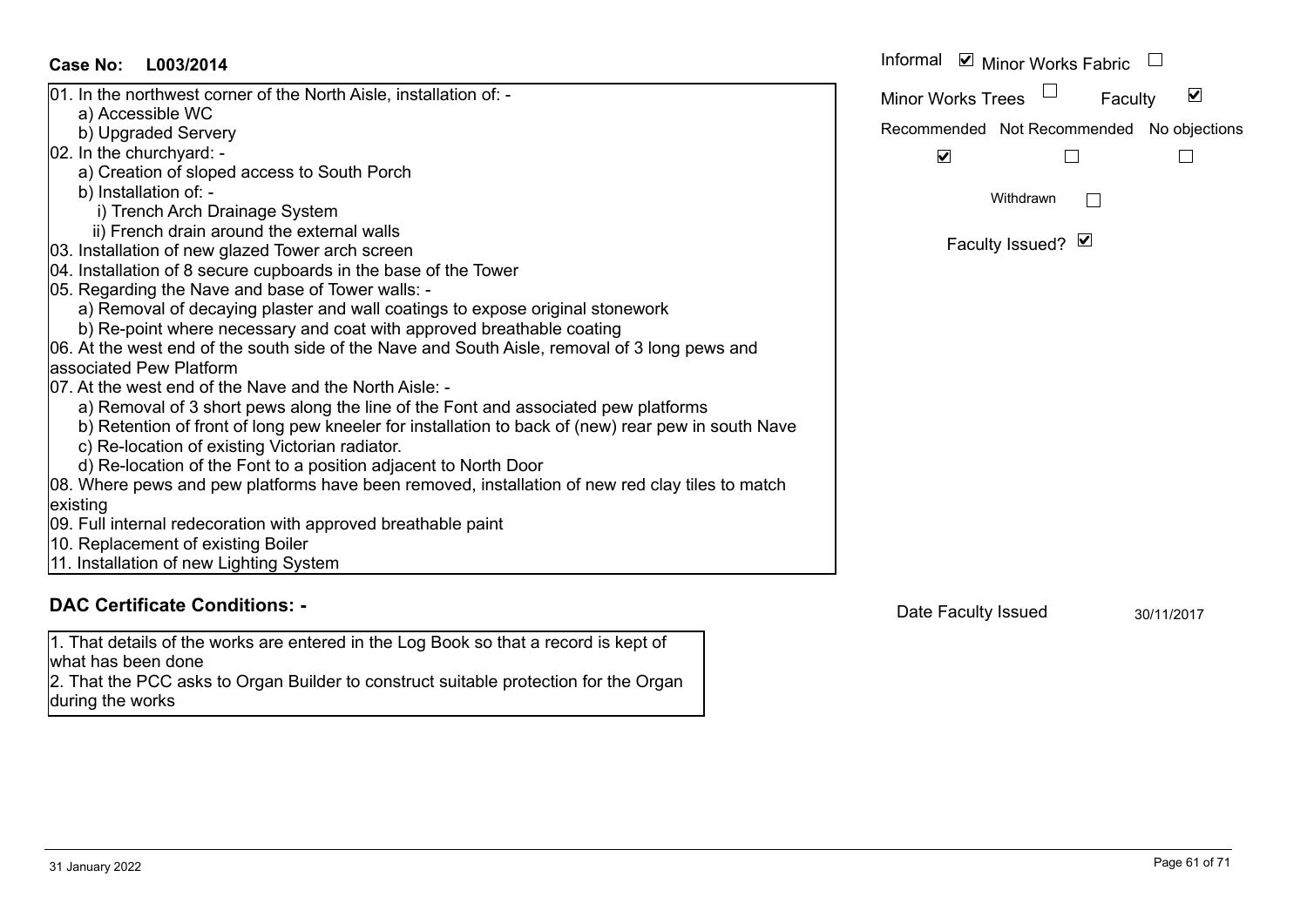| <b>Case No:</b>                                                                                            | Informal $\square$<br>Minor Works Fabric ⊠                                                |
|------------------------------------------------------------------------------------------------------------|-------------------------------------------------------------------------------------------|
| Felling of Conifer Trees                                                                                   | $\mathcal{L}_{\mathcal{A}}$<br><b>Minor Works Trees</b><br>Faculty                        |
|                                                                                                            | Recommended Not Recommended No objections                                                 |
|                                                                                                            | $\Box$                                                                                    |
|                                                                                                            | Withdrawn<br>$\blacktriangledown$                                                         |
|                                                                                                            | Faculty Issued? $\Box$                                                                    |
| <b>DAC Certificate Conditions: -</b>                                                                       | Date Faculty Issued                                                                       |
| 1. That details of the works are entered in the Log Book so that a record is kept of<br>what has been done |                                                                                           |
| <b>Case No:</b>                                                                                            | Informal $\square$<br><b>Minor Works Fabric</b><br>$\begin{array}{c} \square \end{array}$ |
| CONFIRMATORY APPLICATION for works undertaken: -                                                           | Minor Works Trees <sup>1</sup><br>$\blacktriangledown$<br>Faculty                         |
| 1. Removal of the carpets: -<br>a) In the Chancel                                                          | Recommended Not Recommended No objections<br>$\blacktriangledown$                         |
| b) On the Nave dais                                                                                        | Withdrawn<br>$\Box$                                                                       |
|                                                                                                            | Faculty Issued? $\Box$                                                                    |
| <b>DAC Certificate Conditions: -</b>                                                                       | Date Faculty Issued<br>29/04/2020                                                         |
| 1. That details of the works are entered in the Log Book so that a record is kept of<br>what has been done |                                                                                           |
|                                                                                                            |                                                                                           |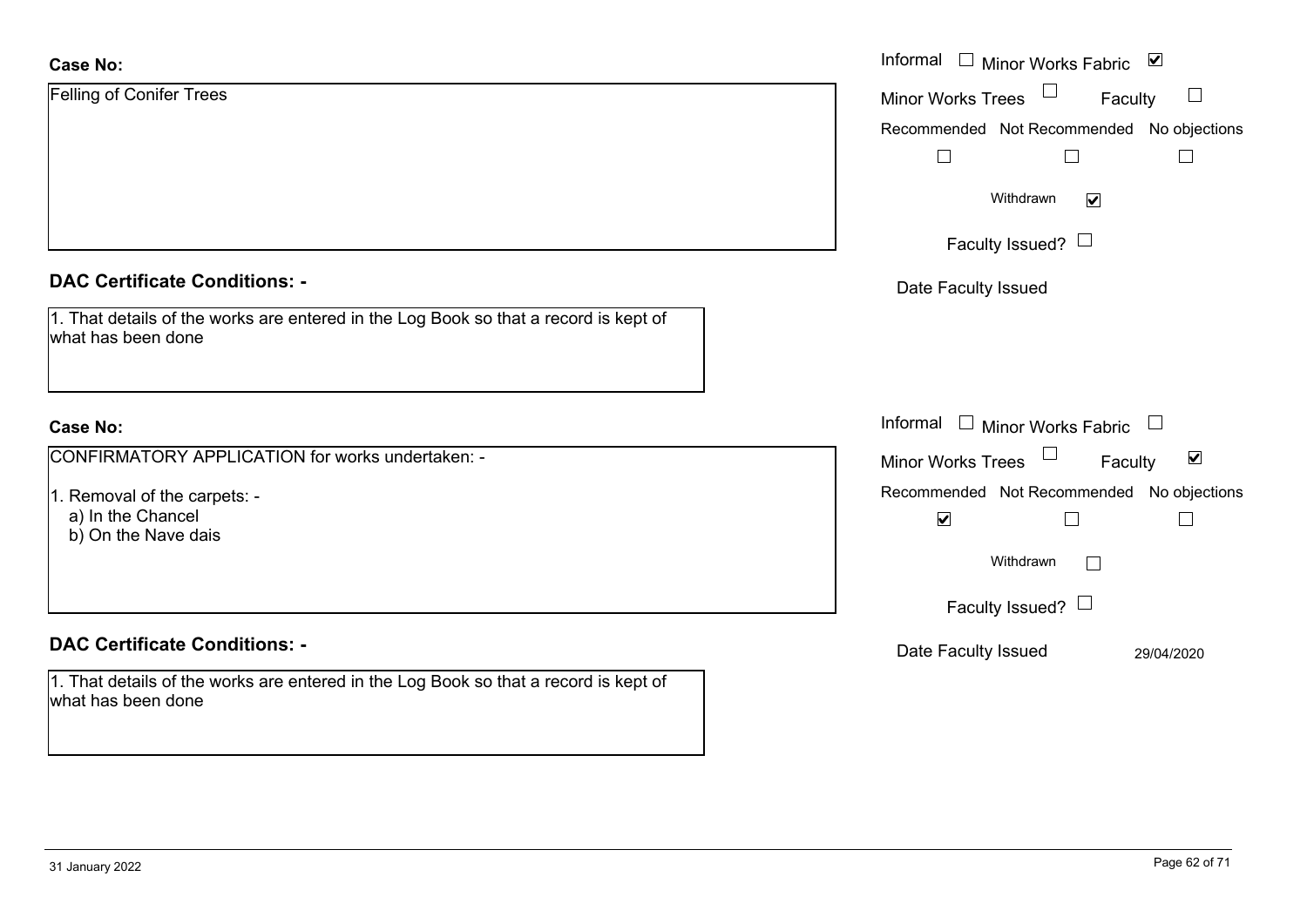| <b>Case No:</b>                                                                                                                                                                             | Informal<br>$\Box$ Minor Works Fabric<br>$\overline{\phantom{a}}$ |
|---------------------------------------------------------------------------------------------------------------------------------------------------------------------------------------------|-------------------------------------------------------------------|
| Disposal of Choir Robes                                                                                                                                                                     | $\blacktriangledown$<br><b>Minor Works Trees</b><br>Faculty       |
|                                                                                                                                                                                             | Recommended Not Recommended No objections                         |
|                                                                                                                                                                                             | $\blacktriangleright$                                             |
|                                                                                                                                                                                             | Withdrawn                                                         |
|                                                                                                                                                                                             | Faculty Issued? $\Box$                                            |
| <b>DAC Certificate Conditions: -</b>                                                                                                                                                        | Date Faculty Issued<br>02/06/2020                                 |
| 1. That details of the works are entered in the Log Book so that a record is kept of<br>what has been done                                                                                  |                                                                   |
| <b>Case No:</b>                                                                                                                                                                             | Informal<br>$\Box$<br>Minor Works Fabric ⊠                        |
| Repairs to south portion of churchyard wall adjacent to Dag Lane                                                                                                                            | $\Box$<br><b>Minor Works Trees</b><br>Faculty<br>$\Box$           |
|                                                                                                                                                                                             | Recommended Not Recommended No objections                         |
|                                                                                                                                                                                             | $\blacktriangledown$                                              |
|                                                                                                                                                                                             | Withdrawn                                                         |
|                                                                                                                                                                                             | Faculty Issued? $\Box$                                            |
| <b>DAC Certificate Conditions: -</b>                                                                                                                                                        | Date Faculty Issued                                               |
| 1. That details of the works are entered in the Log Book so that a record is kept of<br>what has been done<br>2. That any trenches should be dug by hand and the DAC Archaeological Adviser |                                                                   |
| invited to be present during the excavations                                                                                                                                                |                                                                   |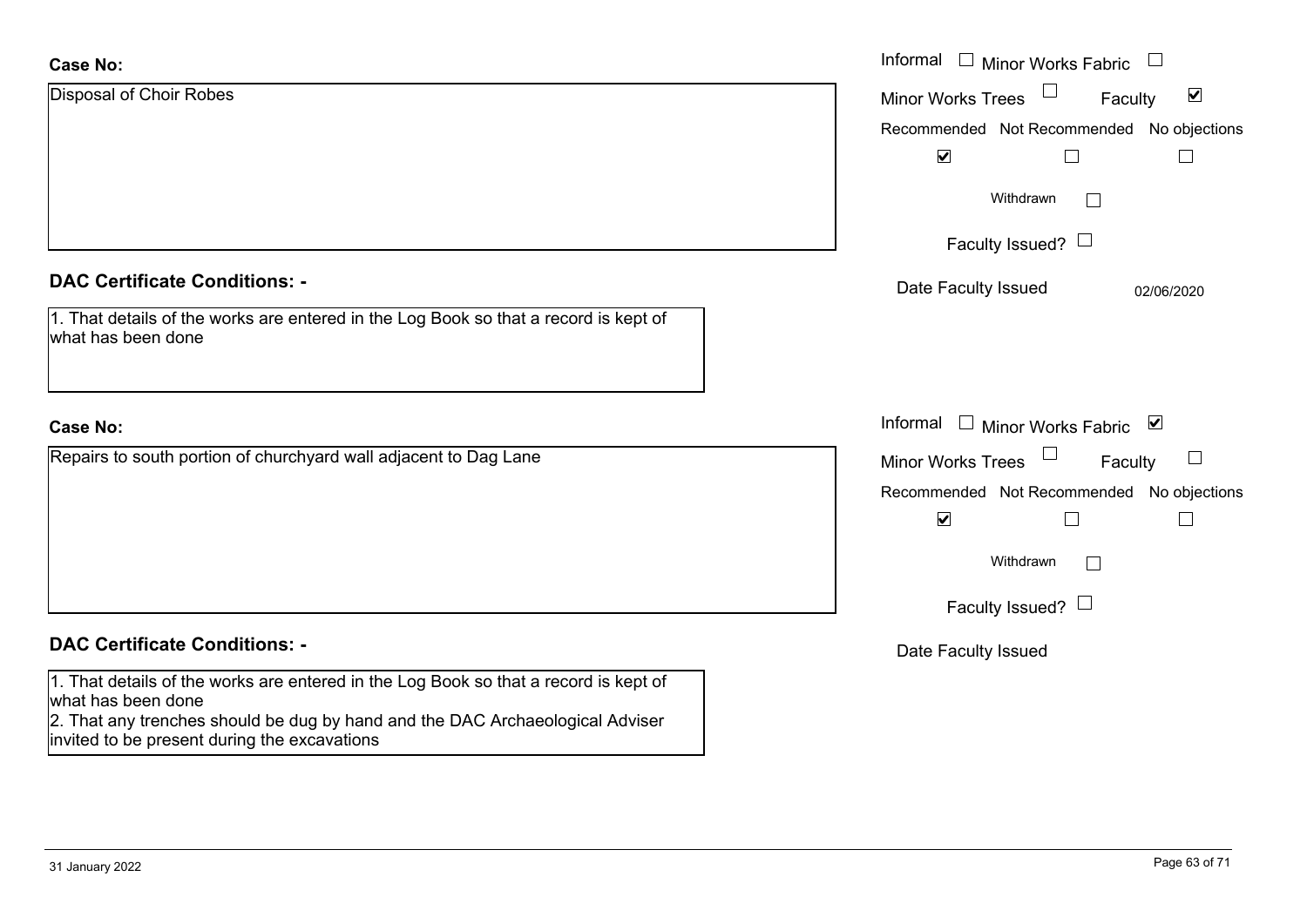Installation of a new commemoration plaque in the South Aisle of the church to record the funders of the re-ordering project

|  | <b>DAC Certificate Conditions: -</b> |  |
|--|--------------------------------------|--|
|  |                                      |  |

1. That details of the works are entered in the Log Book so that a record is kept of what has been done

|                                                                                            | Informal<br>□ Minor Works Fabric □        |  |
|--------------------------------------------------------------------------------------------|-------------------------------------------|--|
| on of a new commemoration plaque in the South Aisle of the church to record the funders of | Minor Works Trees $\Box$<br>Faculty       |  |
| dering project                                                                             | Recommended Not Recommended No objections |  |
|                                                                                            |                                           |  |
|                                                                                            | Withdrawn                                 |  |
|                                                                                            | Faculty Issued?                           |  |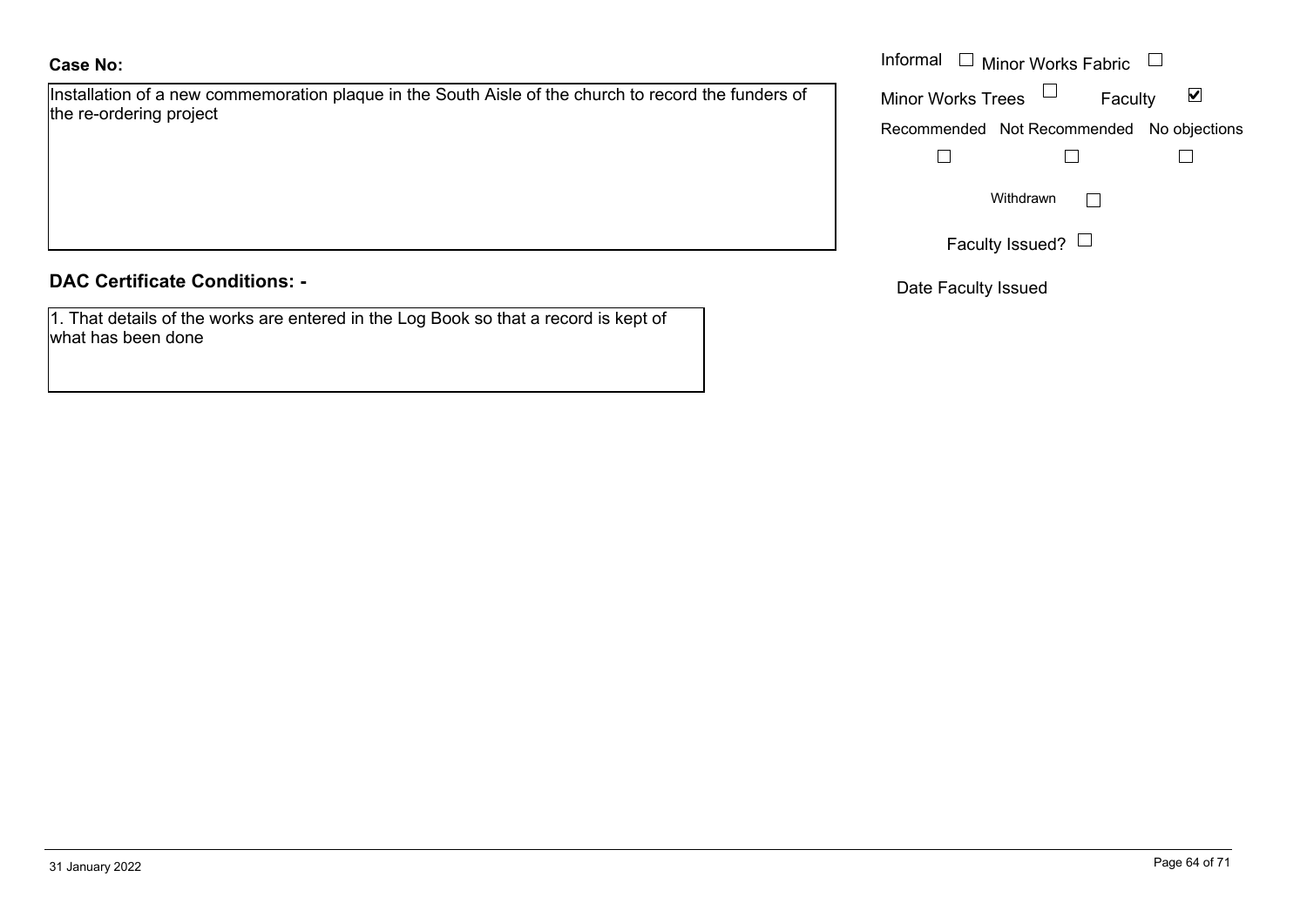#### **Ben No: Church**

#### **20206 Norton-Juxta-Twycross, Holy Trinity**

## **L057/2005 Case No:** Informal

| 1. Conservation of a pair of stone effigies dating from the C13/14                      |
|-----------------------------------------------------------------------------------------|
| 2. Conservation of the William Glen Memorial (separately listed Grade II) of circa 1808 |

## **DAC Certificate Conditions: -**

1. A time limit of 12 months

| Informal Ø Minor Works Fabric                |         |            |
|----------------------------------------------|---------|------------|
| Minor Works Trees                            | Faculty |            |
| Recommended Not Recommended<br>No objections |         |            |
|                                              |         |            |
| Withdrawn                                    |         |            |
| Faculty Issued? Ø                            |         |            |
| Date Faculty Issued                          |         | 19/05/2006 |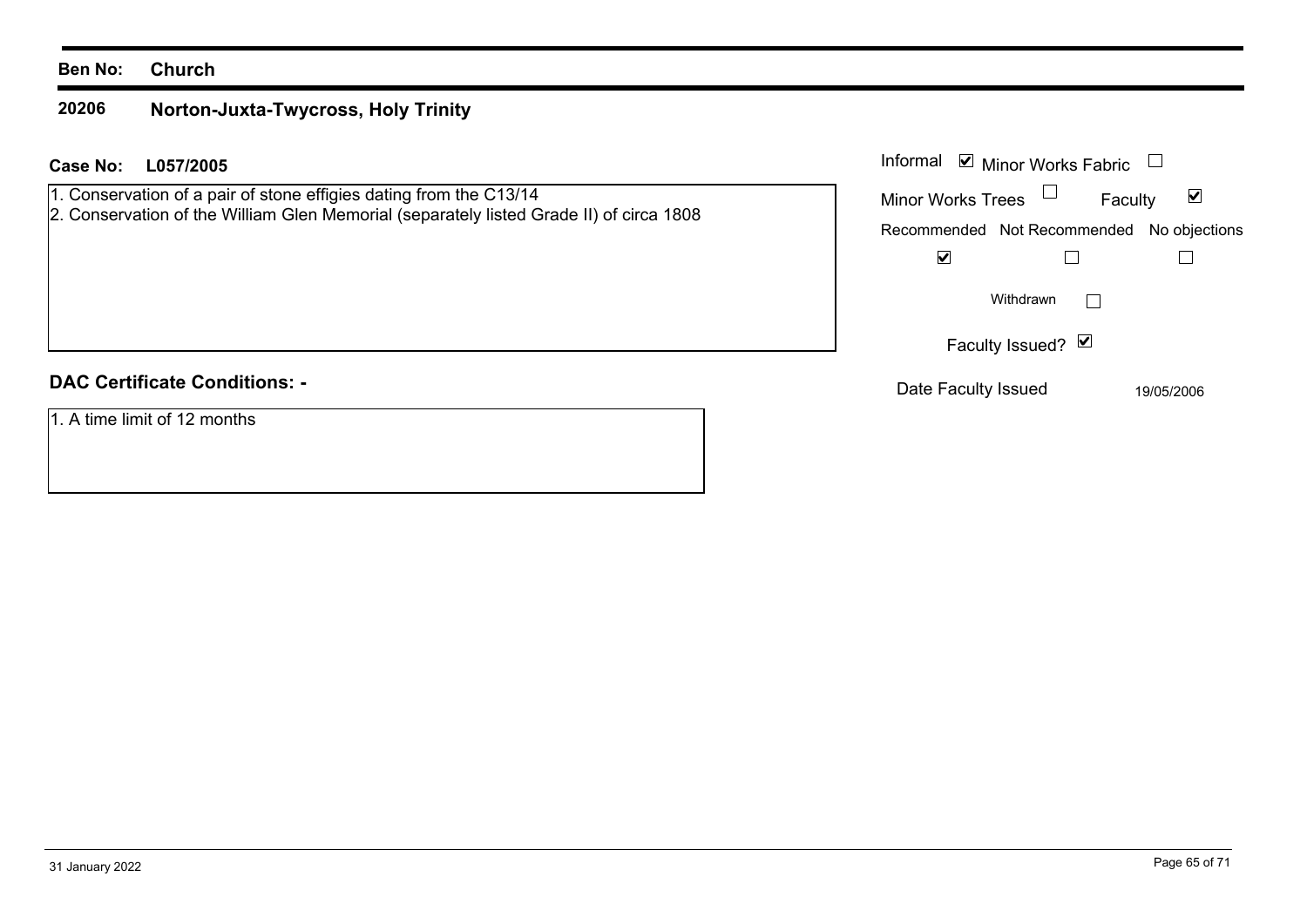| <b>Case No:</b><br>L148/2007                                                                                                               | Informal $\Box$ Minor Works Fabric $\Box$                   |
|--------------------------------------------------------------------------------------------------------------------------------------------|-------------------------------------------------------------|
| Restoration of the William Glen tomb chest (1734)                                                                                          | $\blacktriangledown$<br>Minor Works Trees<br>Faculty        |
|                                                                                                                                            | Recommended Not Recommended No objections                   |
|                                                                                                                                            | $\blacktriangledown$<br>$\Box$                              |
|                                                                                                                                            | Withdrawn                                                   |
|                                                                                                                                            | Faculty Issued? Ø                                           |
| <b>DAC Certificate Conditions: -</b>                                                                                                       | Date Faculty Issued<br>13/12/2007                           |
| 1. A time limit of 12 months<br>2. That the works be undertaken in compliance with the specification                                       |                                                             |
| <b>Case No:</b><br>L019/2010                                                                                                               | Informal □ Minor Works Fabric<br>$\Box$                     |
| Investigation works to open up the fabric to assess and quantify necessary repairs to: -                                                   | $\blacktriangledown$<br><b>Minor Works Trees</b><br>Faculty |
| 1. Chancel and Nave roofs<br>2. Rainwater goods                                                                                            | Recommended Not Recommended No objections                   |
| 3. Internal plaster                                                                                                                        | $\blacktriangledown$<br>$\Box$                              |
|                                                                                                                                            | Withdrawn                                                   |
|                                                                                                                                            | Faculty Issued? Ø                                           |
| <b>DAC Certificate Conditions: -</b>                                                                                                       | Date Faculty Issued<br>26/03/2010                           |
| 1. A time limit of 12 months<br>2. That details of the works are entered in the Log Book so that a record is kept of<br>what has been done |                                                             |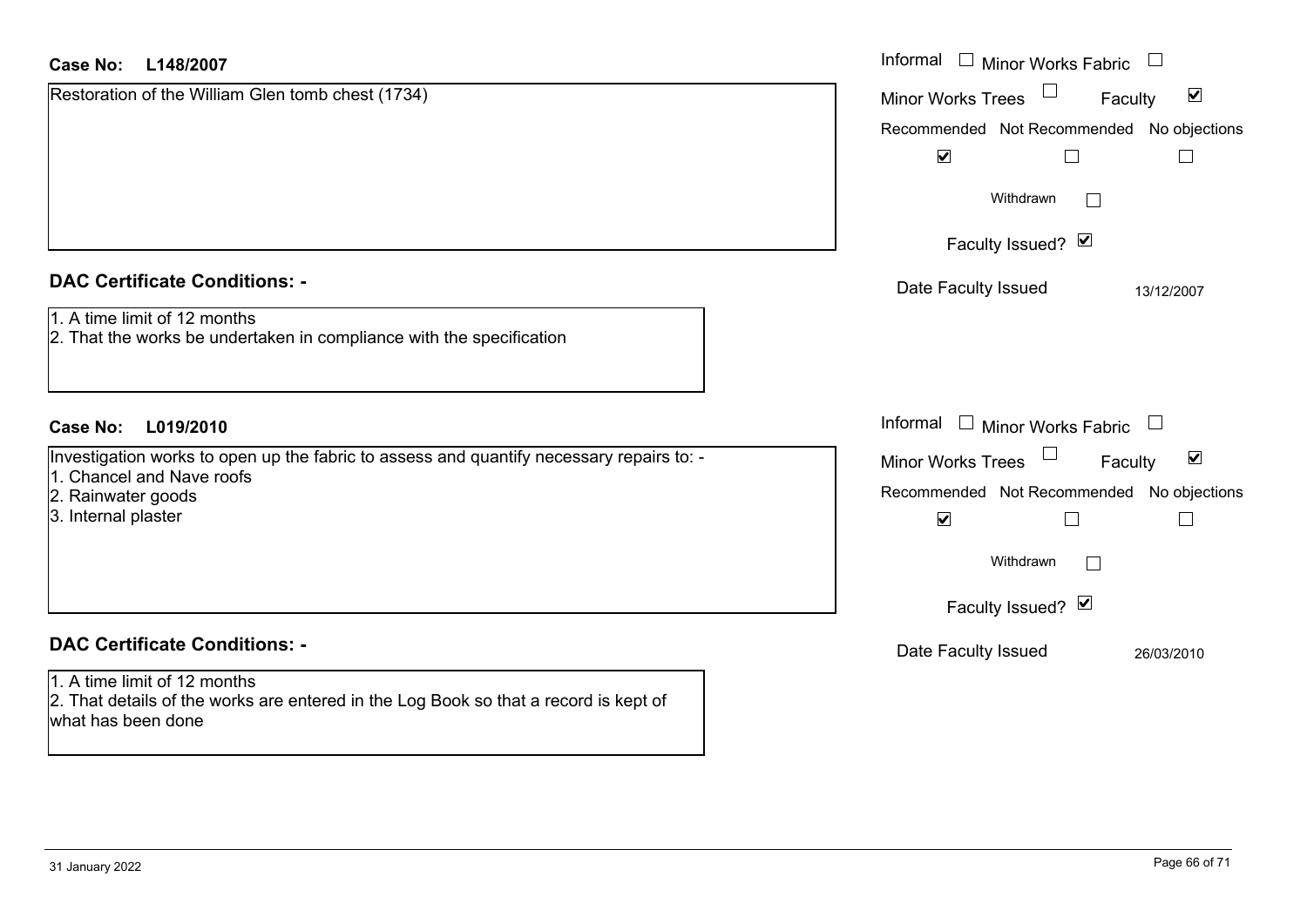#### Informal  $\Box$  Minor Works Fabric  $\Box$ **L077/2011Case No:** Informal Repairs to: -  $\blacktriangledown$ Faculty Minor Works Trees 1. Nave parapet and gutters 2. Chancel roofRecommended Not Recommended No objections 3. Tower  $\overline{\mathbf{v}}$  $\Box$  $\Box$ 4. Drainage System 5. Lightning Conductor Withdrawn $\Box$ 6. Internal plaster and decorations Faculty Issued? Ø **DAC Certificate Conditions: -**Date Faculty Issued 08/09/2011 1. A time limit of 12 months2. That details of the works are entered in the Log Book so that a record is kept of what has been done3. That no works shall take place until the PCC, after consultation with the Diocesan Informal  $\Box$  Minor Works Fabric  $\Box$ **L005/2014Case No:** Informal Cleaning and repair of the Butler Barrel Organ (1819)  $\overline{\mathbf{v}}$ Faculty Minor Works Trees Recommended Not Recommended No objections  $\overline{\mathbf{v}}$  $\Box$  $\Box$ Withdrawn $\Box$ Faculty Issued? Ø **DAC Certificate Conditions: -**Date Faculty Issued 08/04/2015 1. That details of the works are entered in the Log Book so that a record is kept of what has been done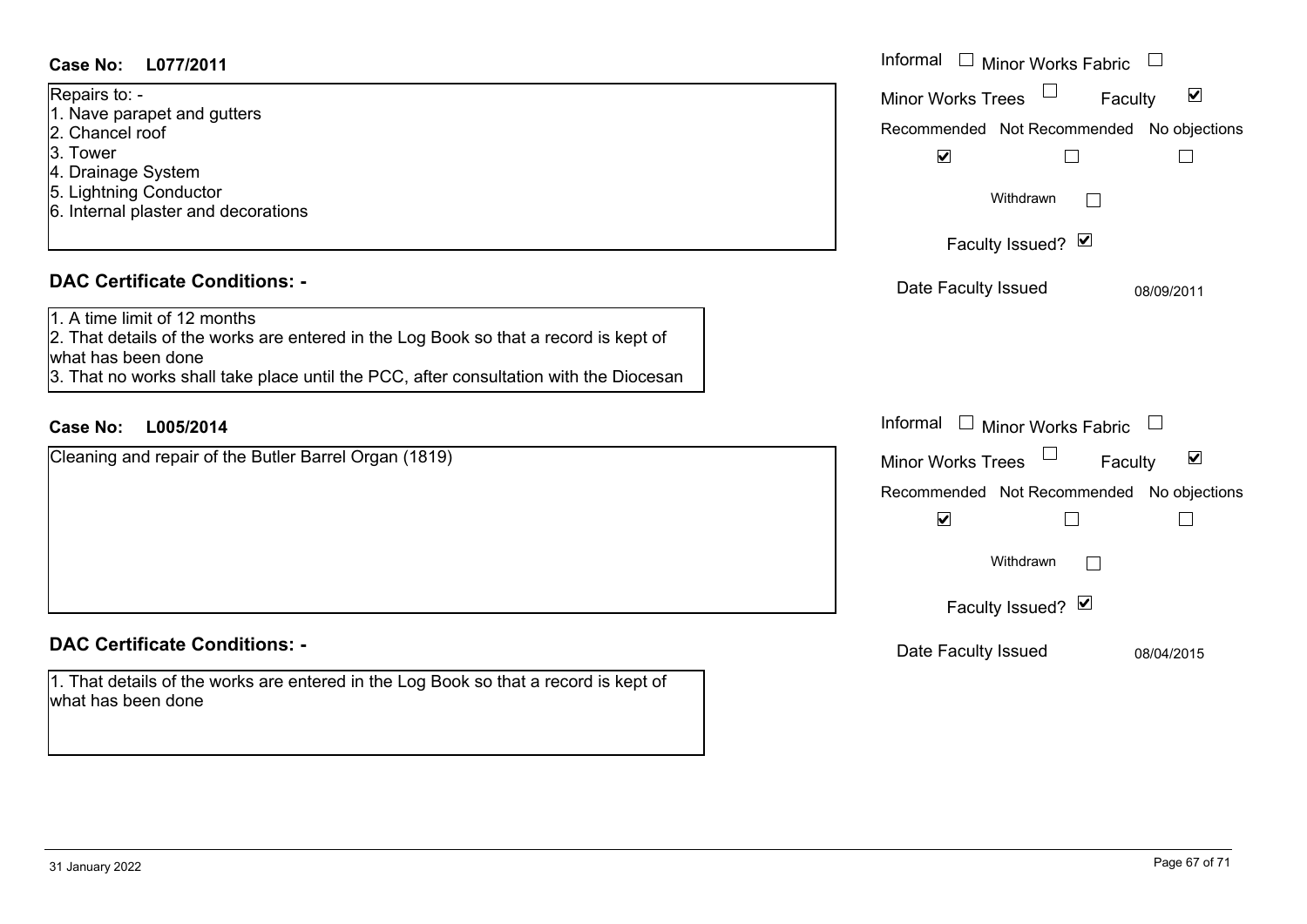| <b>Case No:</b><br>L272/2015<br>Felling of: -<br>1. Pine Tree - split by gale, upper half hanging from the break<br>2. Pine Tree - damaged by above tree falling across it | Informal $\Box$ Minor Works Fabric $\Box$<br>Minor Works Trees $\boxed{\blacksquare}$<br>$\Box$<br>Faculty<br>Recommended Not Recommended No objections<br>$\Box$<br>$\Box$<br>$\Box$<br>Withdrawn<br>$\perp$<br>Faculty Issued? $\Box$ |
|----------------------------------------------------------------------------------------------------------------------------------------------------------------------------|-----------------------------------------------------------------------------------------------------------------------------------------------------------------------------------------------------------------------------------------|
| <b>DAC Certificate Conditions: -</b>                                                                                                                                       | Date Faculty Issued                                                                                                                                                                                                                     |
| 1. That details of the works are entered in the Log Book so that a record is kept of<br>what has been done                                                                 |                                                                                                                                                                                                                                         |
| <b>Case No:</b>                                                                                                                                                            | Informal $\Box$ Minor Works Fabric $\Box$                                                                                                                                                                                               |
| Re-pointing works to the Vestry                                                                                                                                            | Minor Works Trees<br>$\Box$<br>Faculty<br>Recommended Not Recommended No objections<br>$\blacktriangledown$<br>$\mathbf{L}$<br>Withdrawn<br>$\Box$<br>Faculty Issued? $\Box$                                                            |
| <b>DAC Certificate Conditions: -</b>                                                                                                                                       | Date Faculty Issued                                                                                                                                                                                                                     |
| 1. That details of the works are entered in the Log Book so that a record is kept of<br>what has been done                                                                 |                                                                                                                                                                                                                                         |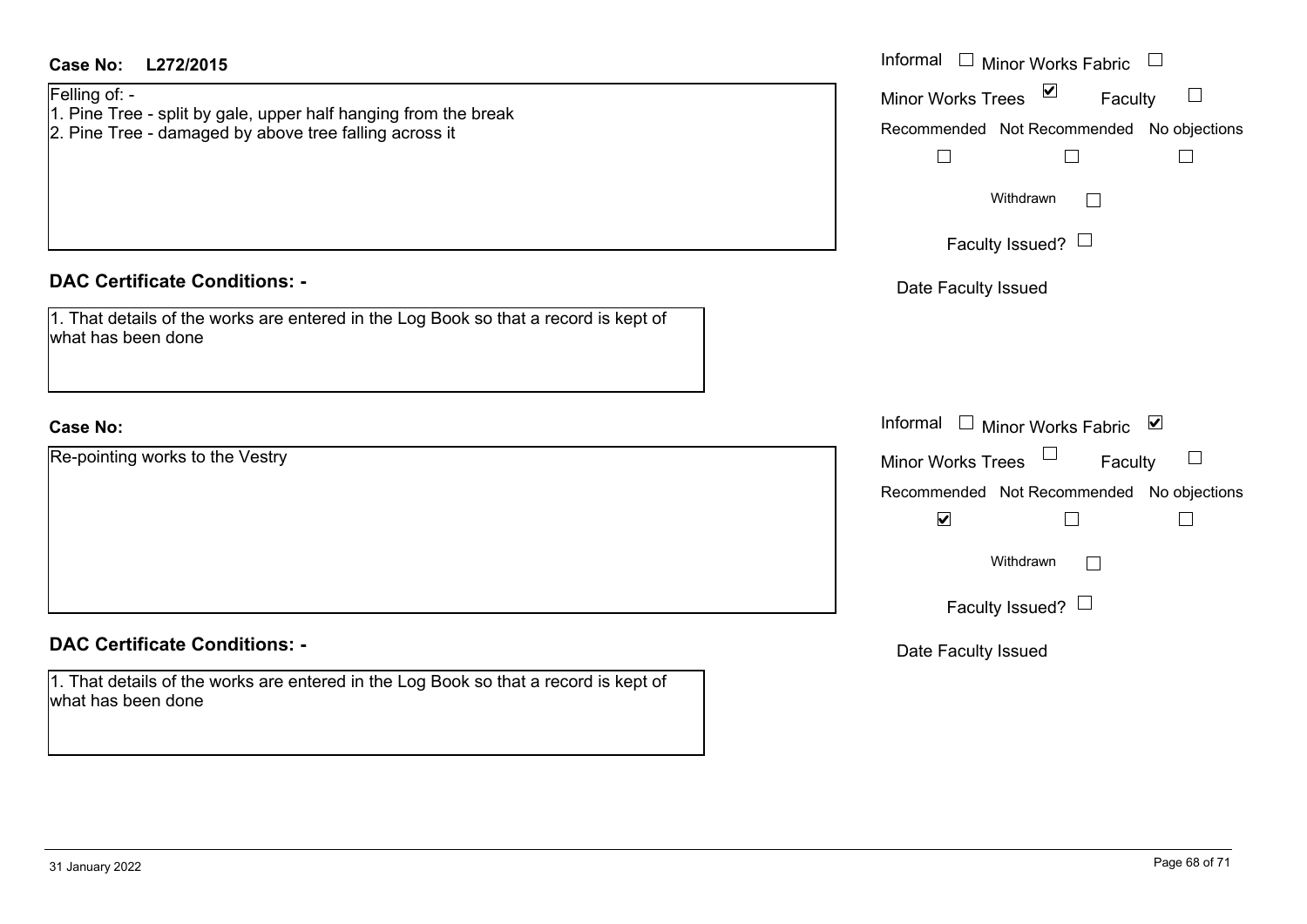| <b>Case No:</b>                                                                                                                                                              | Informal □ Minor Works Fabric ☑               |
|------------------------------------------------------------------------------------------------------------------------------------------------------------------------------|-----------------------------------------------|
| Upgrading of the Sound System                                                                                                                                                | $\Box$<br>Minor Works Trees<br>Faculty        |
|                                                                                                                                                                              | Recommended Not Recommended No objections     |
|                                                                                                                                                                              | $\blacktriangledown$<br>H<br>$\vert$          |
|                                                                                                                                                                              | Withdrawn                                     |
|                                                                                                                                                                              | Faculty Issued? $\Box$                        |
| <b>DAC Certificate Conditions: -</b>                                                                                                                                         | Date Faculty Issued                           |
| 1. That details of the works are entered in the Log Book so that a record is kept of<br>what has been done                                                                   |                                               |
| 2. If it is decided to amplify any part of a service, the PCC must install an assistive<br>hearing system to comply with the requirements of the Equality Act 2010 (formerly |                                               |
| <b>Case No:</b>                                                                                                                                                              | Informal<br>$\Box$ Minor Works Fabric<br>⊻    |
| $To: -$<br>1. Hammer test                                                                                                                                                    | $\Box$<br><b>Minor Works Trees</b><br>Faculty |
| 2. Repair                                                                                                                                                                    | Recommended Not Recommended No objections     |
| plaster at the Chancel arch and subsequently re-decorate                                                                                                                     | $\blacktriangledown$<br>$\Box$                |
|                                                                                                                                                                              | Withdrawn                                     |
|                                                                                                                                                                              | Faculty Issued? $\Box$                        |
| <b>DAC Certificate Conditions: -</b>                                                                                                                                         | Date Faculty Issued                           |
| 1. That details of the works are entered in the Log Book so that a record is kept of<br>what has been done                                                                   |                                               |
|                                                                                                                                                                              |                                               |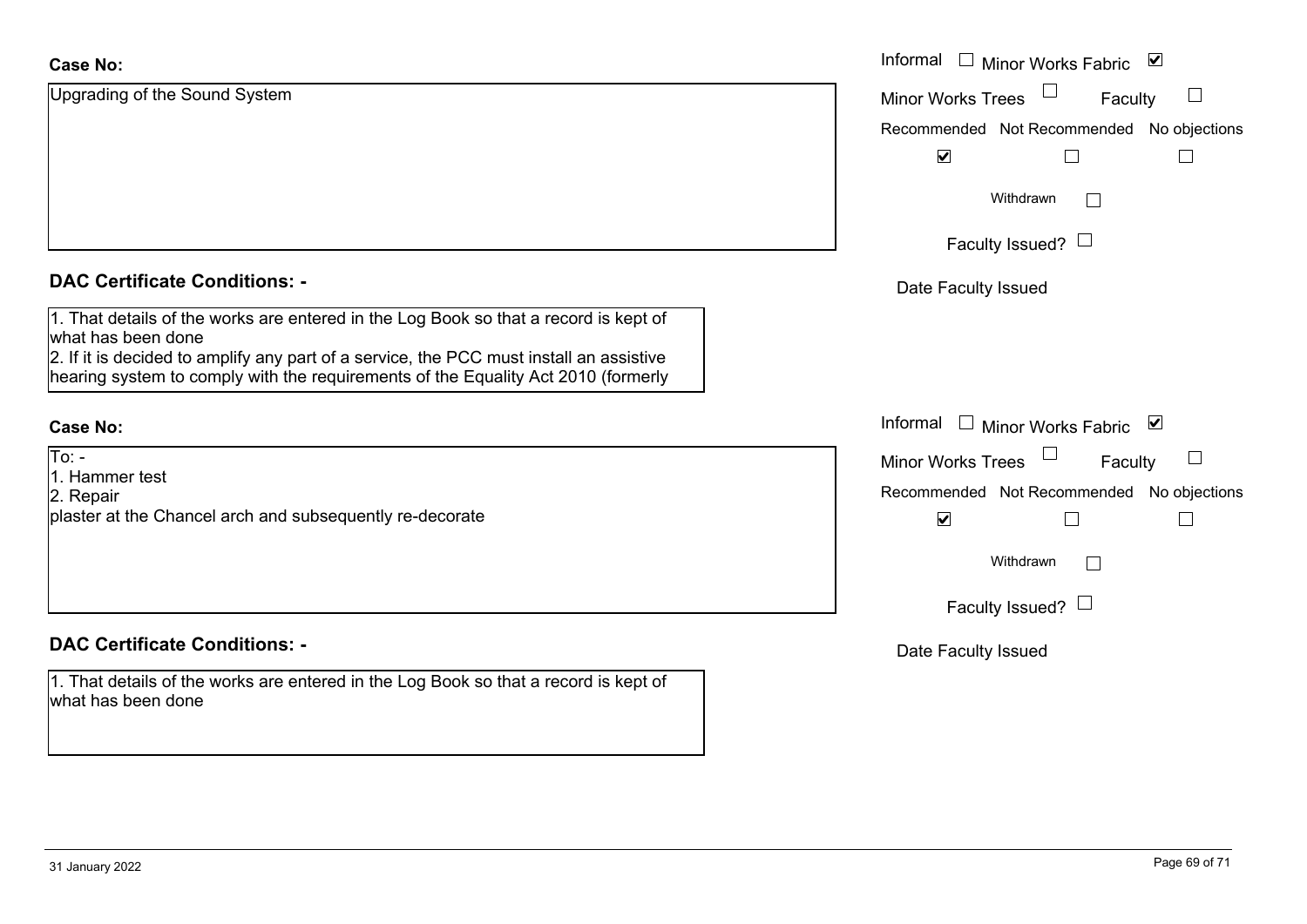| <b>Case No:</b>                                                                                                                                                                                                                           | Informal $\Box$ Minor Works Fabric $\Box$                   |
|-------------------------------------------------------------------------------------------------------------------------------------------------------------------------------------------------------------------------------------------|-------------------------------------------------------------|
| Works to 8 Trees identified as Priority 1 works in the Schedule                                                                                                                                                                           | $\Box$<br><b>Minor Works Trees</b><br>Faculty               |
|                                                                                                                                                                                                                                           | Recommended Not Recommended No objections                   |
|                                                                                                                                                                                                                                           | $\blacktriangledown$                                        |
|                                                                                                                                                                                                                                           | Withdrawn                                                   |
|                                                                                                                                                                                                                                           | Faculty Issued? $\Box$                                      |
| <b>DAC Certificate Conditions: -</b>                                                                                                                                                                                                      | Date Faculty Issued                                         |
| 1. That details of the works are entered in the Log Book so that a record is kept of<br>what has been done                                                                                                                                |                                                             |
| <b>Case No:</b>                                                                                                                                                                                                                           | Informal<br>Minor Works Fabric $\Box$                       |
| 1. Repair roof (Nave south slope)                                                                                                                                                                                                         | $\blacktriangledown$<br><b>Minor Works Trees</b><br>Faculty |
| 2. Remove all lath & plaster ceilings Nave & Chancel & install new ceilings<br>3. High level wall plaster repairs                                                                                                                         | Recommended Not Recommended No objections                   |
|                                                                                                                                                                                                                                           | $\blacktriangledown$                                        |
|                                                                                                                                                                                                                                           | Withdrawn                                                   |
|                                                                                                                                                                                                                                           | Faculty Issued? $\Box$                                      |
| <b>DAC Certificate Conditions: -</b>                                                                                                                                                                                                      | Date Faculty Issued<br>15/01/2020                           |
| 1. That details of the works are entered in the Log Book so that a record is kept of<br>what has been done<br>2. That, in the event of wall paintings being discovered, the works stop immediately<br>and the advise of the DAC is sought |                                                             |